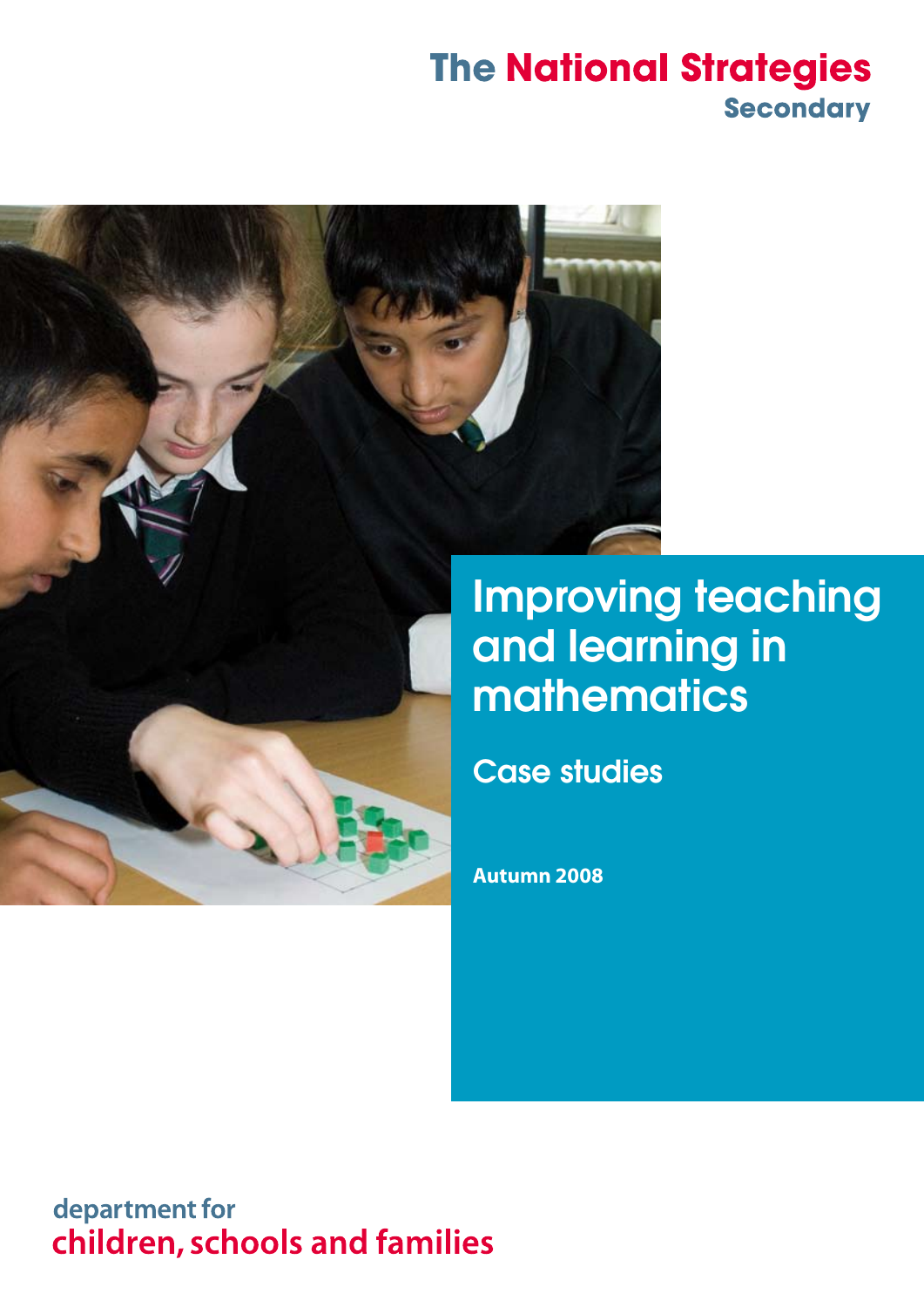# Improving teaching and learning in mathematics

# Case studies

**Autumn 2008**

First published in 2008 Ref: 00478-2008BKT-EN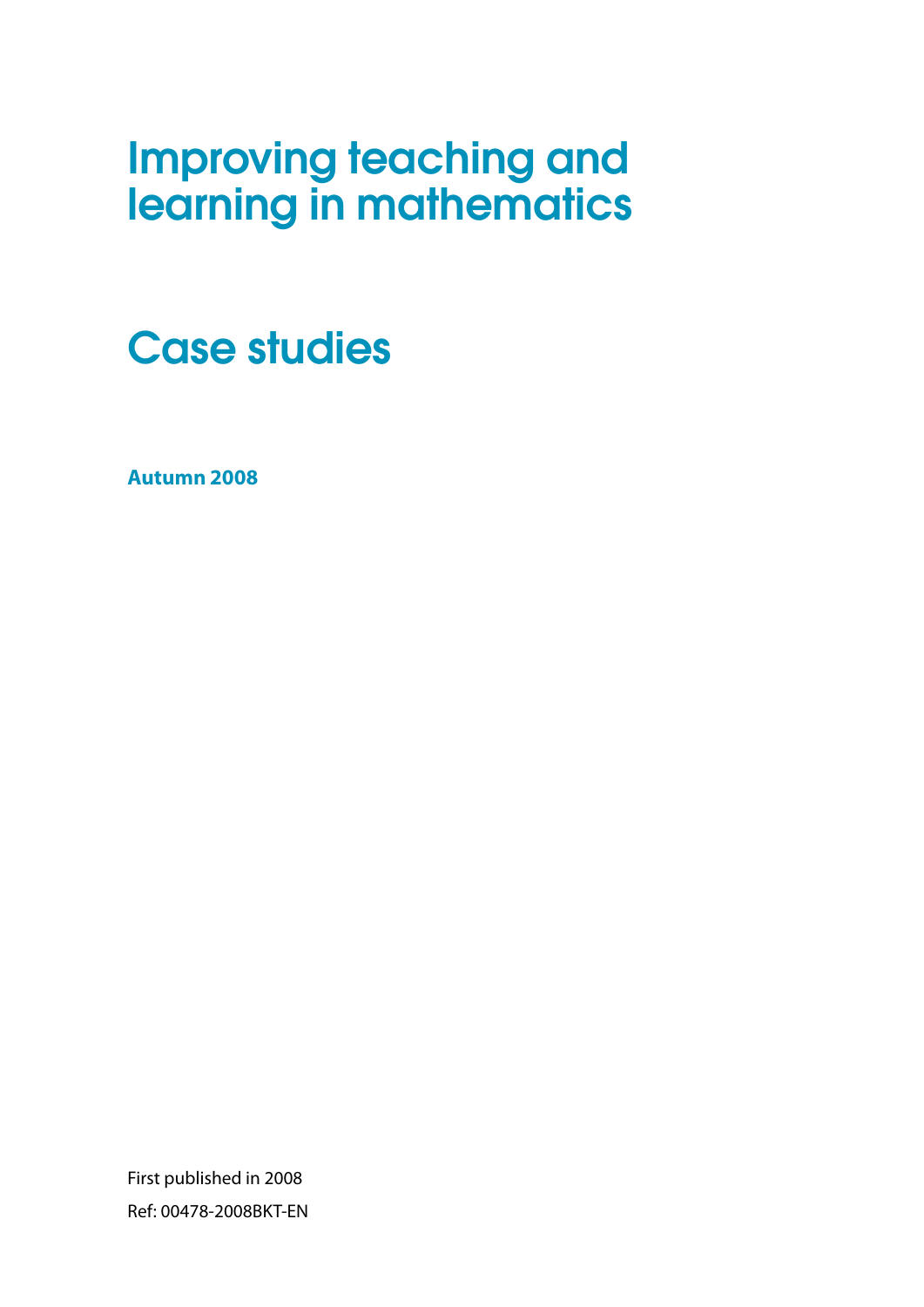#### **Disclaimer**

The Department for Children, Schools and Families wishes to make it clear that the Department and its agents accept no responsibility for the actual content of any materials suggested as information sources in this publication, whether these are in the form of printed publications or on a website.

In these materials icons, logos, software products and websites are used for contextual and practical reasons. Their use should not be interpreted as an endorsement of particular companies or their products.

The websites referred to in these materials existed at the time of going to print.

Please check all website references carefully to see if they have changed and substitute other references where appropriate.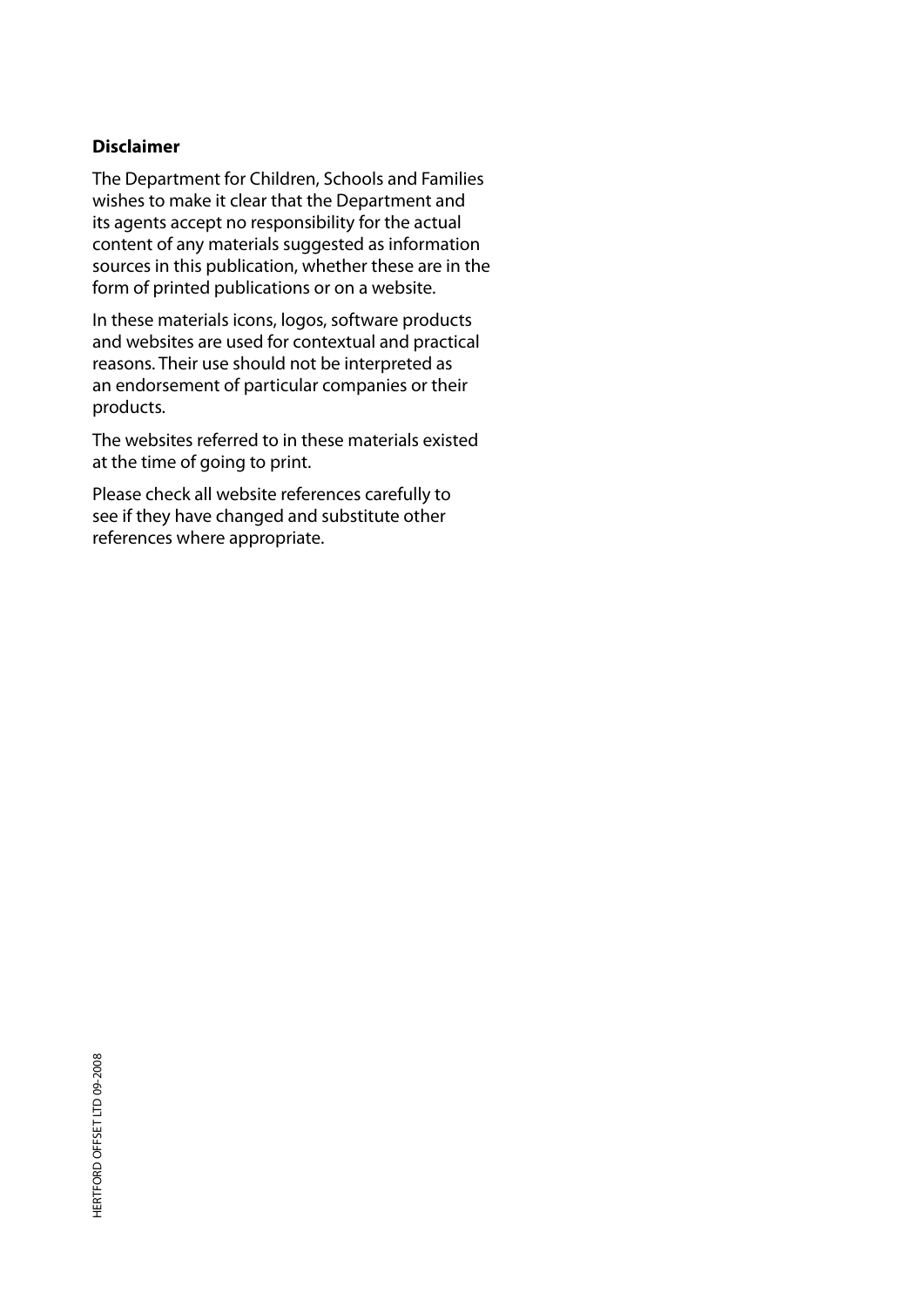# Acknowledgements

We gratefully acknowledge the contributions of the following, in helping to produce these materials:

Bradford, Devon, Gateshead, Gloucestershire, Havering, Herefordshire, Leeds, Norfolk, North Yorkshire, Oldham, Reading, Sefton, Slough, Stockport LAs.

Additionally South Bank University and NCETM (National Centre for Excellence in the Teaching of Mathematics).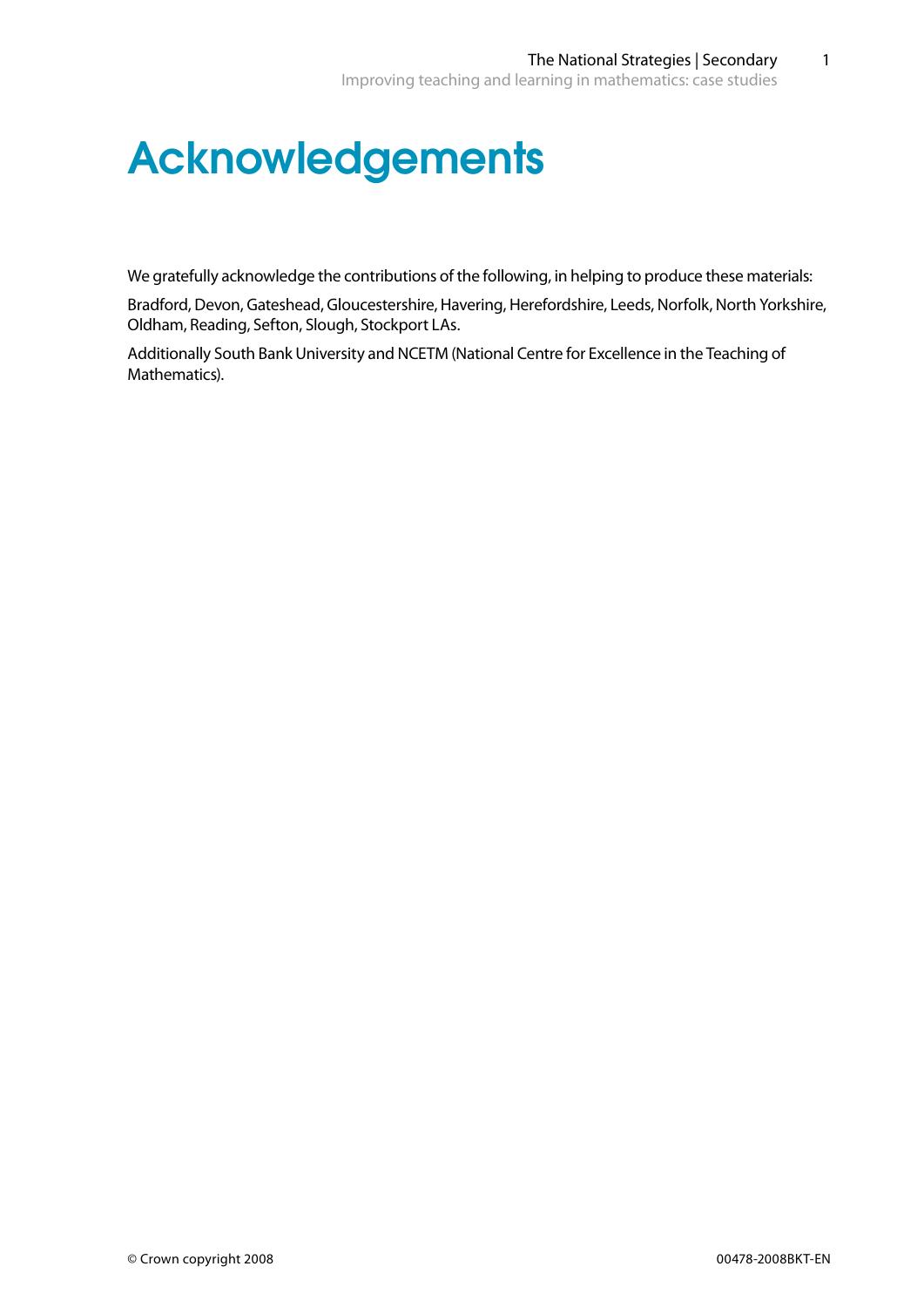# **Contents**

## **Principles into practice**

| Introduction                                   | 5  |
|------------------------------------------------|----|
| What is 'understanding' in mathematics?        | 7  |
| Exploring, applying and reviewing              | 8  |
| <b>Case studies</b>                            |    |
| Jump out                                       | 13 |
| Consecutive  or not?                           | 17 |
| New handles for old angles                     | 21 |
| Clouding the picture                           | 25 |
| The proof of the pudding (is in the teaching!) | 29 |
| Wise words                                     | 33 |
| Are you sure?                                  | 37 |
| Older and wiser                                | 41 |
| Thinking about the gap?                        | 45 |
| Wellington and London, Greece and Ireland      | 49 |

## **Appendix**

| Richard R. Skemp Relational Understanding and Instrumental Understanding, |  |
|---------------------------------------------------------------------------|--|
| Department of Education, University of Warwick                            |  |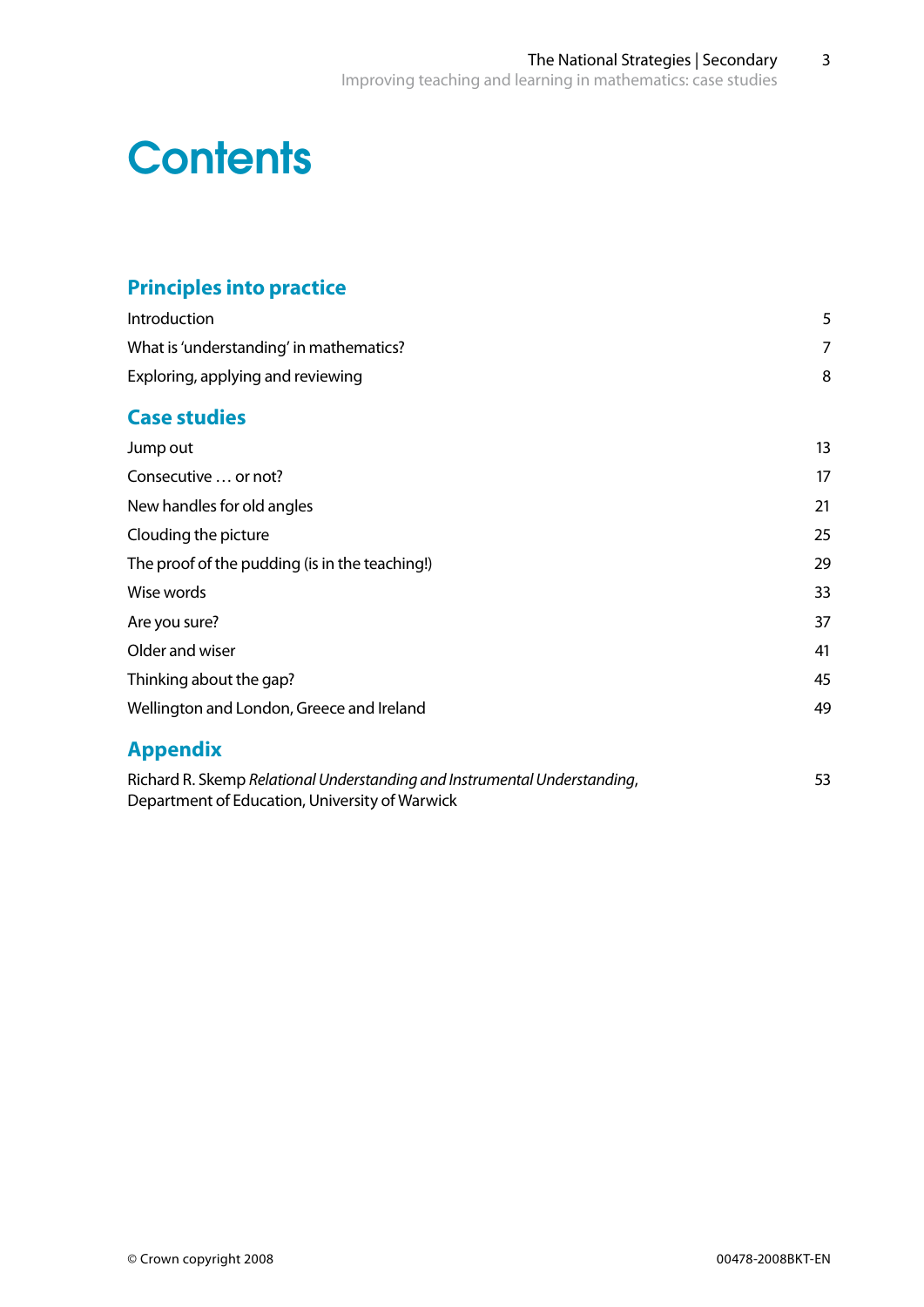# Principles into practice

## **Introduction**

This booklet is for subject leaders and teachers of mathematics who wish to develop further their knowledge, skills and expertise in mathematics-specific pedagogy in order to improve young people's learning as they experience the new mathematics programme of study. It draws upon the following generic documents, both available as downloads from the *Framework*:

- *Pedagogy and Practice: Teaching and Learning in Secondary Schools,* DfES 0423-2004 G
- Pedagogy and Personalisation, DfES 00126-2007 DOM-EN

Definition (from *Pedagogy and Personalisation,* 2007):

#### *Pedagogy is the art of teaching, and the rationale that supports the actions that teachers take. It is what a teacher needs to know and the range of skills that a teacher needs to use in order to make effective teaching decisions.*

In addition, the tasks in this booklet reference and exemplify the principles outlined in *Teaching and Learning Approaches*. This is a key guidance paper, produced as part of the Strategy support for the new mathematics programme of study. It is a synthesis and interpretation of the aims, key concepts, key processes and curriculum opportunities in the new curriculum. The document can be printed from the *Framework* or the *Secondary mathematics planning toolkit disk* ('Guidance on planning' folder). It is also one of the reference papers in the booklet *Secondary mathematics guidance papers* distributed at the summer 2008 subject leader development meetings (SLDM).

The main purpose of this set of case studies and associated tasks is to provide some contextual examples of the principles outlined in *Teaching and Learning Approaches*. The studies and accompanying notes are provided as a stimulus to aid teachers' reflections on their own practice and the effects of their pedagogical decisions on pupils' learning.

You can use the tasks and case studies as a starting point to:

- stimulate a discussion about ways of working on those principles in *Teaching and Learning Approaches* that you have identified as a priority for your department;
- generate discussions about effective pedagogy in mathematics;
- review Strategy mathematics resources in order to use them to improve the teaching and learning approaches in the unit plans in your schemes of work.

#### **Rationale for the case studies**

All the case studies are a result of teachers working collaboratively to develop their pedagogical repertoire – the 'why' and 'how' of teaching decisions to promote 'deep learning' and to provide opportunities for pupils to develop key mathematical process skills. Some of them tell the story of groups of teachers working together to develop their practice in response to the challenges of the new curriculum. Some are the result of a group of teachers and consultants reflecting on how existing Strategy mathematics materials can be used to develop the key mathematical processes.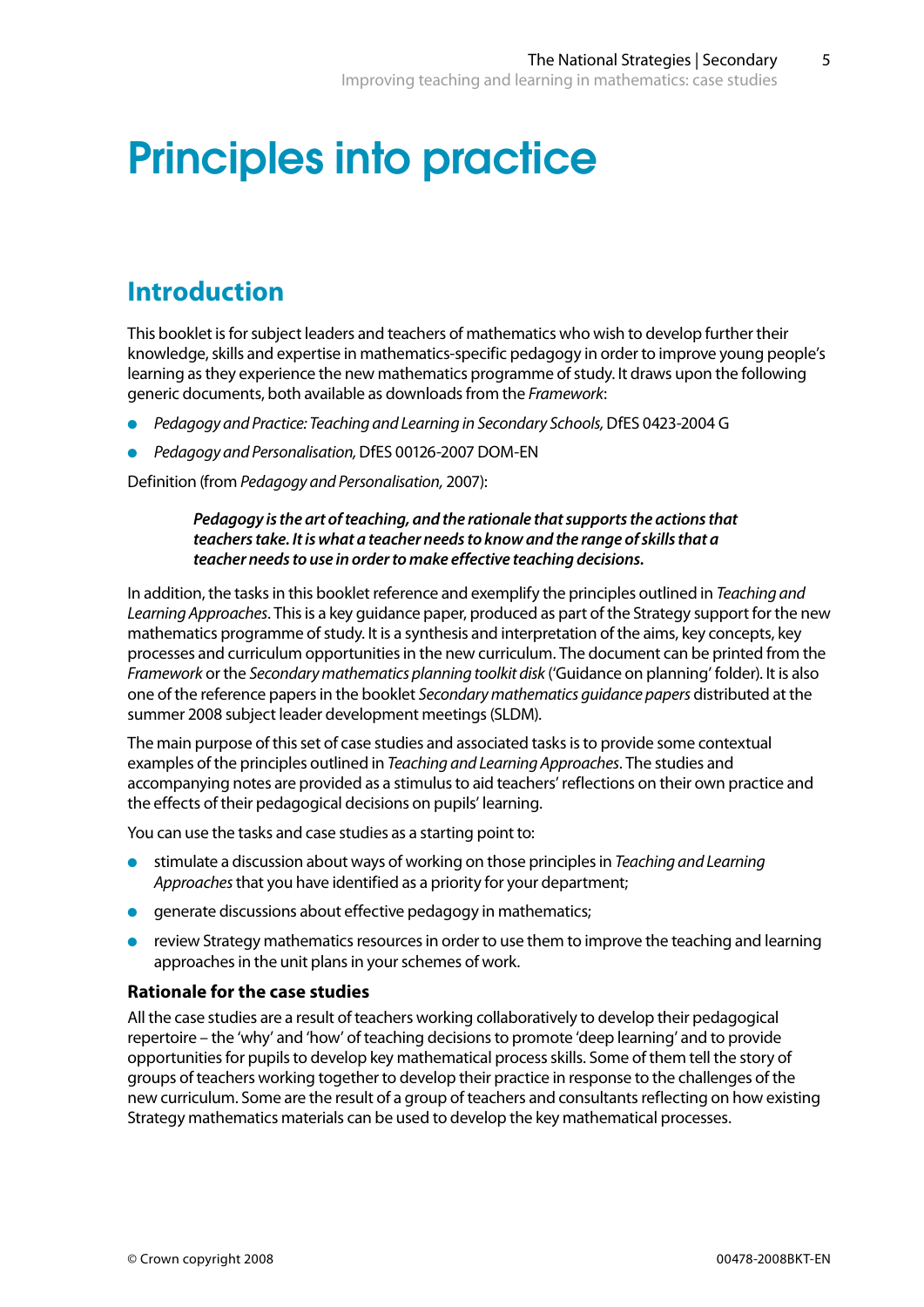#### **Where to start?**

You could use these tasks to support developments by:

- choosing a particular focus based on identified pupil need, then reflecting upon and adapting practice as part of an action research model;
- working with a small group of colleagues to develop a teaching and learning approach with which you are unfamiliar;
- working with the senior leader linked to your department to externally review the impact of new teaching and learning approaches.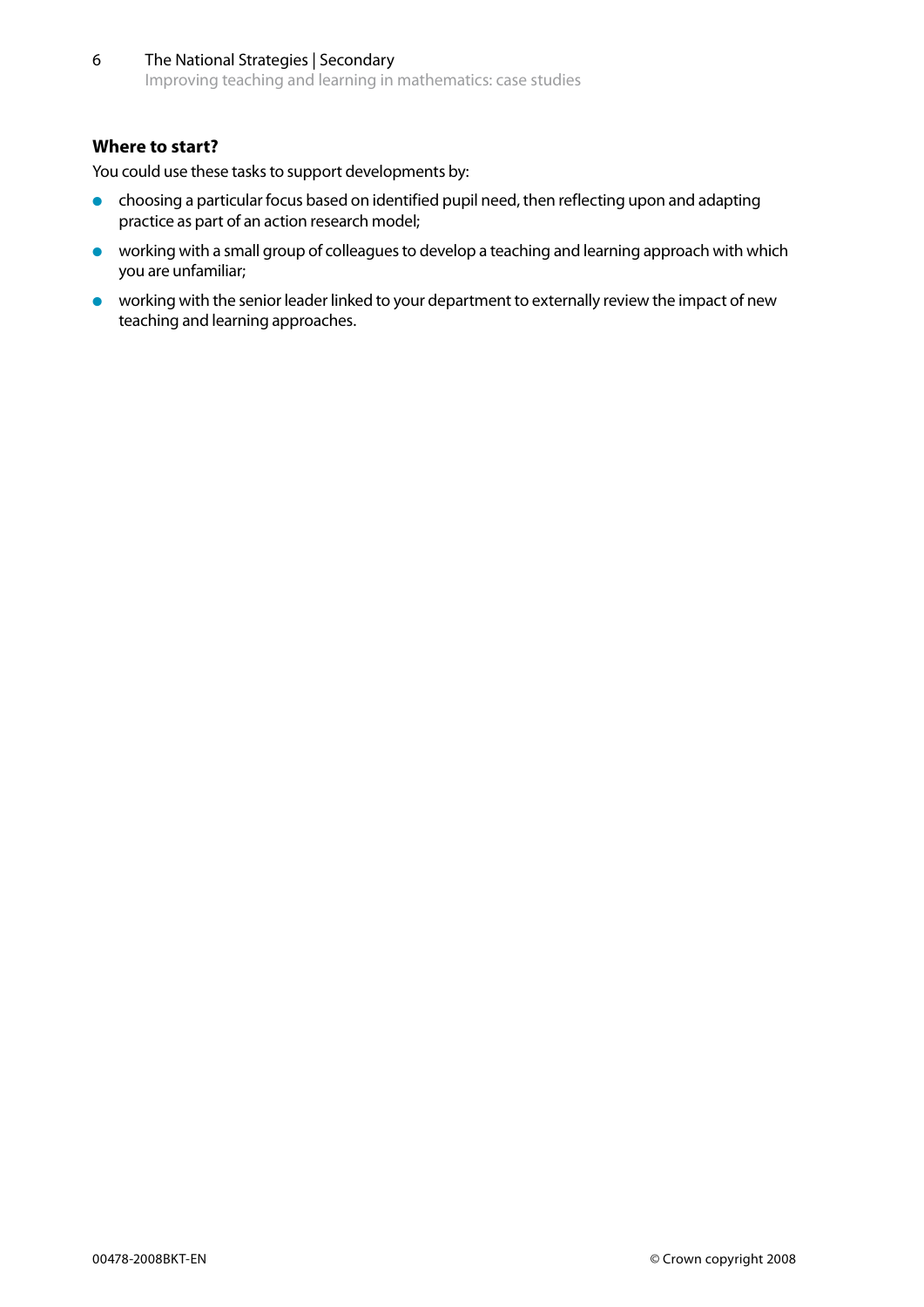# **What is understanding in mathematics?**

This task is an opportunity for individuals or groups of teachers to take time to reflect on the aims of their teaching. The discussion sets the scene for engaging with the case studies, which focus on pedagogical approaches to promote deeper understanding. Working groups of teachers and consultants have found that this simple discussion, based on reading a short article, gets to the heart of beliefs and values. These beliefs and values need to be discussed openly if colleagues are to collaborate to change classroom practice.

The task requires providing a copy to each teacher of the following paper, available on the disk accompanying this booklet:

'Relational understanding and instrumental understanding',

Richard Skemp, *Mathematics Teaching* (1976) **77**, pp. 20–26.

Teachers need to read the article in advance of meeting. They also need to have reflected on their lessons and made a few notes to inform the discussion.

#### **Reflection task: Teaching for understanding**

In preparation for this task, all involved should:

- read the Skemp article;
- note, from their lessons, one or two examples of 'relational understanding' (as defined by Skemp).

Allow **at least 15 minutes** to discuss:

- What does understanding in mathematics mean to you?
- The examples noted of a learner's behaviour indicating understanding.
- How does a teacher's behaviour shape a learner's perception of what it is to understand mathematics?

Conclude by reaching some agreement on:

- the distinction between relational and instrumental understanding;
- a few advantages/disadvantages of each;
- the relationship between teaching decisions and types of understanding.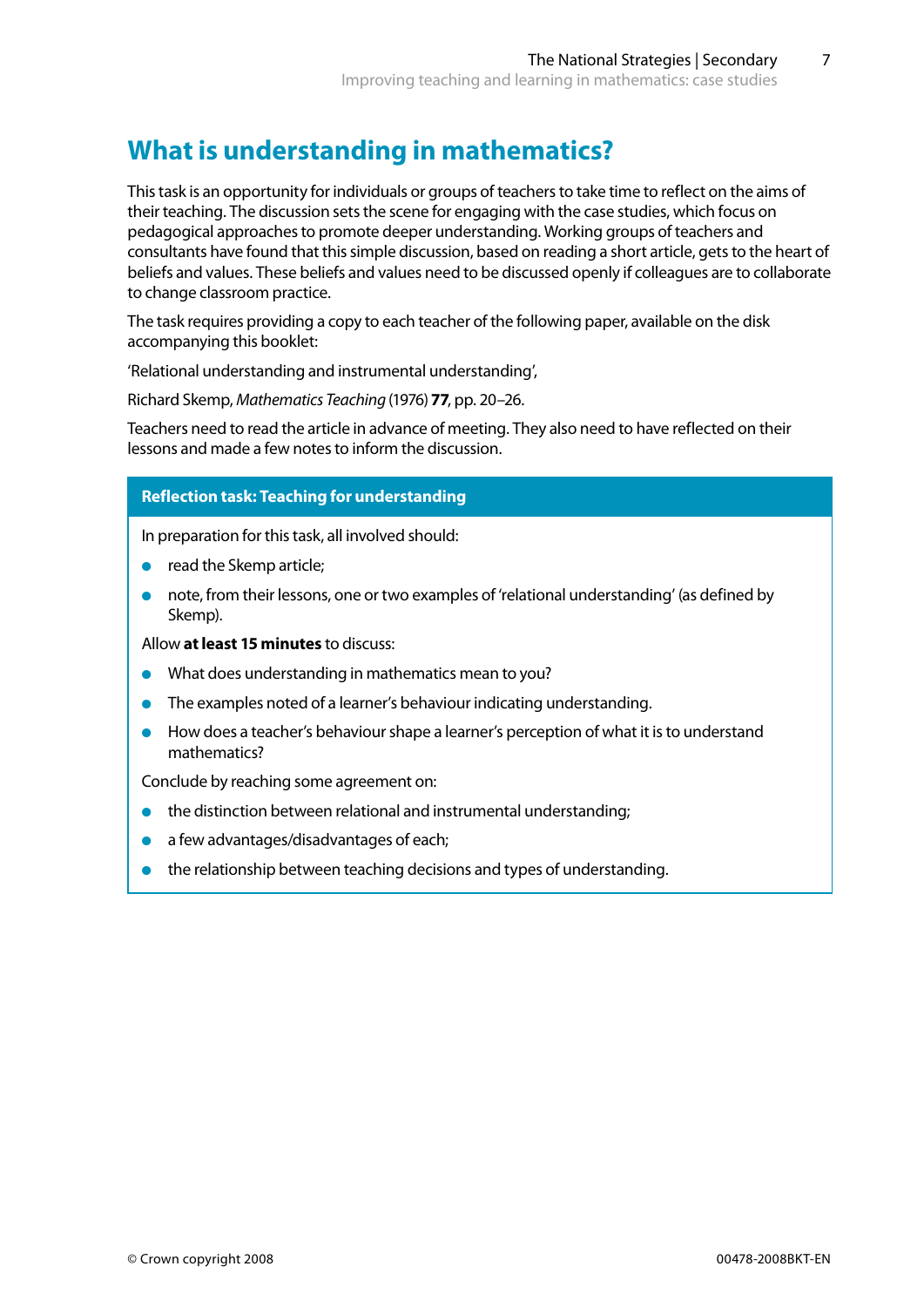# **Exploring, applying and reviewing**

There are three tasks described in this section. They can be worked on in the sequence illustrated in Figure 1 and informed by your choice of case study.



**Figure 1 Developing teaching and learning approaches**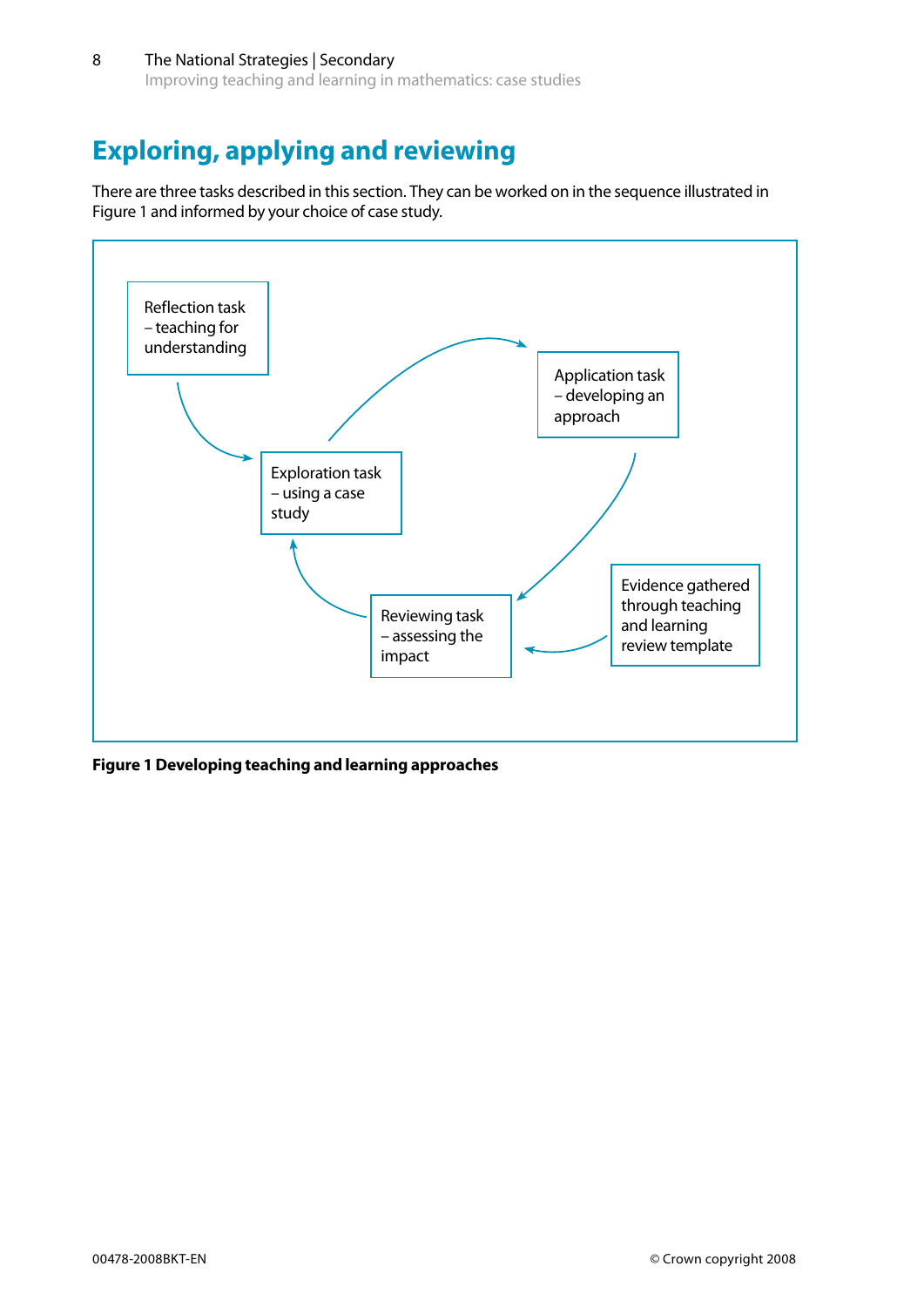This first task requires a copy of the chosen case study for each teacher and access (one between two) to a reference copy of *Teaching and Learning Approaches*.

#### **Exploration task: Using a case study**

Choose one of the case studies to review. You may wish to read each of the short sections 'Why read this?' to help you decide which of the tasks most closely relate to your priority for development. Provide a copy of the chosen case study for each teacher. (They are available as separate files on the CD-ROM for ease of copying.)

Allow **5–10 minutes** for all teachers in the group to:

- $\bullet$  read the case study;
- highlight any parts that they think are interesting, unusual or significant;
- think about how the actions described helped to move pupils' learning forward.

Spend **10–15 minutes** discussing the case study, being careful to explore the significance of the features that teachers have identified. Encourage them to explain:

Why do they think the highlighted feature is significant?

Allow **5–10 minutes** to make connections between the chosen case study and *Teaching and Learning Approaches*. Point out that in each case study, the most significant teaching and learning principles addressed are highlighted on the front page. Ask pairs to re-familiarise themselves with those principles by reading the guidance paper.

Spend **10–15 minutes** using the features highlighted from the initial discussion to decide on one or two of the teaching and learning principles to consider in more depth. Ask pairs to discuss the following:

- How does the teacher use this principle?
- How does its use help the learners to make progress?
- What particular outcomes does the use of this approach promote which may have been lost had it not been used?
- Are there any pre-conditions that need to be in place in order for this principle to be effective?
- How does this principle promote deeper understanding?

Use the final **10–15 minutes** for reflection and to decide next steps:

- Which of the principles are regular features of teaching in the department?
- Which principles could be explored further?
- Are any topics or forthcoming units particularly suited to these approaches?

The next task prepares teachers to trial the teaching and learning principles which they have agreed to explore. It is a short planning exercise, which needs to have an agreed review date. It will be helpful to discuss and promote the use of the *Teaching and learning review templates* as a common vehicle to capture the intentions and impact of the trial. You will need, for pairs of colleagues, electronic copies of the following templates, available as spreadsheets on the *Secondary mathematics planning toolkit* disk in the 'Adaptable templates' folder

- *Teaching and learning review template: Lessons/unit*
- *Teaching and learning review template: Pupils' views*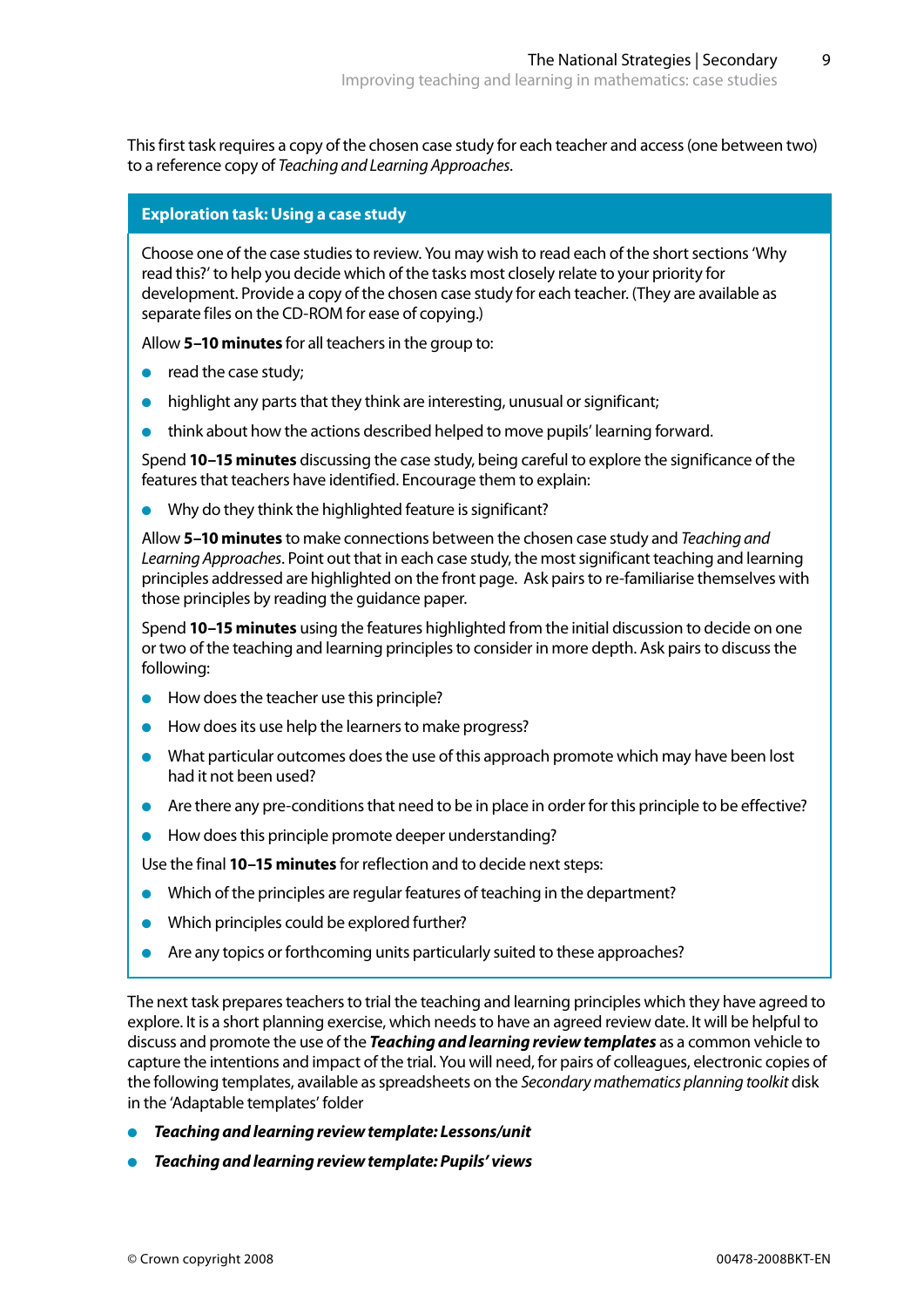#### **Application task: developing an approach**

Remind colleagues of the main points emerging from their consideration of the selected case study. As a result of this discussion teachers selected one or two teaching and learning principles which they wish to explore further. They should now identify a target group of pupils with whom they feel comfortable trying out new ideas. Agree a date for a review meeting at which everyone will share their experiences.

It is helpful for teachers to keep a short log detailing their intentions and experiences, and the observed impact on pupils' progress and understanding because this helps to structure their feedback. Consider adapting *Teaching and learning review: Lessons*/*unit* to suit the development focus. Teachers need to adapt the template so that the principles they are working on are selected and copied onto the front worksheet. This can then be printed off and used as a reflection to aid review. It can be used for personal planning and reflection, as an agreed vehicle for peer planning and observation, or for observation by a senior leader.

Selecting matching prompts to gather pupils' views through small-group discussions will add to your evidence of impact. To do this you should adapt prompts on the template *Teaching and Learning review: Pupils' views*.

These templates are key to focusing on the impact of developments on the pupils' mathematical process skills.

The final stage of the sequence is to review the impact of the trialled approaches on pupils' progress and understanding, and to agree how to use the findings to further improve the quality of teaching and learning within the department's long-term development plan.

#### **Reviewing task: assessing the impact**

The aim of this task is to review the impact of the teaching and learning principles on pupils' understanding. Allow **at least 15 minutes** for pairs/small groups to share their experiences during the application task.

Ask them, in particular, to give details of:

- which principles were being developed;
- the impact on pupils' understanding and progress;
- the impact on the sequence of work;
- the impact on their expectations of their pupils.

Take feedback of significant points, keeping attention focused on the impact on pupils' understanding and progress. Ask whether using the *Teaching and learning review templates* helped to focus reflections, observations and the gathering of pupils' views.

Finally decide on the next steps needed to embed the teaching and learning principles throughout the department. You could agree to:

- work in pairs on agreed principles to share expertise and collaboratively plan some further sequences of lessons and units;
- revisit some unit plans to ensure that principles for more effective teaching and learning are explicitly referenced in the notes;
- use one or two different case studies to help you to further develop your chosen approach;
- work with your senior leader and/or colleagues from another subject area to consider how pupils can transfer and apply their learning skills across subjects;
- decide how and when to use the *Teaching and learning review templates* to help teachers to reflect on their own practice and to inform the regular review and development of the quality of teaching and learning in the department.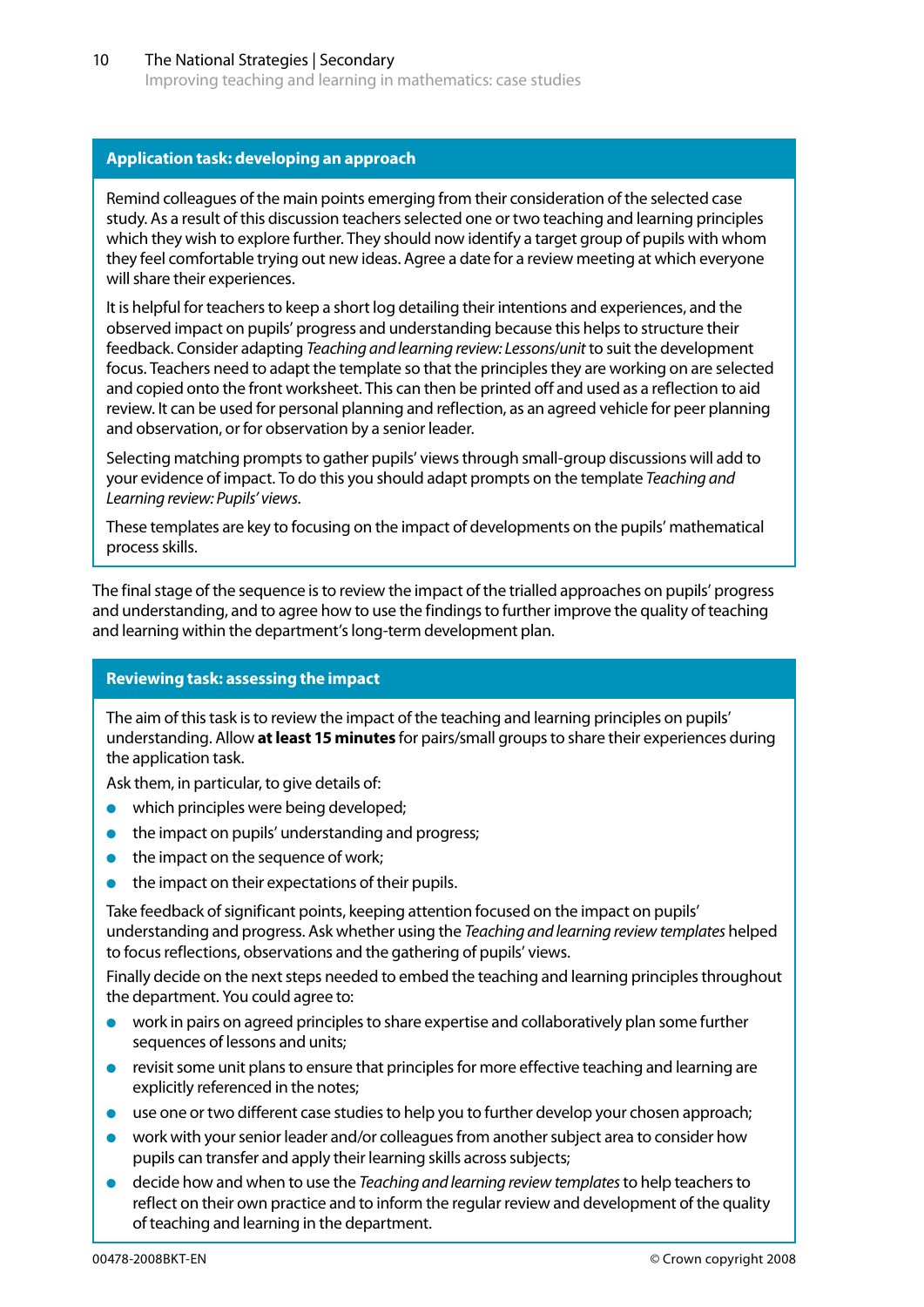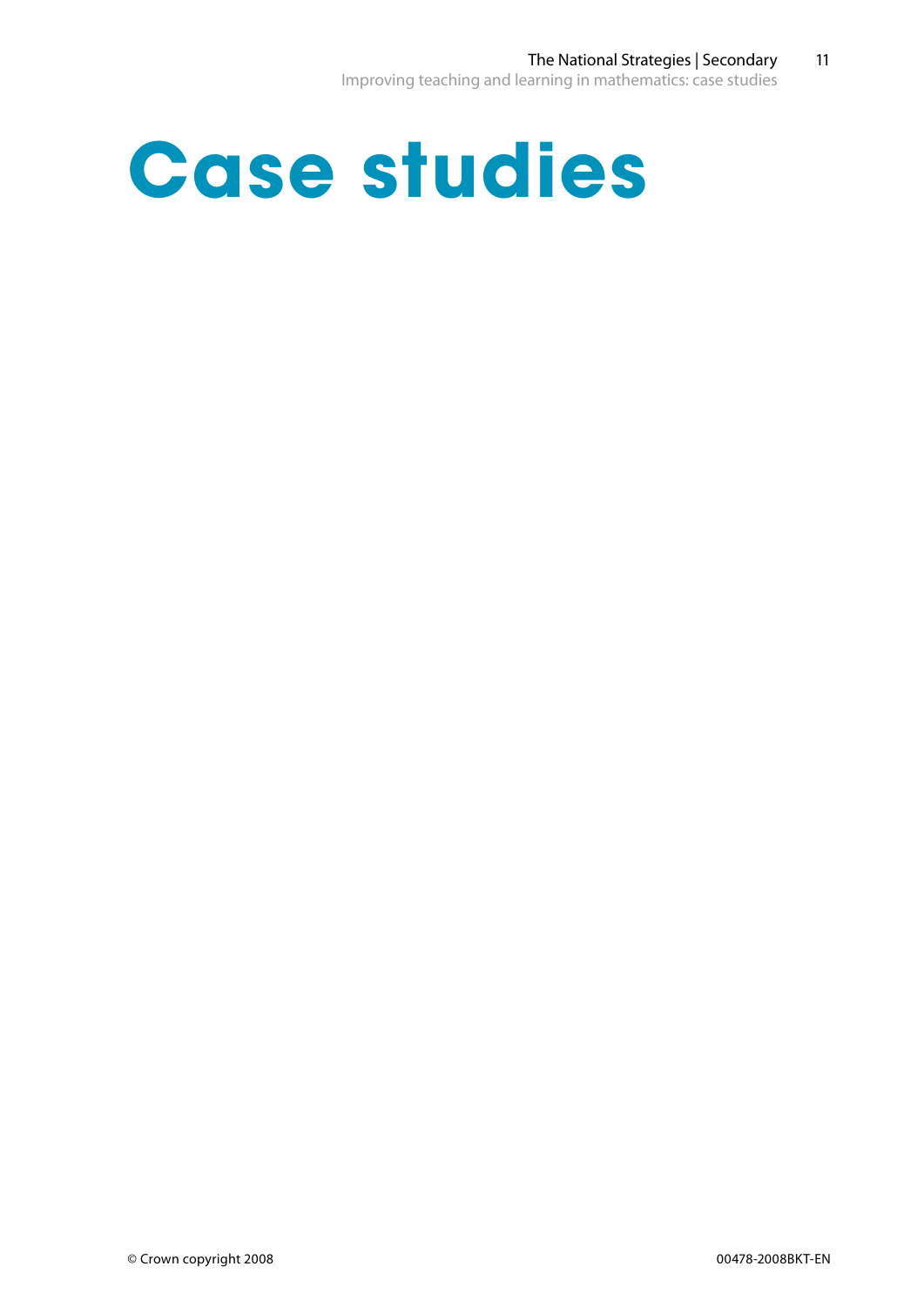

A small group of teachers from six schools worked together to develop pupils' functional skills in mathematics through the context of sport. The case study shows how the pupils were made explicitly aware of the mathematics involved and how this increased their motivation and helped them to see the relevance of mathematics. The pedagogical approach, teaching for deductive thinking, helped pupils to develop their mathematical reasoning skills in making and testing hypotheses.

## **What it did for us …**

| Pupil          | "I can see how maths can help athletes to perform better."                                                                                                                                                          |
|----------------|---------------------------------------------------------------------------------------------------------------------------------------------------------------------------------------------------------------------|
| Pupil          | "I realised that maths is in everything, even where you least<br>expect it!"                                                                                                                                        |
| <b>Teacher</b> | "They really enjoyed the context and could see the need to use their<br>mathematics skill."                                                                                                                         |
| Consultant     | "This is good functional mathematics. The pupils could<br>really see the relevance of what they were doing. As well as<br>applying existing skills they enjoyed learning some new skills<br>(graphic calculators)." |

### **Why read this?**

This is an example of how to develop those principles of *Teaching and Learning Approaches*<sup>1</sup> outlined below:

Pupils:

- learn about and learn through the key mathematical processes;
- work collaboratively and engage in mathematical talk;
- tackle relevant contexts beyond the mathematics classroom.

Teachers:

- use cooperative small group work;
- use rich collaborative tasks;
- use technology in appropriate ways.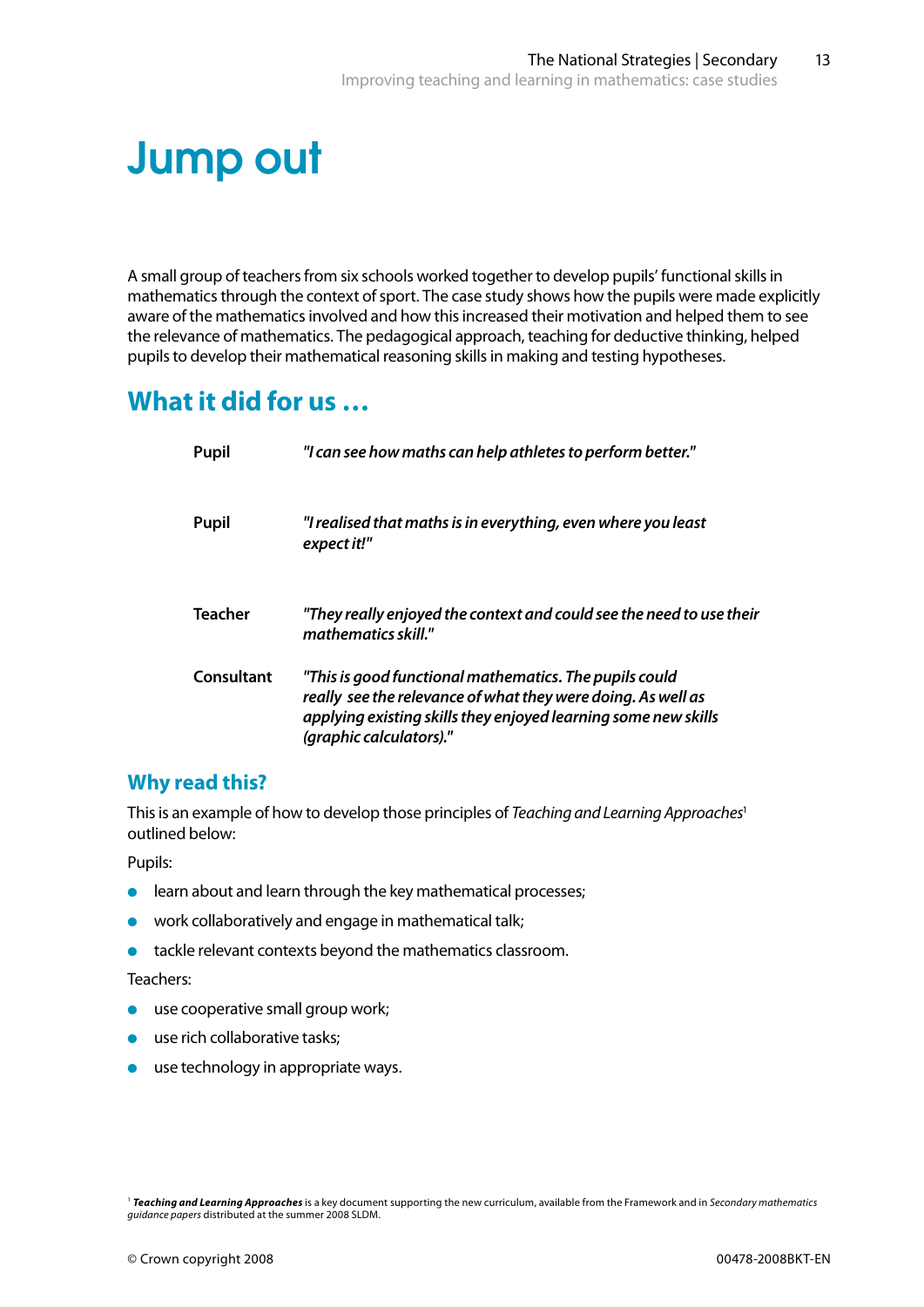### **Context**

This joint work by a group of teachers aimed particularly to motivate pupils who usually showed limited engagement. The activities were initially planned to form part of an 'Enrichment Day' for Year 9 pupils. The teachers worked together to organise activities for the day, which was attended by pupils from six secondary schools. These activities involved the pupils making and testing hypotheses by collecting and analysing data.

The agreed outcomes for this work were to:

- $\bullet$  develop pupils' interest and engagement with mathematics by showing them its relevance in the context of practical sporting activities;
- develop functionality by applying skills built through previous teaching;
- improve pupils' skills in working cooperatively as members of a group;
- developing teachers' understanding of teaching for deductive thinking.

#### **Implementation**

On the day, pupils took part in three different activities, one of which is described here. They worked together in mixed school groups of five or six and were judged on their performance as a group. The day contained additional, sport-related, individual challenges and lots of prizes.

What questions would you ask to probe pupils' understanding of statistical variables and correlation?

The deductive model involves pupils testing initial hypotheses by analysing the data to confirm or refute. In which other areas of the mathematics curriculum do you develop this type of thinking?

The pupils were initially asked to explore the effects of varying values of their choice on performance in the long jump. They were given some ideas for variables that would be feasible to test and most chose length or speed of run-up.

The model was 'deductive' in that pupils formed an initial hypothesis and then tested it in the field by collecting primary data at the long jump pit.

Is it more helpful to plan some pre-work on the use of graphic calculators as portable devices to analyse the mathematics outside the classroom?

All the groups shared graphic calculators. The teachers helped the pupils to use them to quickly plot scatter diagrams, look for patterns and analyse correlation. For many this was their first experience of graphic calculators and so this formed part of their learning.

The use of graphic calculators sped up the analysis, freeing time for the pupils to refine their ideas and retest. Through group discussion of their results they were quickly able to relate their findings to their original hypothesis, identifying whether the data supported or refuted their conjecture. Their discussion included consideration of sample size and the effects of other variables.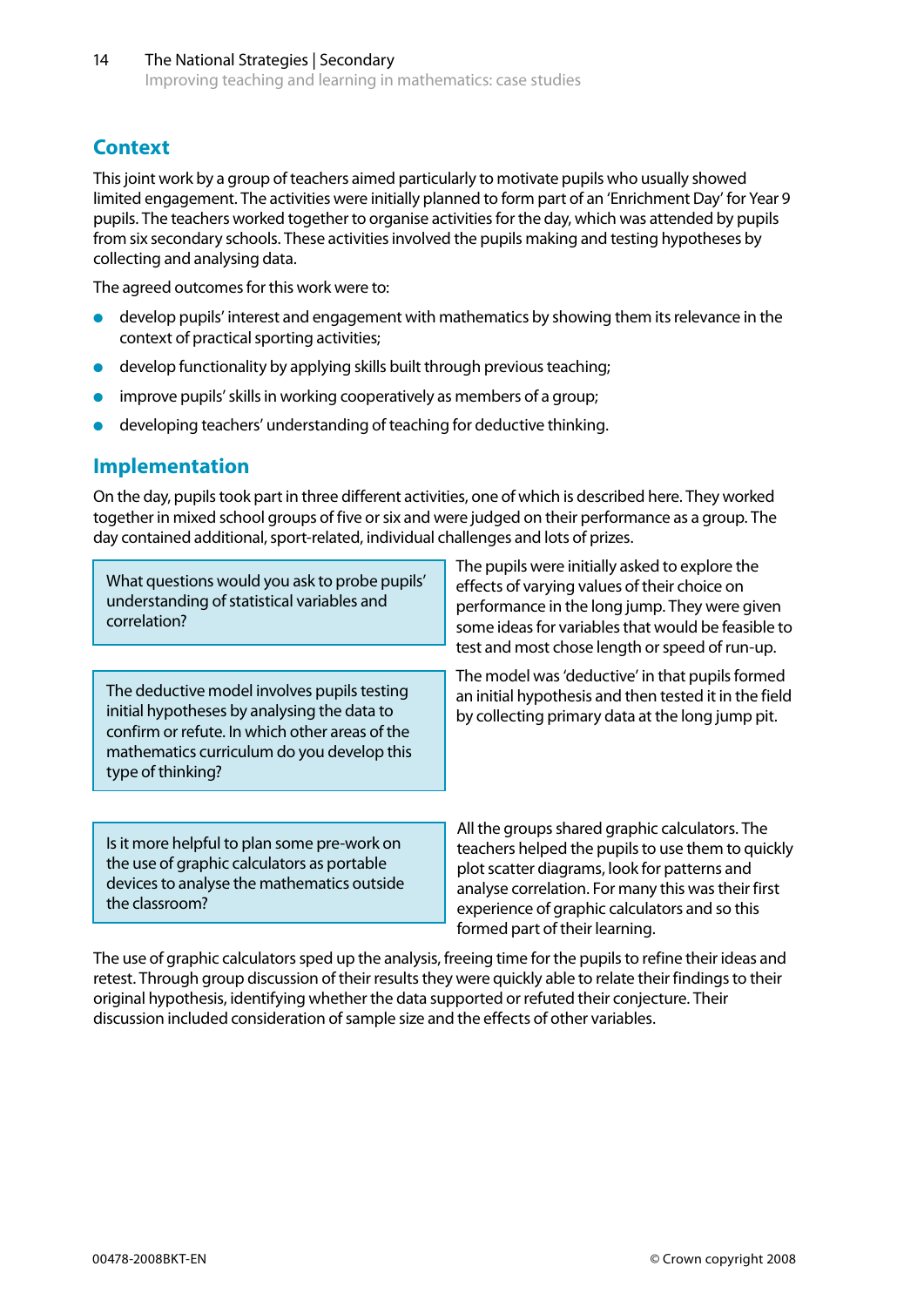### **Impact on learners**

The pupils were very motivated by the link to sport, and by the opportunities to work together on a 'real' task. They saw the need to apply their mathematical skills, and this engaged pupils who did not usually enjoy mathematics.

The group discussions strengthened their investigative and reasoning skills and helped them to develop an understanding of the extent to which data can be used to support causal relationships.

The opportunity for pupils to work both outside the subject area and outside the physical classroom area required them to transfer those skills already taught in their mathematics lessons into a real-life context; this transfer helped them to develop towards mastery of those skills.

 Think about how the teachers would have used 'mini-plenaries' throughout to develop pupils' reasoning skills.

Which other curriculum areas could provide fruitful contexts in which to develop pupils' functional skills?

#### **Impact on teachers**

The teachers saw how the opportunity to work outside the classroom motivated pupils. They were impressed by the quick and easy way that using graphic calculators could enable pupils to focus on the interpretation of data at the point of collection. They developed their understanding of teaching for functional skills by discussing their observations of the pupils' work. They began to appreciate the nature of the teaching approaches required to engage their pupils in mathematical deductive thinking, and were keen to test their understanding with colleagues in other disciplines.

#### **Next steps**

The teachers involved plan to make more explicit links between different subject areas in their teaching of mathematics. In particular they will look at where key processes can be developed in contexts outside the mathematics classroom.

#### **Further references**

If you would like to know more about different teaching models or about teaching and learning functional mathematics, you may like to read:

- *Pedagogy and Practice*, Unit 2: Teaching models, *Secondary mathematics planning toolkit,*  'Pedagogy' folder
- *Teaching and learning functional mathematics: Resources to support the pilot of functional skills*, *Secondary mathematics planning toolkit,* 'Rich tasks' folder.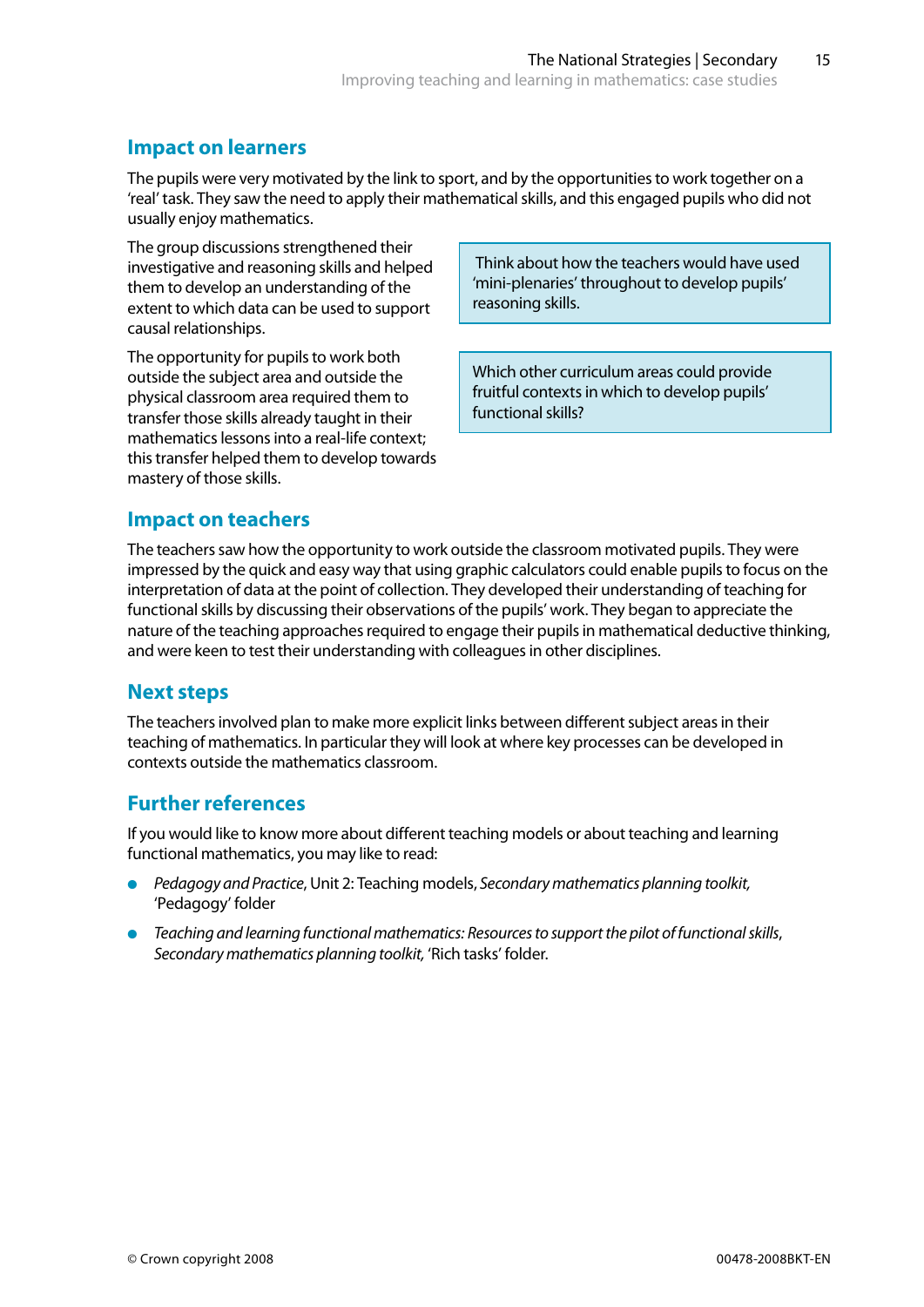# Consecutive … or not?

A small group of teachers from different schools worked together to develop and trial a rich collaborative task. The aim was to improve pupils' confidence and motivation to learn mathematics. The case study illustrates a quick and adaptable technique that engages pupils in class discussion in order to extend their use of mathematical language. The pedagogical approach enabled pupils to develop an understanding of a mathematical concept by considering positive and negative examples of it.

## **What it did for us …**

| Pupil          | "I liked being able to explain my ideas. I didn't expect everyone to<br>want to know what I thought."                                                                                                                                                                                                                                                                                            |
|----------------|--------------------------------------------------------------------------------------------------------------------------------------------------------------------------------------------------------------------------------------------------------------------------------------------------------------------------------------------------------------------------------------------------|
| <b>Teacher</b> | "I never thought these pupils could engage in this way. They can<br>probably do more thinking than I expected."                                                                                                                                                                                                                                                                                  |
| <b>Teacher</b> | "At first some pupils didn't seem sure what was going on. The activity<br>meant they had to listen to other people's ideas and come up with<br>some of their own. The more they listened and spoke, the more they<br>contributed. It was like they were solving a little mystery, together<br>and they did it, together This was the best classroom atmosphere<br>we have had so far this year." |

#### **Why read this?**

This is an example of how to develop those principles of *Teaching and Learning Approaches* <sup>1</sup> outlined below:

Pupils:

- learn about and learn through the key mathematical processes;
- work on sequences of tasks;
- select the mathematics to use:
- work collaboratively and engage in mathematical talk.

Teachers:

- use cooperative small group work;
- use rich collaborative tasks;
- develop effective questioning.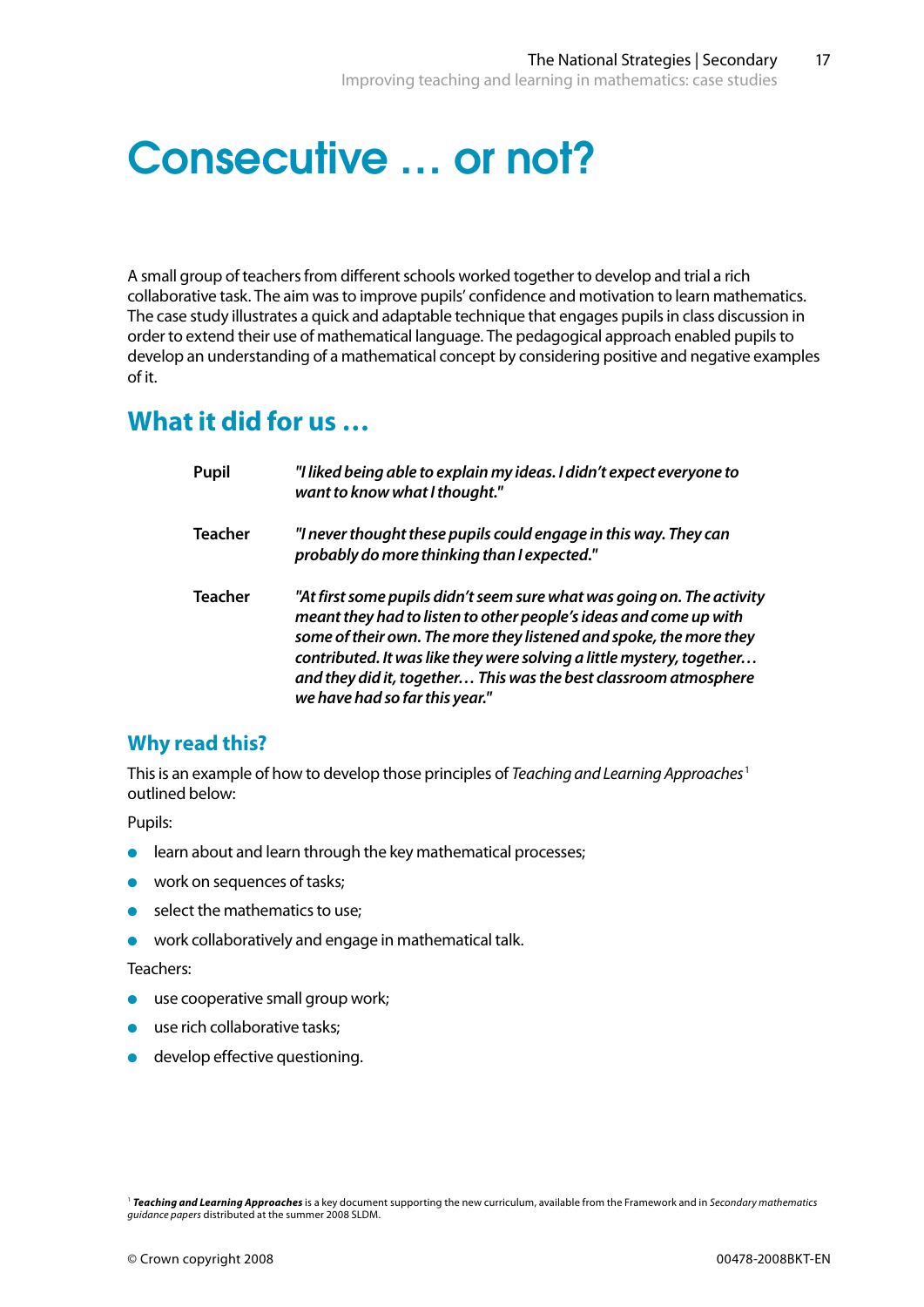## **Context**

This joint work explored the effectiveness of the teaching technique 'Concept attainment' for developing pupils' understanding. The technique, commonly known as 'I like / I don't like' or 'Yes / No', asks pupils to decide which, of the examples they are given, meet the conditions of the concept.

The working group involved teachers from three different schools; two of the teachers were new to teaching mathematics. All were concerned about the progress of small groups of pupils who lacked confidence and were experiencing difficulties in mathematics.

The activities were developed and trialled with lower sets in Years 7, 8 and 9. Initial observations of the classes showed that the pupils struggled to form their own explanations of situations, and needed opportunities to talk about their mathematics and to develop their use of vocabulary. These pupils had difficulty in understanding new ideas and were not confident with some basic number skills such as adding two two-digit numbers. Many of the pupils displayed poor attitudes to learning, and limited engagement in mathematical activity. Some poor behaviour was also observed.

The agreed outcomes for this work were to:

- try a technique designed to help pupils understand a new concept;
- give pupils opportunities to explain their findings, and to handle mathematical vocabulary in their explanations;
- develop pupils' number skills;
- engage pupils in mathematical activity through investigative work;
- give teachers a better understanding of the pedagogical approach of 'teaching for concept attainment'.

#### **Implementation**

It was agreed that exploring the task 'Consecutive sums' would provide an opportunity for pupils to demonstrate their skills, or reveal their difficulties, with adding together pairs of numbers, and to help them explain their own findings.

Before beginning the investigation a starter was used to help the pupils establish and understand the meaning of the word 'consecutive'. First, it was explained that during the lesson pupils would need to choose examples of consecutive numbers. The teacher then wrote 'Consecutive or not?' on the board, and placed a pair of consecutive items in a column headed 'Yes', and a pair that were not consecutive in a column headed 'No'. Pupils were asked to contribute an example to one of the columns, beginning with a positive example.

| <b>Consecutive or not?</b> |                             |
|----------------------------|-----------------------------|
| Yes                        | <b>No</b>                   |
| January, February          | Monday, Wednesday,          |
| 2, 3                       | 2, 5                        |
| Sunday, Monday, Tuesday    | February, October, December |
|                            |                             |

It took at least five minutes before pupils were confident to offer their own examples; during this time the teachers offered a few more examples and encouraged pupils to 'have a go'. As soon as one or two had started to contribute, others quickly joined in. The whole class discussed and reached a decision about each example. At this stage the pupils were engaged in trying to find the meaning of the word consecutive.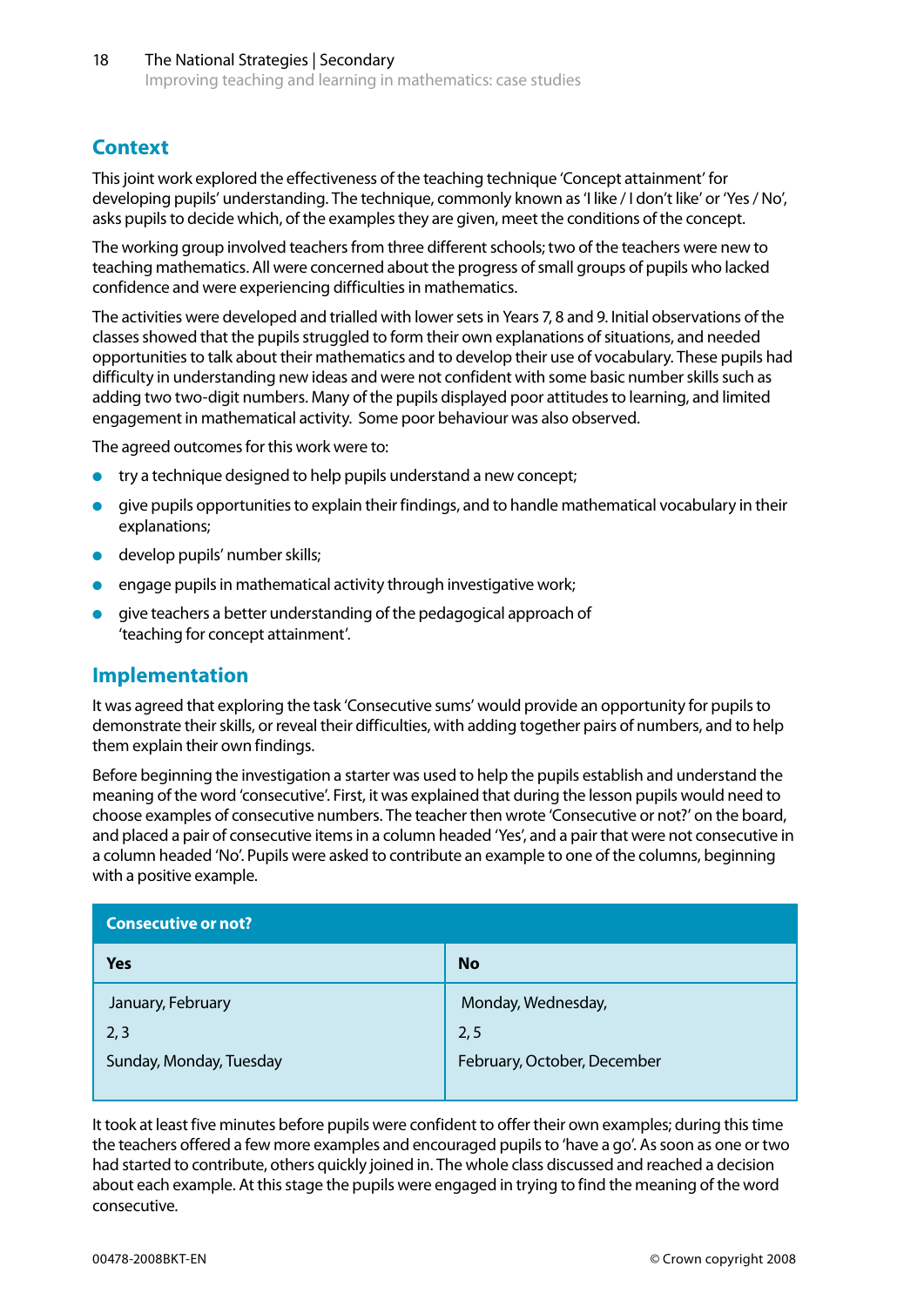Improving teaching and learning in mathematics: case studies

Finally, when decisions were being made more easily, pupils were asked to explain, in their own words, what 'consecutive' meant. The different explanations were evaluated by the class and judged according to how well these words described the concept. At this stage pupils were trying to communicate their emerging understanding to others.

Does the struggle to reach a definition help pupils to understand and remember the term?

The pupils were then in a position to move on to investigate 'Consecutive sums'. This investigation invited pupils to choose any pair of consecutive numbers and add them, then to repeat this and see what they noticed. It gave opportunities for pupils to work systematically, to tabulate results, to search for patterns or rules, to generalise and to express this generality using symbols.

Probing questions were focused on the pupils' selection of the mathematics to use, for example:

- Why did you choose to start with these numbers?
- Where is an easy place to start?
- How could you present your results?

**Impact on learners**

In every lesson pupils fully engaged with the starter activity. They liked the idea of a mystery to solve (finding the meaning of 'consecutive'), so despite being challenged the classes still wanted to succeed. It was crucial for pupils to provide their own examples and they were happy when these proved to be correct. When examples were incorrectly placed, the group helped to modify the thinking in what became a supportive learning environment.

Cooperative small–group work began to emerge when pupils collaborated in pairs to agree a definition of 'consecutive'. The definitions were then shared and evaluated by the whole class. At the end of this episode their explanations and arguments revealed a sound conceptual understanding of the meaning of 'consecutive'.

The activity was simple to access and required group talk in order to develop and refine explanations.

Pupils engaged in the investigative task immediately. There was generally a good understanding of what they were being asked to do and pupils were happy to continue working together. The small groups worked effectively with pupils sharing ideas and approaches and checking one another's results.

The pupils began to explain what they had found, and were motivated by having their views and findings verified and acknowledged. They developed increasing confidence with their number skills and in their use of mathematical vocabulary as they recognised that they were having success with strategies and results.

Think about how the teachers would have used 'mini-plenaries' to develop pupils' mathematical vocabulary and reasoning skills.

These types of questions are useful to make explicit the decision-making element of the process skills.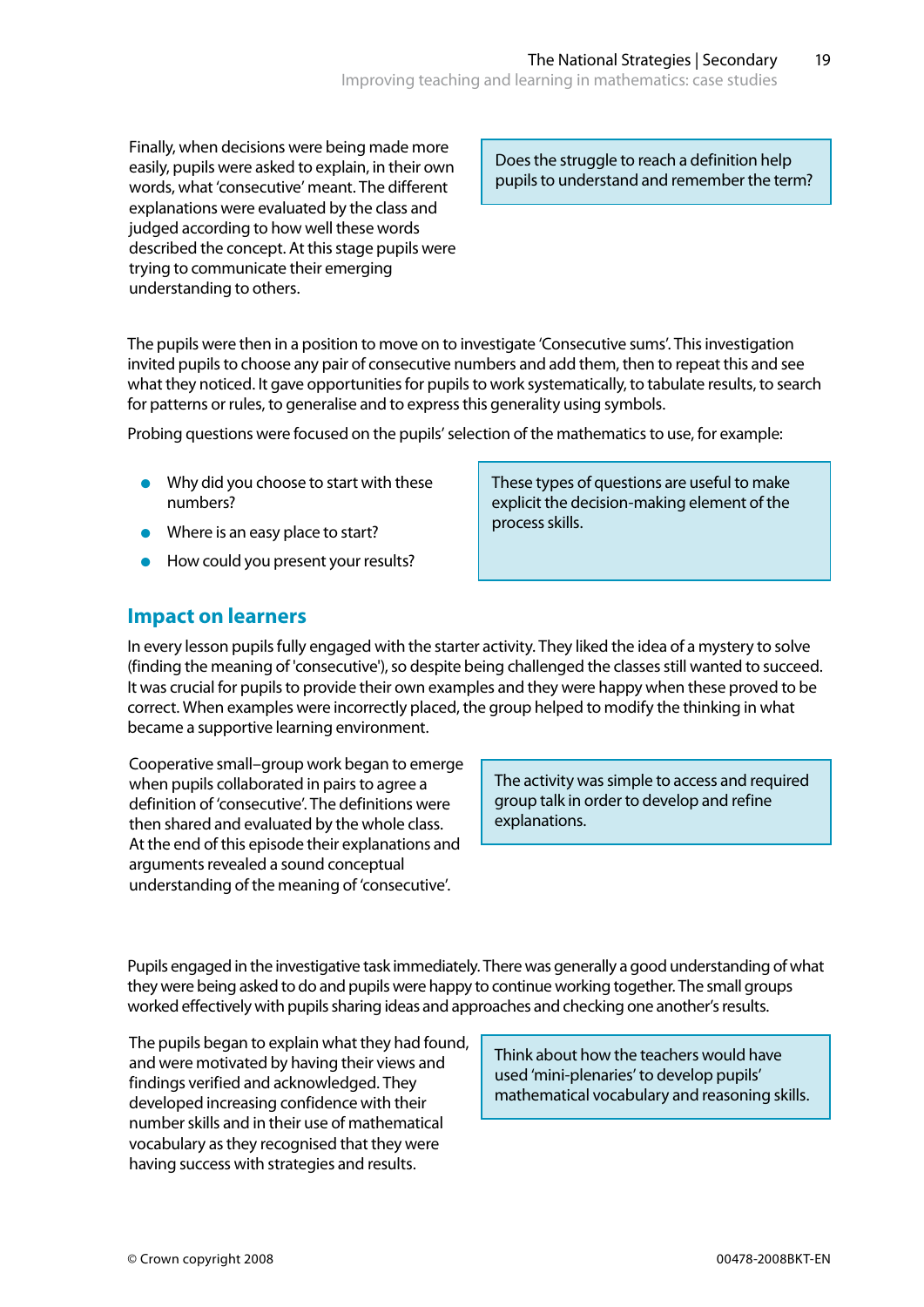### **Impact on teachers**

Teachers were surprised and encouraged by seeing the pupils engaged, and began to widen their view of how and what pupils should be learning. They moved away from talking about these groups in a negative way. Their conversations focused less on the skills that pupils couldn't perform or facts that they couldn't remember. Instead, they began to consider the importance of activities that enabled pupils to think and talk mathematically. They all agreed on the need to develop explicitly the key processes in mathematics, especially ways of solving problems. They felt that planning for questioning about the processes was a crucial part of making this work in the classroom.

#### **Next steps**

The teachers continued the work back in their schools. One began to develop a scheme of work for their Year 7, using a range of activities that focused on developing pupils' use of language and on investigative tasks. Another teacher contributed to departmental collaborative planning, sharing ideas of engaging activities when planning units of work.

The joint work continued to explore the technique for developing *Concept attainment*, and many other possibilities were identified.

### **Further references**

If you would like to know more about different teaching models, you may like to read:

● *Pedagogy and Practice*, Unit 2: Teaching models, *Secondary mathematics planning toolkit,* 'Pedagogy' folder.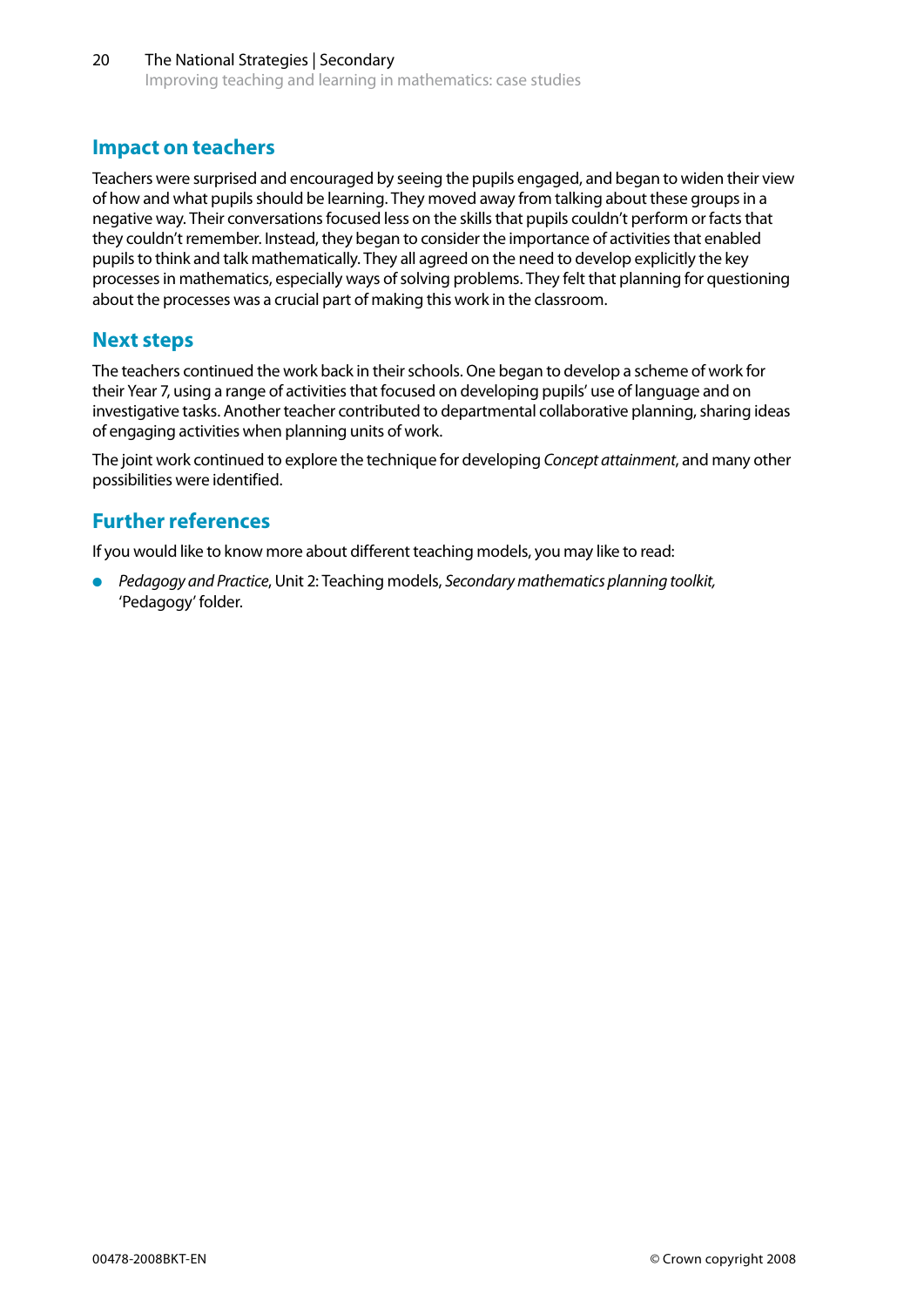# New handles for old angles

In this study a department worked together to develop a unit of work in geometry. Feedback from pupils, as part of a school behaviour review, had convinced the teachers of the need to increase pupil engagement. They decided to do this through cooperative small–group work, using tasks which required pupils to make decisions about the mathematics to use. The pedagogical teaching model featuring strongly in the unit is 'teaching for inductive thinking'.

## **What it did for us …**

| Pupil          | "I liked working in groups, and marking my partner's work. It helped<br>me to see how to improve my answers."                                                |
|----------------|--------------------------------------------------------------------------------------------------------------------------------------------------------------|
| <b>Teacher</b> | "I became much more confident in planning and managing group<br>discussions. The pupils' thinking really developed through<br>articulating their reasoning." |

#### **Why read this?**

This is an example of how to develop those principles of *Teaching and Learning Approaches*<sup>1</sup> outlined below:

Pupils:

- learn about and learn through the key mathematical processes;
- work collaboratively and engage in mathematical talk;
- work on sequences of tasks.

Teachers:

- **•** develop effective questioning;
- expose and discuss misconceptions;
- use cooperative small group work;
- use rich collaborative tasks;
- use technology in appropriate ways.

<sup>1</sup> *Teaching and Learning Approaches* is a key document supporting the new curriculum, available from the Framework and in *Secondary mathematics guidance papers* distributed at the summer 2008 SLDM.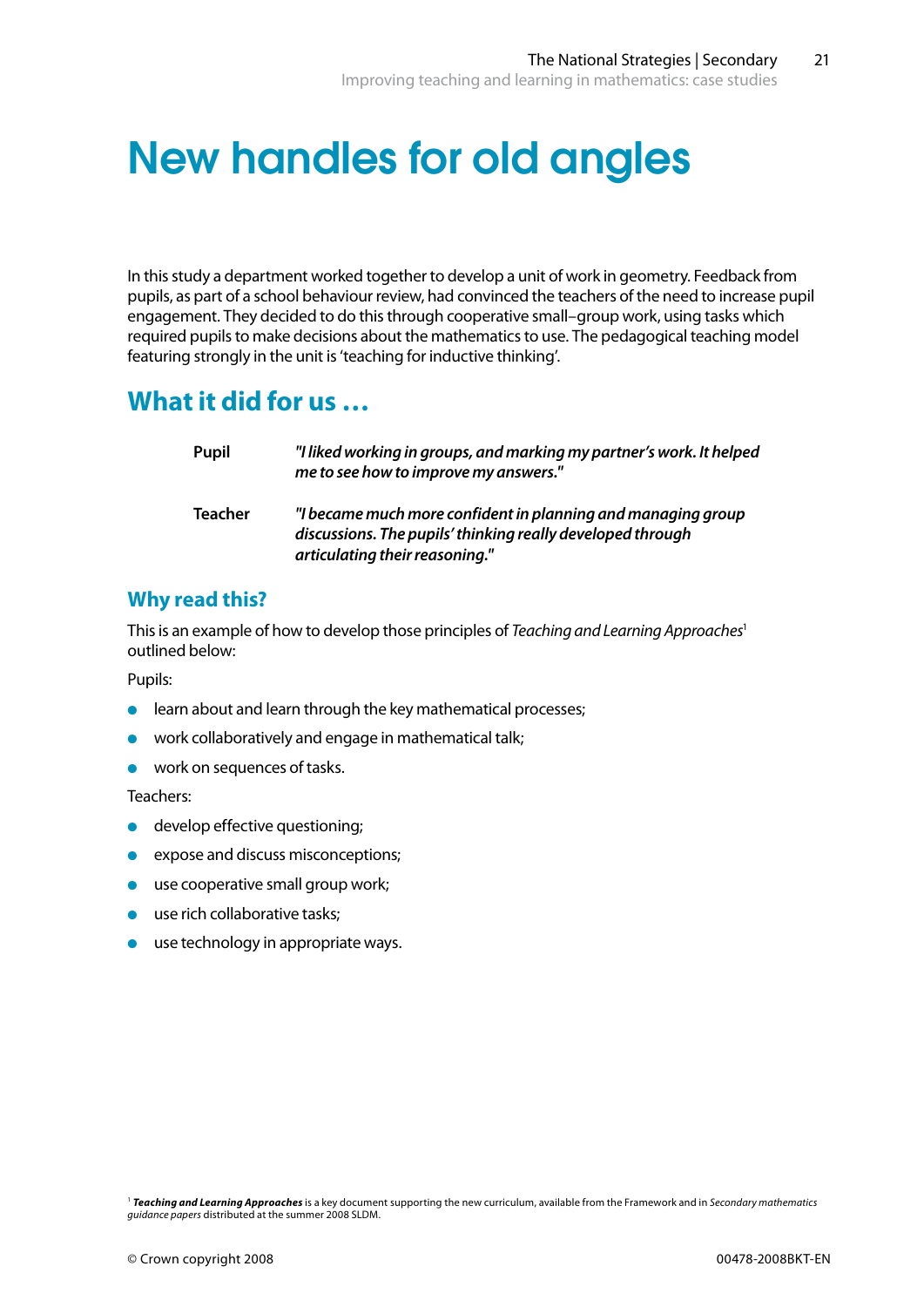## **Context**

As part of a behaviour review, pupils were asked about their perceptions of mathematics, their attitudes to the subject and their experiences in lessons.

After discussing the findings, the mathematics department decided to work collaboratively to develop a unit of work which would better engage the pupils in their learning. They decided to focus on a key group in Year 9, all of whom had a target of level 5. Geometry was selected as a priority area because this often emerged as a weakness from Key Stage 3 and GCSE test question analysis.

The agreed outcomes for this work were to:

- improve the engagement of pupils in mathematics;
- improve teachers' skills in unit planning to include key principles from *Teaching and Learning Approaches;*
- incorporate rich tasks from Strategy and Standards Unit materials.

#### **Implementation**

The teachers in the department worked collaboratively to develop a unit based on the objectives from the first 'Geometry and measures' unit in Year 9. The lesson sequences were trialled with the target group and the department then reviewed the lessons, made changes and adapted the unit plan.

Do your pupils know when you are trying out something new?

The pupils were clearly informed about what the unit was attempting to address and they were asked their opinions on the lessons.

In planning the unit the teachers selected strategies so that they were helping pupils to learn through the key mathematical processes. They did this by making aspects of the processes explicit through activities such as sorting and classifying shapes on a Venn diagram. The pupils worked on sequences of tasks designed to make connections between visual representations, shape properties and logical proof. In one sequence the pupils experienced a range of activities such as visualising and classifying shapes, 'odd one out' and 'true/false'. All of these involved the pupils in exposing their understanding, helping the teachers to assess prior learning and providing the opportunity to discuss misconceptions.

The inductive model requires pupils to sort, classify and re-sort data to begin to make hypotheses that can be tested in future work.

Can you think of other areas of the mathematics curriculum which provide opportunities to develop inductive thinking? The next step was to prove the size of angles inside a triangle and angles inside a polygon. At this point teachers were trying to develop inductive thinking, so that pupils worked logically from given facts to derive and prove properties. They used overlays of lines and shapes, each representing a known or given fact, to build up a geometrical proof. Reasoning towards the proof was worked on by the whole class and then reconstructed in pairs and groups. At each stage this involved pupils working cooperatively and engaging in mathematical talk.

Resources were drawn from *Interacting with mathematics at Key Stage 3: Year 9 geometrical reasoning mini pack.* The unit also drew on activities and strategies from the *Leading in Learning* (LiL) handbook particularly using a 'mystery' and 'collective memory'.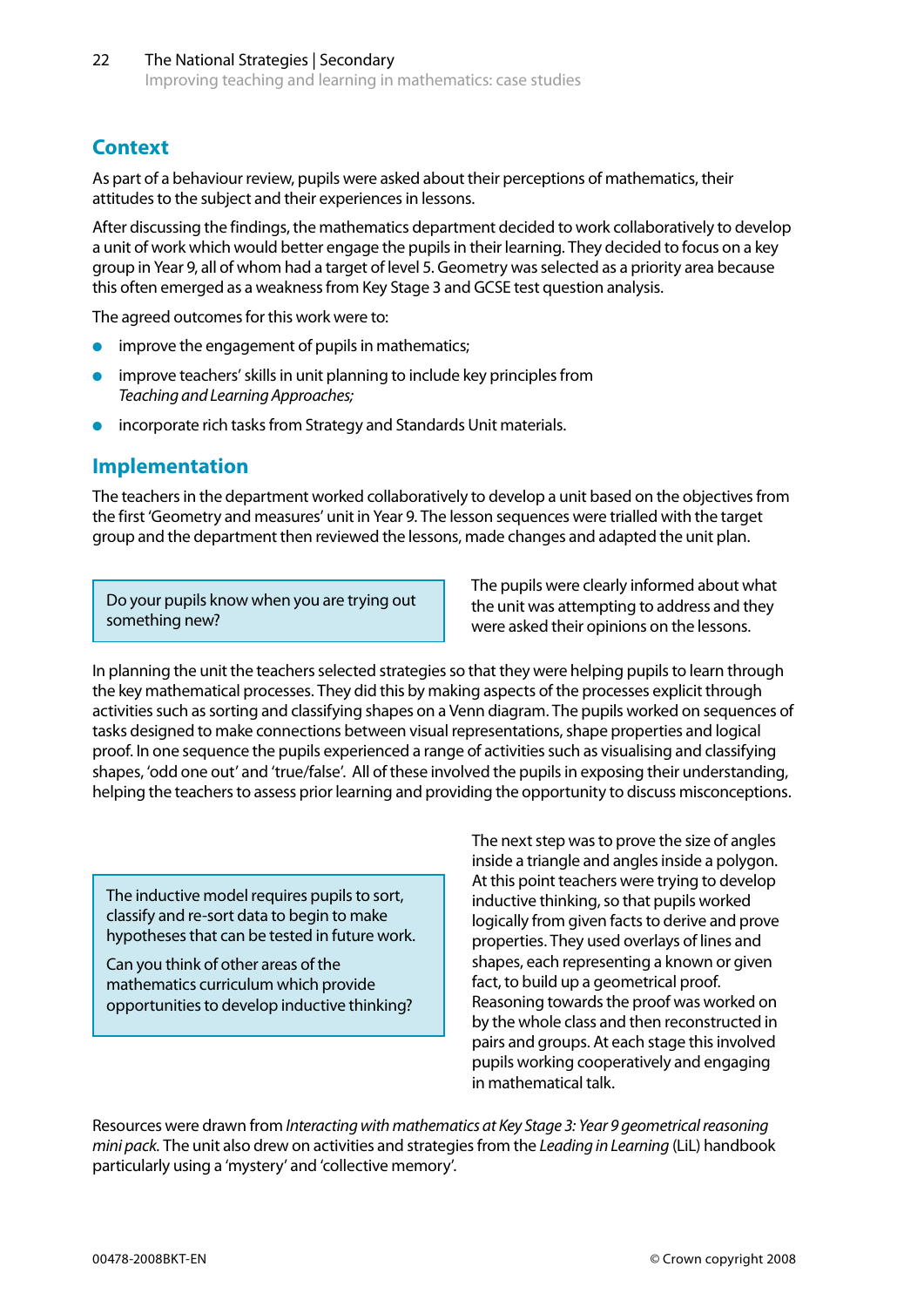In the concluding phase of the unit the pupils worked in pairs on specific Key Stage 3 test questions. They worked individually on different questions, then marked one another's answers using a provided mark scheme. This allowed for a rich discussion of the adequacy or otherwise of answers, particularly to questions of the type: 'Explain how you know'.

Could you use past paper questions differently, so that they engage pupils in mathematical discussion?

#### **Impact on learners**

The pupils enjoyed the chance to work in pairs or groups and the opportunities to discuss mathematics. They became more confident in explaining their reasoning and more able to question each other as the unit progressed. They gave very positive feedback on the lessons and the teacher reported that their behaviour and engagement improved.

#### **Impact on teachers**

The teacher of the trial group had expressed initial concern that some of the activities were 'risky'. She was particularly concerned over the visualisations and the 'collective memory' exercises. As the unit developed she was surprised and pleased to see the level of engagement from the pupils. She also became more confident in conducting constructive classroom discussion. During the teaching sequences she found that she was allowing the pupils to learn more for themselves and from each other rather than leading from the front. She realised that, in trying a new approach for the first time, the careful selection and planning of activities is crucial. In addition, the teacher felt reinvigorated by the experience. She felt her teaching in general had improved and her own enjoyment and engagement had increased.

In discussion the department talked of the need to support each other and to reflect together on the success or otherwise of new approaches. It was also decided that the pupils needed to be aware of the change in approach and made to feel that they are involved in their teachers' own learning experiences in developing their teaching skills.

#### **Next steps**

The department now intends to focus on developing the follow-up 'geometry and measures' units in Year 9. This could include:

- pupils learning about the relevance of mathematics through work on wallpaper designs. This could be on paper initially and then refined and developed using transformations involving dynamic geometry software;
- pupils looking at work on tessellations by M. C. Escher so that they appreciate the historical and cultural roots of mathematics.

They are also looking at other areas of mathematics for opportunities to develop thinking skills by using teaching strategies drawn from the Leading in Learning (LiL) handbook.

#### **Further references**

If you would like to know more about different teaching models, sources of ideas for teaching geometry or more ideas on teaching strategies for developing thinking skills, you may like to read:

- *Pedagogy and Practice*, Unit 2: Teaching models, *Secondary mathematics planning toolkit,* 'Pedagogy' folder
- *Interacting with mathematics in Key Stage 3: Year 9 geometrical reasoning, Secondary mathematics planning toolkit,* 'Rich tasks' folder
- *Leading in Learning; Developing thinking skills in secondary schools*, *Secondary mathematics planning toolkit,* 'Rich tasks' folder.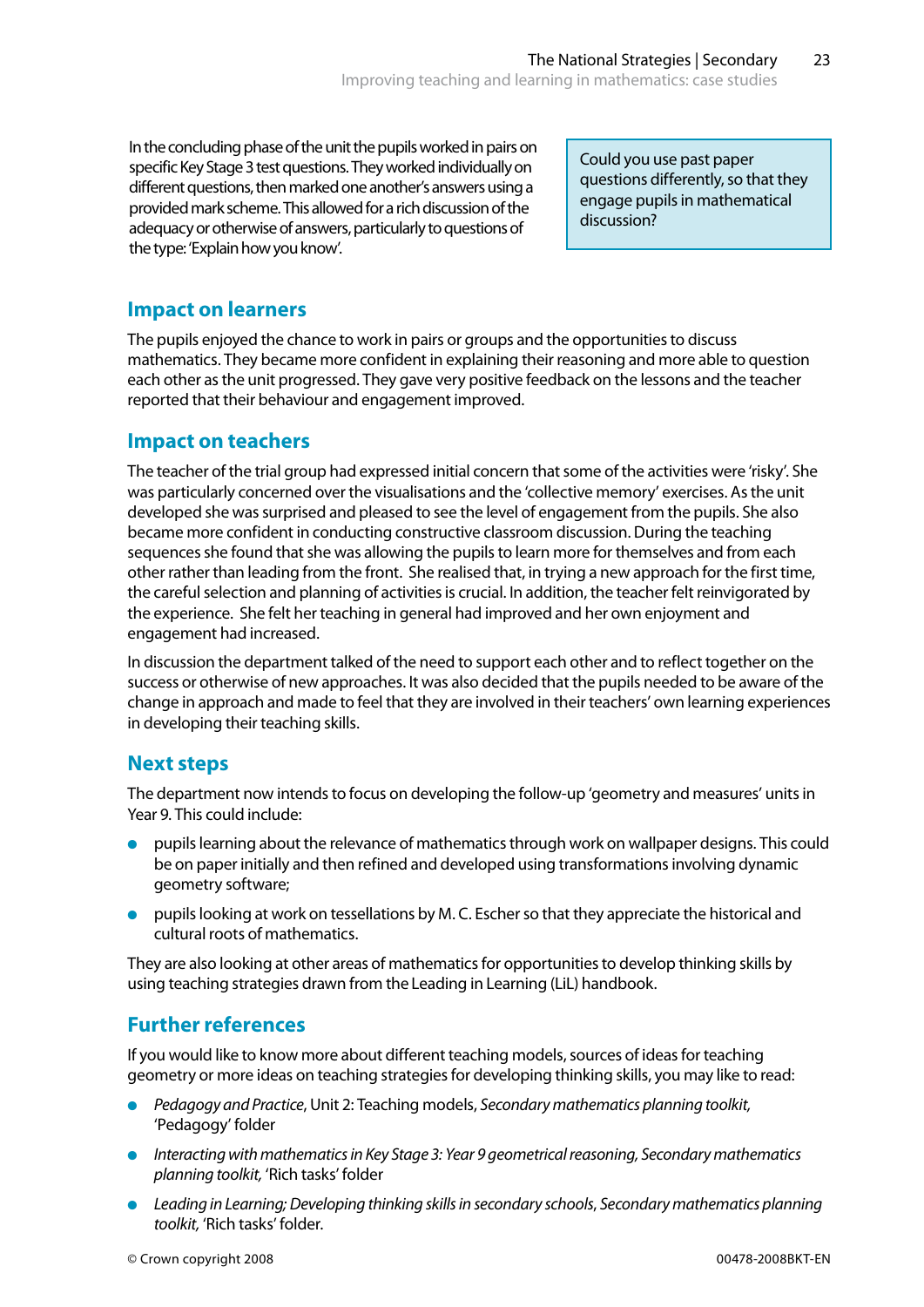# Clouding the picture

A small group of teachers and consultants worked with this familiar Key Stage 3 resource to illustrate how it could be used in the context of the new programme of study. The activity described provides opportunities for pupils to develop their process skills in algebra. In particular it allows them to make connections between equivalent forms of equations and to develop more flexible strategies for solving equations. The group decided that the prevalent pedagogical approach was teaching for constructing meaning and the use of cognitive conflict.

## **What it did for us …**

| <b>Teacher</b> | "This activity is really powerful in helping them to develop their<br>confidence and skills in manipulating equations."                                                                     |
|----------------|---------------------------------------------------------------------------------------------------------------------------------------------------------------------------------------------|
| Consultant     | "It made me realise that I need to get some networks of teachers<br>working on some of our 'old favourites' so that they see the potential<br>of such tasks to embrace the new curriculum." |
| Consultant     | "I had forgotten this resource and must make sure more<br>departments write it into their schemes of work – it's so good."                                                                  |

#### **Why read this?**

This is an example of how to develop those principles of *Teaching and Learning Approaches*<sup>1</sup> outlined below:

Pupils:

- work collaboratively and engage in mathematical talk;
- work on sequences of tasks.

Teachers:

- build on the knowledge pupils bring to a sequence of lessons;
- expose and discuss misconceptions;
- use cooperative small group work;
- use rich collaborative tasks.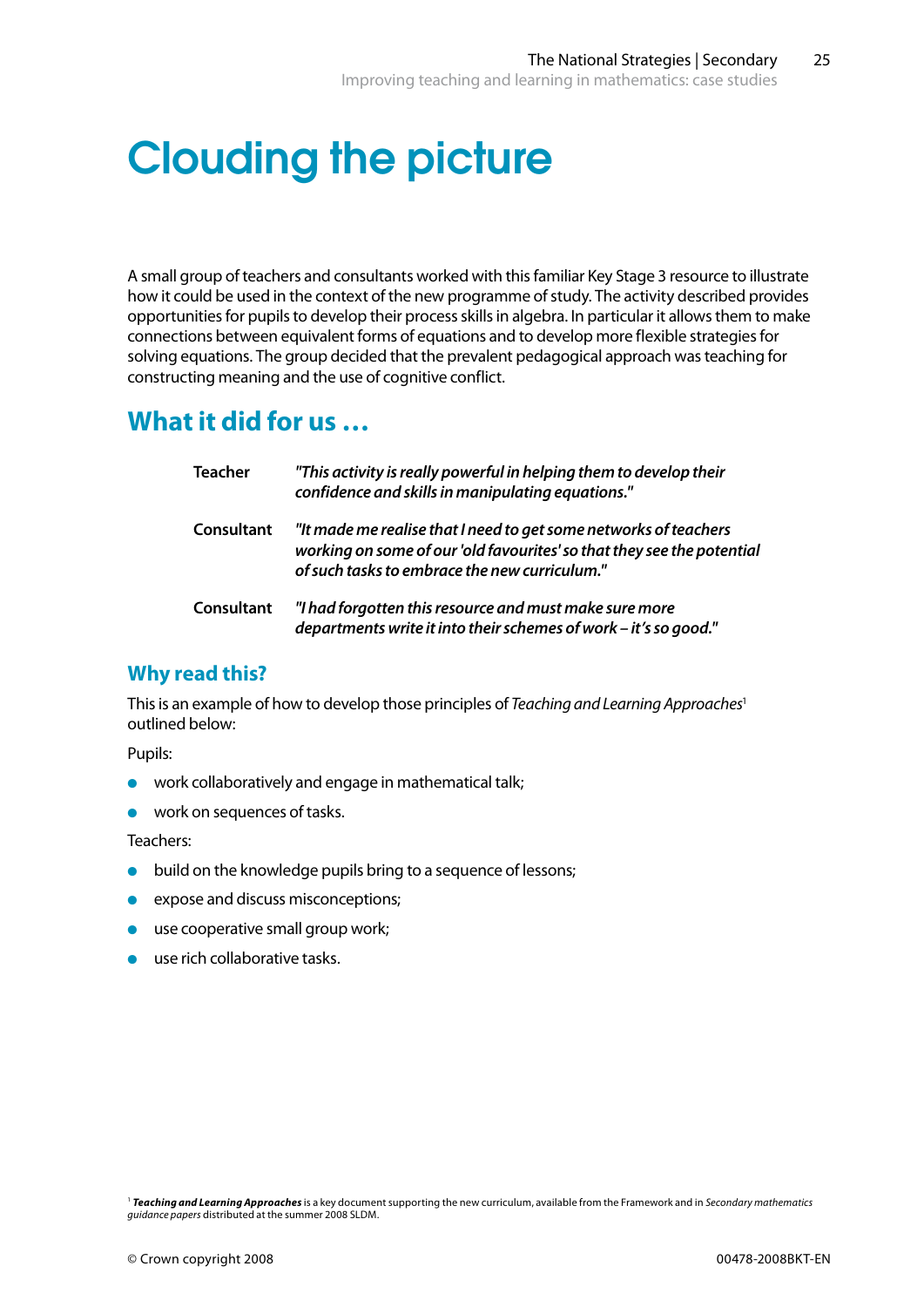## **Context**

'Clouding the picture' is an activity that focuses on creatively transforming algebraic expressions and equations. It develops skills of algebraic manipulation and also allows pupils to make links between different forms of equations. The resource is described in *Teaching mental mathematics from level 5: Algebra* (available on the *Secondary mathematics planning toolkit disk*, in the 'Rich tasks' folder). It was also filmed as an activity in two classrooms and distributed as part of the autumn 2005 SLDM.

The outcomes that have been observed from this activity are that:

- pupils develop techniques that they understand in order to transform and solve equations;
- pupils self-assess knowledge and skills in order to prioritise their learning;
- teachers focus on enabling pupils to create connections;
- teachers have a better understanding of the role of 'cognitive conflict' in promoting pupils' learning.

#### **Implementation**

How do you allow pupils to display their prior knowledge of a topic?

How does that information inform your response?

The sequence begins by presenting pupils with a set of equations and asking them to work in pairs or small groups to classify the equations into those which they can or cannot easily solve. This helps pupils to become explicitly aware of their learning needs, and helps teachers to assess the prior knowledge that pupils bring to the task.

Pupils then engage with a rich collaborative task that is intended to provoke cognitive conflict. This is done by providing a single equation at the centre of a web diagram from which pupils follow selfgenerated rules to complete arms of the web with equivalent equations.



### **Clouding the picture: algebra 2**

The teacher acts as a facilitator, allowing pupils to build on existing algebraic skills to construct meaning about the equivalence of different algebraic equations. Pupils soon realise that seemingly complex equations are equivalent to much simpler forms. They then see the purpose of transforming algebraic equations into equivalent forms that can be more easily solved.

What is the teacher's role in this episode of the lesson?

The activity is constructed so that pupils are encouraged to work collaboratively and engage in mathematical talk. Pupils have the opportunity to discuss common misconceptions as they agree on the transformations of the equations.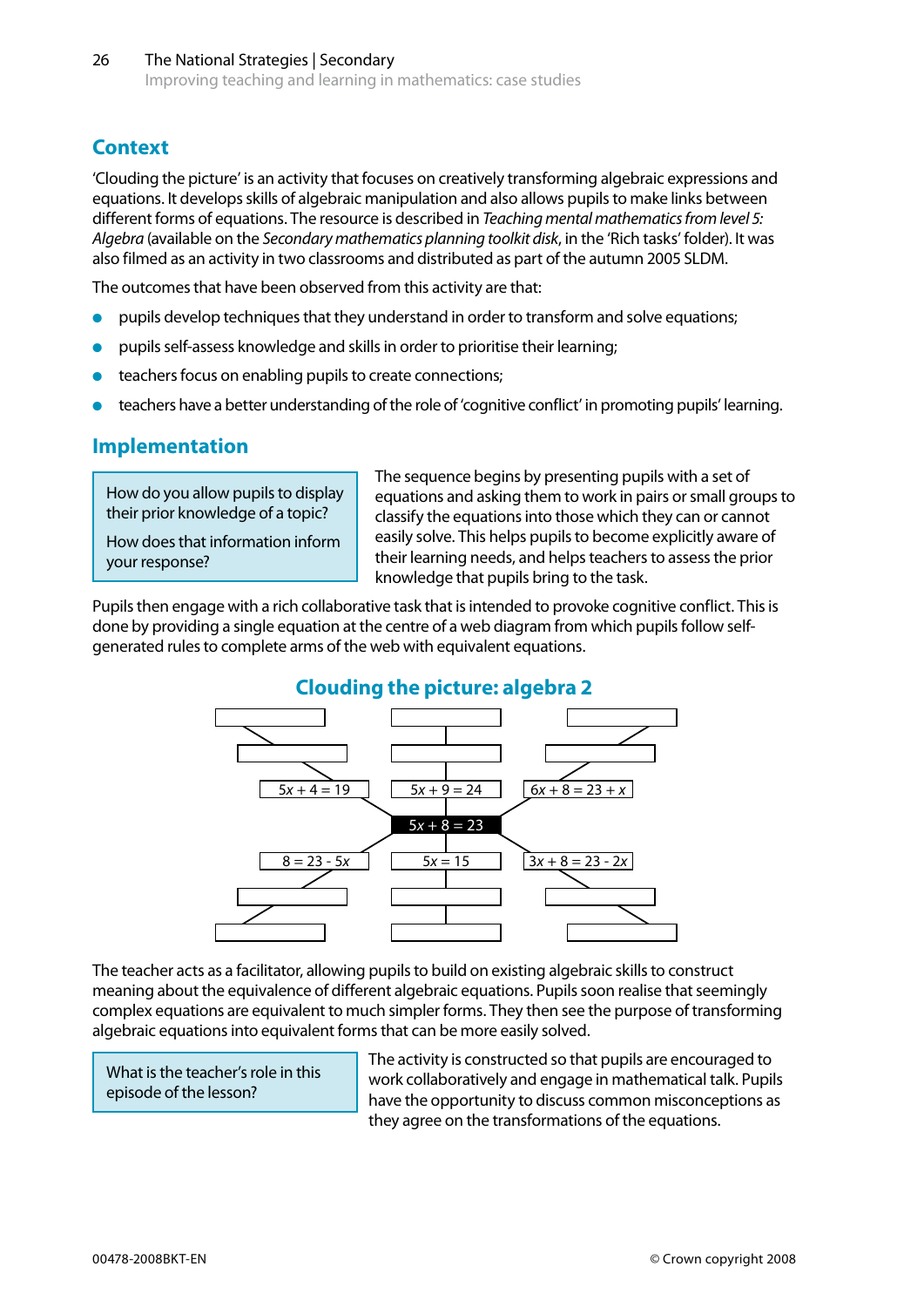Pupils are then directed back to their original 'can/cannot solve' classification of equations. Cognitive conflict occurs when pupils recognise equivalence between forms they have classified as both 'can solve' and 'cannot solve'. The activity concludes with pupils solving an unrelated equation that has an unknown on both sides.

Can you think of another lesson which you have taught recently that provoked 'cognitive conflict'? What was the effect on pupil learning?

### **Impact on learners**

Pupils are guided through a stage of cognitive conflict towards making connections between different representations of the same equation. This is an example of a 'constructing meaning' approach, where the teacher 'scaffolds' the learning enabling pupils to construct their own conceptual understanding.

They are able to build confidence in manipulating equations and make connections in their understanding by forming 'chains' such as this one below:

$$
3x + 3 = 7 + x
$$
  
\n
$$
2x + 3 = 7
$$
  
\n
$$
x + 3 = 7 - x
$$
  
\n
$$
3 = 7 - 2x
$$
  
\n
$$
3 - x = 7 - 3x
$$

Pupils also learn to connect 2*x* + 3 = 7 with 0.2*x* + 0.3 = 0.7 and 0.02*x* + 0.03 = 0.07.

As pupils explain their chains and connections to each other their understanding deepens. Their confidence with algebra grows as they recognise that they are having success by working logically and systematically. From this point 'unknown on both sides' is no longer seen as too hard to solve.

Are there other topics for which a 'clouding the picture' activity would be useful?

#### **Impact on teachers**

Teachers are made aware of pupils' prior learning as they can see which equations pupils classify as 'difficult'. As they listen to the pupils' discussions during group work, they become more aware of the conceptual chains of reasoning required for pupils to confidently transform equations and to recognise equivalences. They gain a better understanding of the role that cognitive conflict can play in the learning process, and see the benefits to pupils' understanding when they make their own connections rather than learning discrete, teacher-given techniques.

#### **Next steps**

The scaffolding of the web diagram can be dismantled as pupils develop their thinking. Eventually pupils can be guided to work without the diagram to transform the particular equation to one that they can solve, emphasising the method that they are using rather than the answer.

#### **Further references**

If you would like to know more about different teaching models and sources of ideas for teaching algebra, you may like to read:

- *Pedagogy and Practice*, Unit 2: Teaching models, *Secondary mathematics planning toolkit,* 'Pedagogy' folder
- *Interacting with mathematics in Key Stage 3: algebraic reasoning, Secondary mathematics planning toolkit,* 'Rich tasks' folder
- *Teaching mental mathematics from level 5 algebra*, *Secondary mathematics planning toolkit,* 'Rich tasks' folder.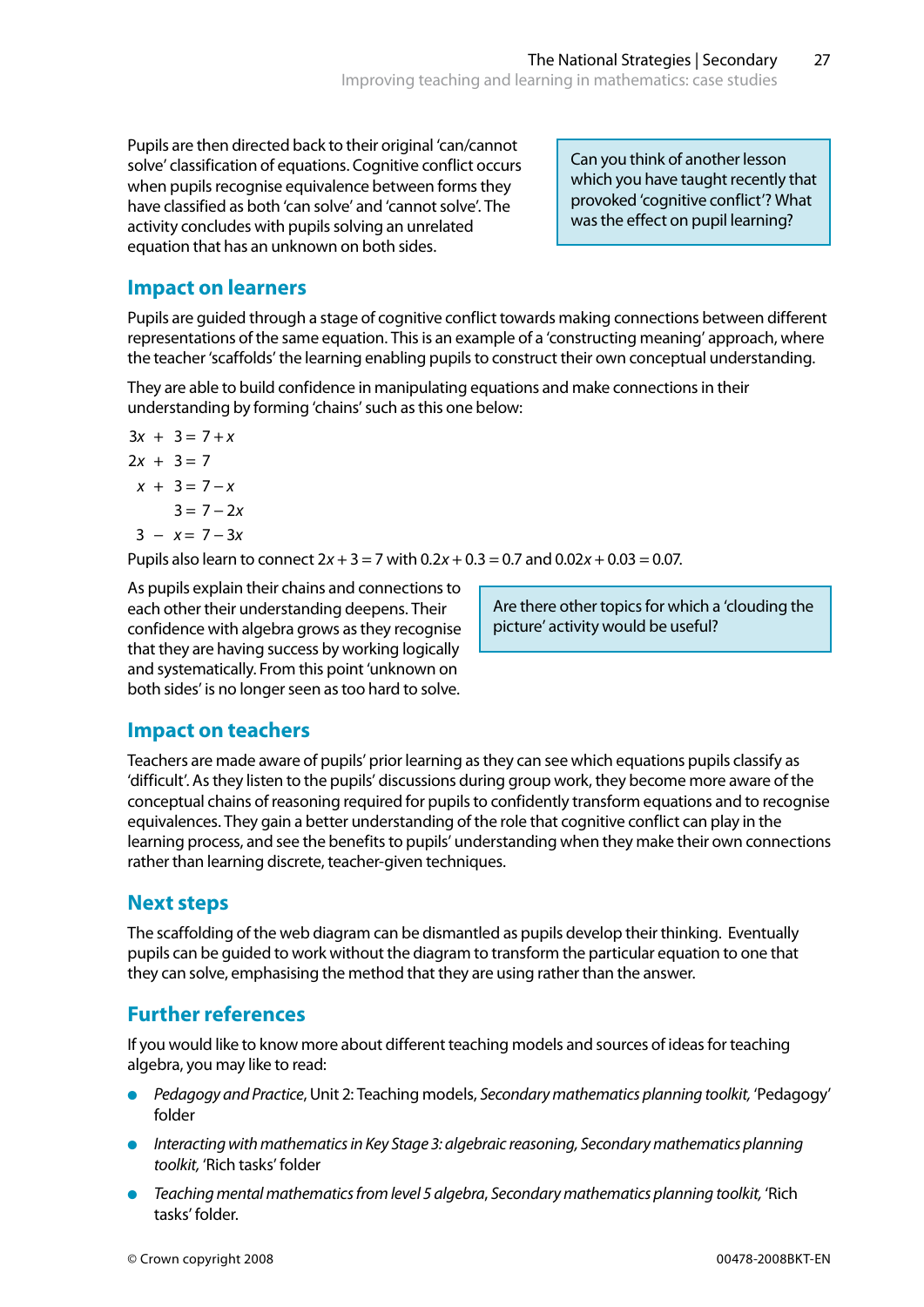# The proof of the pudding (is in the teaching!)

This case study describes collaborative work by teachers in two different schools working with a local authority (LA) consultant to develop pupils' skills of reasoning and proof. In both schools geometrical reasoning was identified as an area needing further development; the teachers were motivated to develop more effective teaching methods to promote this strand of mathematical thinking. They selected teaching for inductive thinking and deductive thinking as an effective pedagogical approach.

## **What it did for us …**

| Pupil          | "I need to use what I've done before and try to connect it with what<br>I'm doing now so I don't have to remember more things, otherwise<br>l get a headache!"             |
|----------------|----------------------------------------------------------------------------------------------------------------------------------------------------------------------------|
| <b>Teacher</b> | "The pupils loved matching circle diagrams with their theorems. It<br>helped them to see what the theorems look like by using a visual and<br>kinaesthetic-type activity." |
| Consultant     | "Learning mathematics ceases to be hard work once they enjoy it.<br>Pupils can capture the 'buzz' for learning through a variety of<br>pedagogical approaches."            |

#### **Why read this?**

This is an example of how to develop those principles of *Teaching and Learning Approaches*<sup>1</sup> outlined below:

Pupils:

- work collaboratively and engage in mathematical talk;
- work on sequences of tasks.

Teachers:

- develop effective questioning;
- emphasise methods rather than answers;
- use rich collaborative tasks.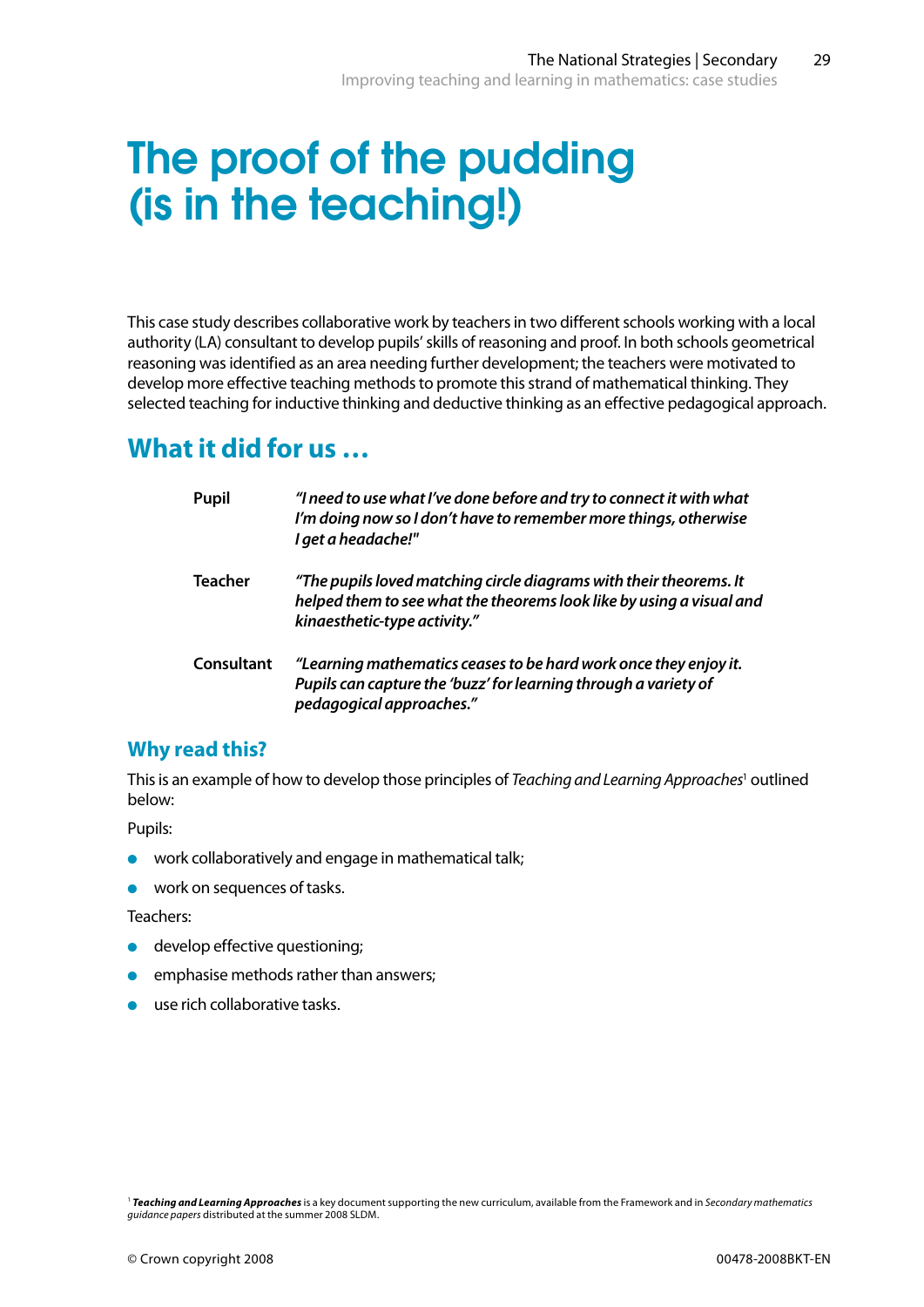## **Context**

The teachers in each department worked collaboratively to plan and trial some new approaches to circle geometry involving the use of specifically designed pupil answer boards or working sheets. Pupils and teachers completed feedback forms to help evaluate impact on learning.

In one school the target group comprised Year 11 pupils working on the C/D borderline who were already familiar with the content being addressed. In the other school the target group was a Year 8 higher-ability group for whom the content was totally new.

The agreed outcomes for this work were to:

- develop pupils' skills in using mathematical vocabulary to explain their findings;
- develop pupils' geometric reasoning skills and their understanding of proof;
- develop teachers' understanding of teaching for inductive and deductive thinking.

#### **Implementation**

The teachers in both schools planned a sequence of lessons around circle geometry focusing on the process of proof. The teachers were also working with LA consultants to explore different pedagogical models.

How does dynamic geometry software or the dynamic use of images support the understanding of proof?

The initial episode of the sequence exemplified teaching for inductive thinking. The Year 8 group explored circle diagrams with their teacher using the interactive whiteboard (IWB). The Year 11 group used a dynamic geometry software package to generate angle value data. Pupils in both groups were asked to use the results of their explorations to formulate an initial hypothesis relating the angle subtended by an arc at the centre of the circle to the angle subtended by the same arc at the circumference.

The second episode of the sequence focused on the development of reasoning through deductive thinking. Using known properties of isosceles triangles, pupils were encouraged to 'deduce' unknown angle sizes in geometric diagrams. The teachers then used carefully planned questions to move pupils towards using algebra as a method of generalisation. Throughout this episode the pupils worked collaboratively to discuss and develop the language of explanation and generalisation. Teachers used 'mini-plenaries' to support and develop pupils' use of the language of generalisation towards an understanding of proof.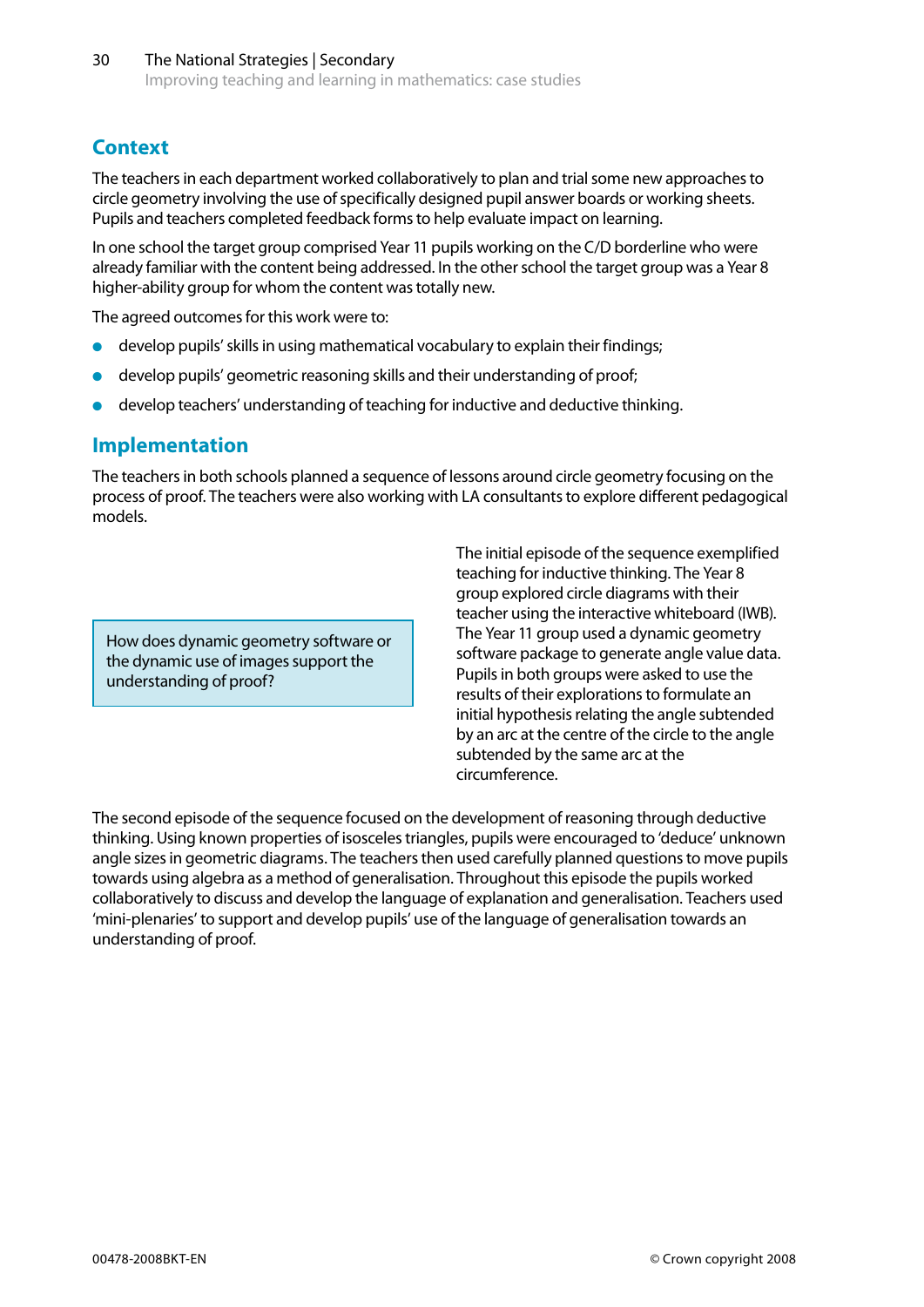Improving teaching and learning in mathematics: case studies

Probing questions focused on the pupils' deductive thinking, for example:

- How do you know that?
- Is that sometimes/ always/ never true?
- Can you explain that in your own words?
- Can you explain that on paper for someone else to understand?

The lesson aims for the two groups then diverged:

In the Year 8 group, pupils were introduced to the properties of cyclic quadrilaterals. In pairs they were asked to generalise about angles in a cyclic quadrilateral using the geometric reasoning skills they had developed in the earlier episode. They communicated and reflected by engaging in mathematical discussion.

In the Year 11 group the aim was now to develop a formal representation of the proof. The pupils worked in small groups to place cards with algebraic components of a proof in the correct order. They listened to and discussed the precision of one another's mathematical reasoning.

Teachers of both groups used a recording sheet to evaluate the observed impact on learning. This was further evaluated through teacher feedback on the strategies used. In both cases this discussion itself developed the teachers' awareness of different teaching approaches and their impact.

With both groups the key processes most significantly developed were:

- working logically;
- reasoning deductively;
- engaging with someone else's mathematics;
- differentiating between evidence and proof;
- reflecting using thinking and reasoning;
- communicating using precise language and symbolism.

Does your planning involve the use of probing questions?

Do you discuss this as a department?

The teachers said: 'you are mathematicians looking for answers.' This proved a powerful motivator.

How can you encourage pupils to see themselves as mathematicians?

How important is it for learners to talk and work collaboratively to succeed with more formal written proofs?

Think about how the teachers would have used 'mini-plenaries' throughout this sequence of lessons to develop reasoning skills.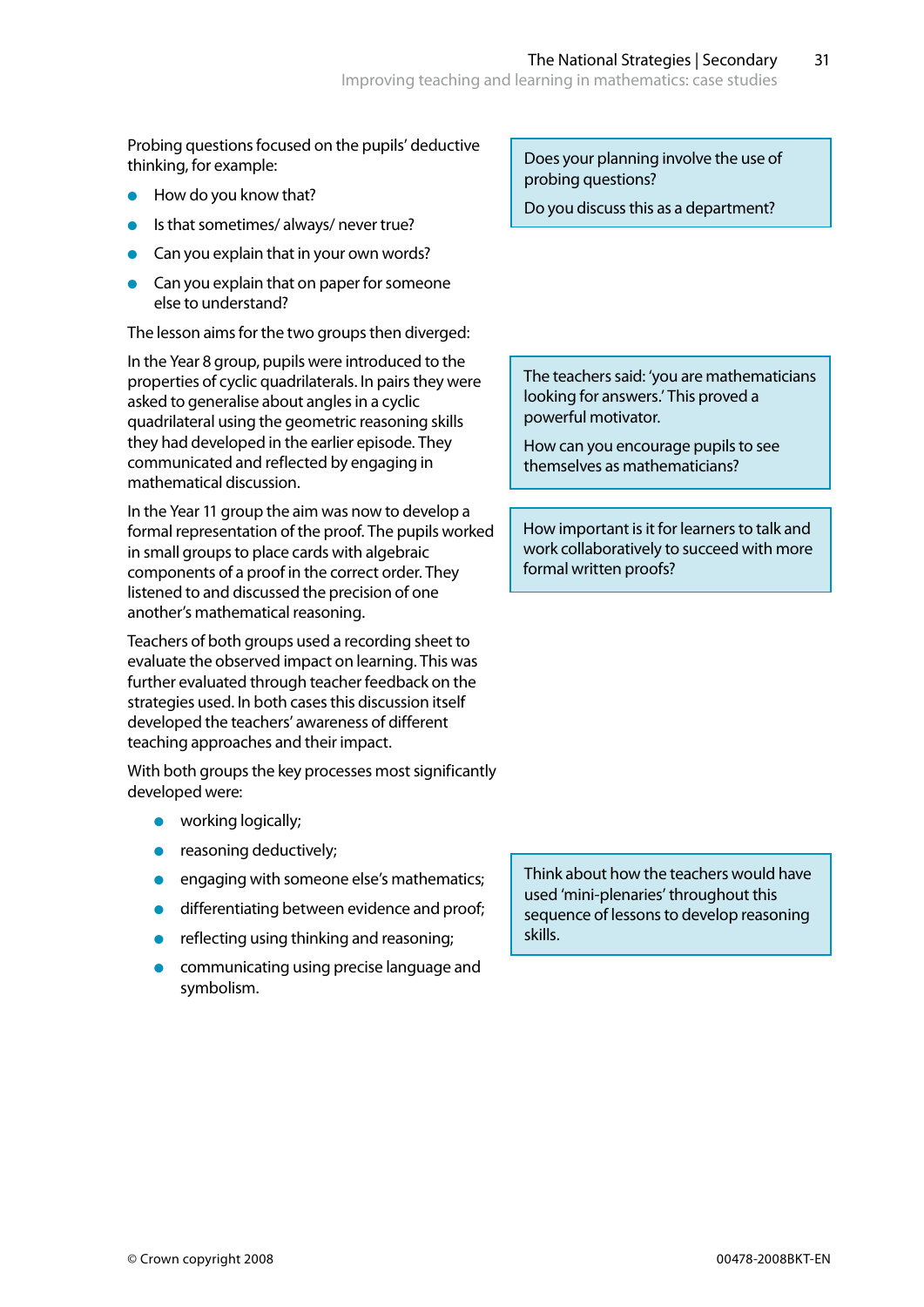#### **Impact on learners**

#### **Year 8**

The pupils could see how they could use reasoning to solve geometrical problems. They appreciated the difference between finding a solution in a particular instance and producing a general argument or proof. They felt more confident to evaluate someone else's explanation.

#### **Year 11**

The pupils' evaluations showed that they particularly enjoyed opportunities to collaborate on group presentations of problems to their peers. They recognised that discussing, listening and arguing helped them to become more confident and independent learners. They were prepared to express partially-formed thinking and to extend their learning in groups through dialogue generated by the use of dynamic geometry software and probing questions. They focused on methods rather than answers when working on their problem and, as a result, they were developing their own chain of reasoning and making connections between the new learning and prior knowledge.

#### **Impact on teachers**

The teachers of the Year 8 class identified pedagogies which impacted positively on pupils' learning, particularly the way the planned IWB resource had been used to scaffold the deductive reasoning processes. They reflected on their own practice and made suggestions for improvement. The feedback contributed to their professional development because the lesson sequences provided a shared experience of teaching approaches and observation of impact on pupils' learning.

The Year 11 teachers gained a better understanding of the importance of questioning in creating effective dialogue in their classroom. They agreed, in consequence, to overtly plan probing questions as they developed other units of work.

#### **Next steps**

The approaches described could be further developed by working in other units on geometrical reasoning, highlighting key processes and the principles for effective teaching and learning.

The consultants hope to extend the use of dynamic geometry software to generate class discussion on demonstration and proof in other departments. They are making sure all departments have access to GeoGebra, a free dynamic mathematics software application which joins geometry, algebra and calculus. GeoGebra is available at **www.geogebra.org**

#### **Further references**

If you would like to know more about different teaching models, sources of ideas for teaching geometry or more ideas on teaching strategies for developing thinking skills, you may like to read:

- *Pedagogy and Practice,* Unit 2: Teaching models, *Secondary mathematics planning toolkit,* 'Pedagogy' folder
- *Interacting with mathematics in Key Stage 3: geometrical reasoning*, *Secondary mathematics planning toolkit*, 'Rich tasks' folder
- *Leading in Learning*; *Developing thinking skills in secondary schools*, *Secondary mathematics planning toolkit*, 'Rich tasks' folder.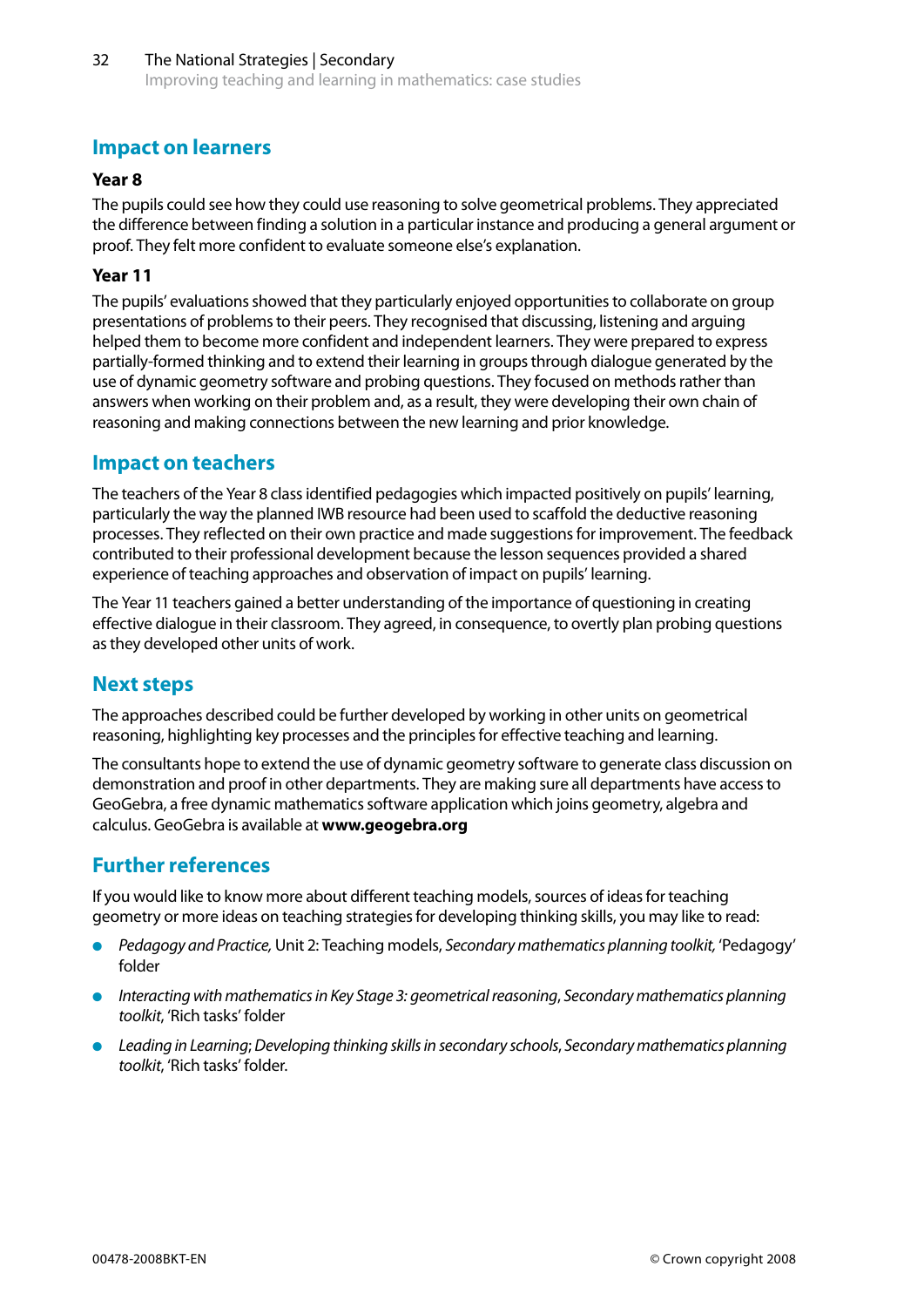# Wise words

A small group of teachers and consultants worked with this familiar Key Stage 3 resource to illustrate how it could be used in the context of the new programme of study. The activity described provides opportunities for pupils to develop their process skills in statistics, in particular their skills in interpreting data. The group decided that the underlying pedagogical approach was 'teaching to enable pupils to construct meaning'.

## **What it did for us …**

| Pupil          | "I liked using the whiteboards to keep redrafting. It's the way we do it<br>sometimes in English."                                                    |
|----------------|-------------------------------------------------------------------------------------------------------------------------------------------------------|
| <b>Teacher</b> | "They have become much more confident in using technical<br>language."                                                                                |
| Consultant     | "Some teachers were unaware of these resources. They were really<br>pleased to see that they address the teaching of mathematical<br>process skills." |

### **Why read this?**

This is an example of how to develop those principles of *Teaching and Learning Approaches*<sup>1</sup> outlined below:

Pupils:

- work collaboratively and engage in mathematical talk;
- select the mathematics to use;
- work on sequences of tasks.

Teachers:

- build on the knowledge pupils bring to a sequence of lessons;
- expose and discuss misconceptions;
- use cooperative small group work:
- use rich collaborative tasks.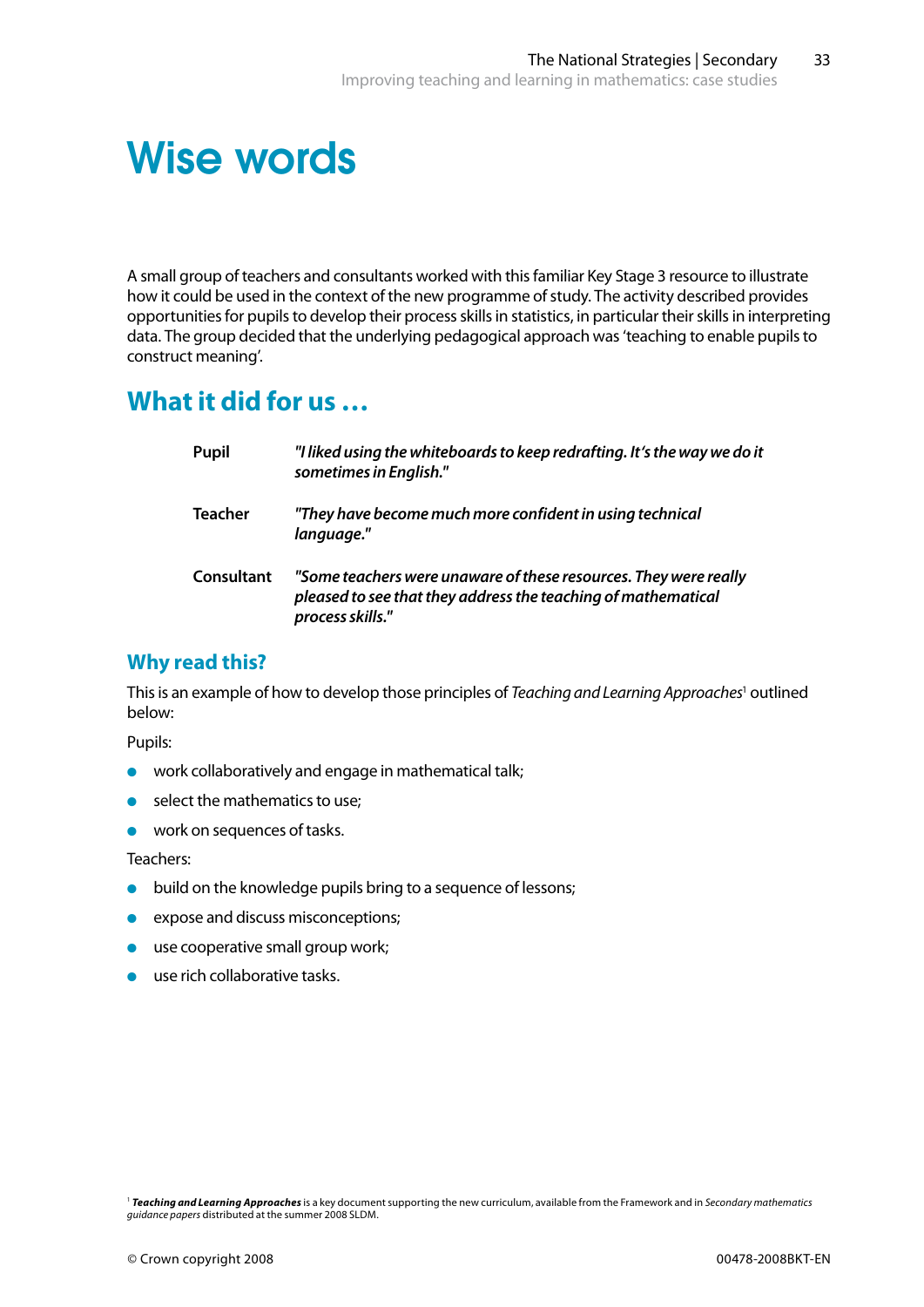## **Context**

"Wise words" is a versatile task suitable for developing understanding of most visual forms. Pupils work in pairs, with identical sets of up to eight cards. Pairs compose two statements to describe a chosen card and their opposing pair must try to identify the card, from the statements. The two statements should focus on different key features and use accurate vocabulary. The choice of object or image on the cards, the number of items and the key words make this a rich and adaptable activity, engaging pupils in discussion and forcing them to consider the precision of the language they are using.

Used in the context of statistics, this activity helps to develop pupils' ability to interpret and describe data sets using correct and precise mathematical language. The structure of the materials supports teachers in encouraging mathematical dialogue. The resource was developed as part of *Interacting with* 

How good are your pupils at using technical language to describe mathematical situations? *mathematics in Key Stage 3: Handling data* materials and is available on the *Secondary mathematics planning toolkit disk*, in the 'Rich tasks' folder.

The outcomes that have been observed from this activity are that:

- pupils are motivated by the competitive element of the activity to accurately recognise similarities and differences between different representations of data;
- they improve their skills in interpreting data represented graphically;
- they work collaboratively and are forced to engage in using accurate mathematical vocabulary;
- teachers develop their skills in planning for, and managing, classroom dialogue to promote pupils' learning.

#### **Implementation**

Pupils worked in pairs using mini whiteboards to draft statements about charts using specific given key words. For example, the instruction could be:

 'Choose a chart and make one statement about totals or proportion and one statement about mode or range, using some of these key words:

mode, range, total, proportion, percentage, decimal, fraction.'

#### **Example of chart**

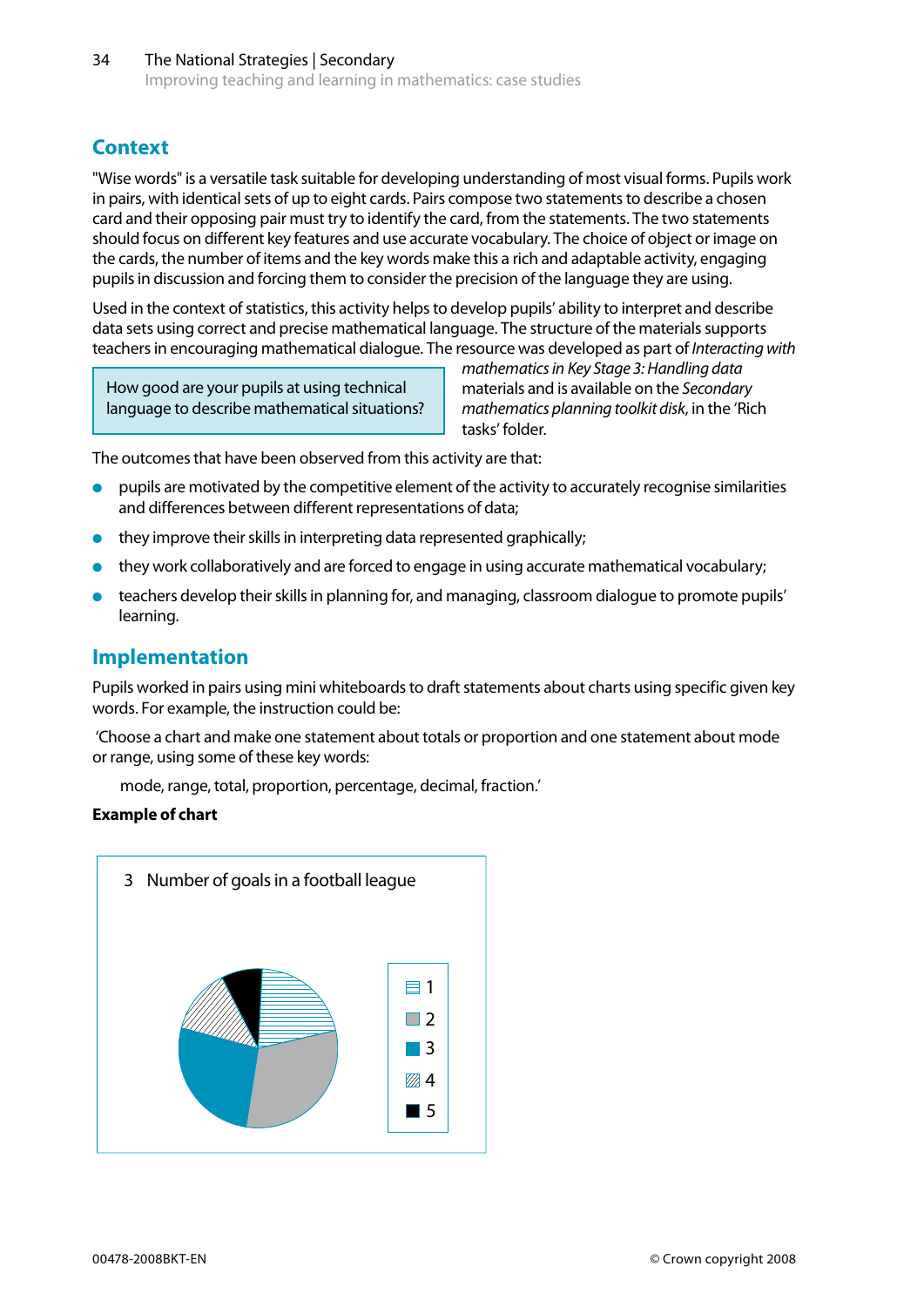The opposing pair of pupils worked to identify the chart from the set of charts and graphs. The groups of four were then encouraged to critique and revise one another's statements until they reached a group consensus on an accurate description.

The groups were then asked to discuss which data sets were more difficult than others to identify or describe, and the benefits of using some key words over others.

#### **Impact on learners**

This rich collaborative task allowed pupils to work inductively classifying data sets in order to describe them using appropriate technical language.

The accessible and open nature of the first episode (creating an initial statement) allowed teachers good opportunities to assess prior knowledge. For example, it quickly became clear whether or not pupils understood the key vocabulary.

The second episode in which pairs reviewed and critiqued each other's statements promoted cognitive conflict when pupils realised that some key words cannot be used to describe some types of data. This also provided the teacher with an opportunity to discuss misconceptions about the graphical representation and the language we use to interpret and describe it.

This peer discussion helped them to construct their own meaning of the key words and hence reach a deeper understanding of why some charts are more suitable for some types of data set.

Throughout the task, pupils were encouraged to engage in mathematical discussion of results in a highly structured way; this supported their learning and led to more precise written statements. The nature of the task enabled pupils to engage with someone else's mathematical reasoning as they worked to form convincing arguments. They took more risks because they liked the fact that the mini whiteboards allowed them to revise and rewrite their statements as often as necessary.

**Impact on teachers**

Teachers managed and structured group discussion using the guidance given for the task. This helped them to appreciate the effect of a carefully structured approach and they have extracted and adapted this approach for use in other contexts.

#### **Next steps**

The teachers were keen to find other resources to develop pupils' skills in interpreting and explaining data through mathematical discussion and written explanations. They decided to explore the suite of 'Handling data materials', available through the *Interacting with mathematics at Key Stage 3* resources. They realised they would need to consider other pedagogical models suited to different activities.

How well does your current teaching of statistics exploit the potential of collaborative group work?

The inductive model requires pupils to sort, classify and re-sort data to begin to make hypotheses that can be tested in future work. Can you think of other areas of the mathematics curriculum which provide opportunities to develop inductive thinking?

How can key words be used in other contexts to help scaffold dialogue and model correct mathematical language?

How does peer discussion help pupils to construct meaning?

Could you apply the same template of 'draft, review, revise' to other topics?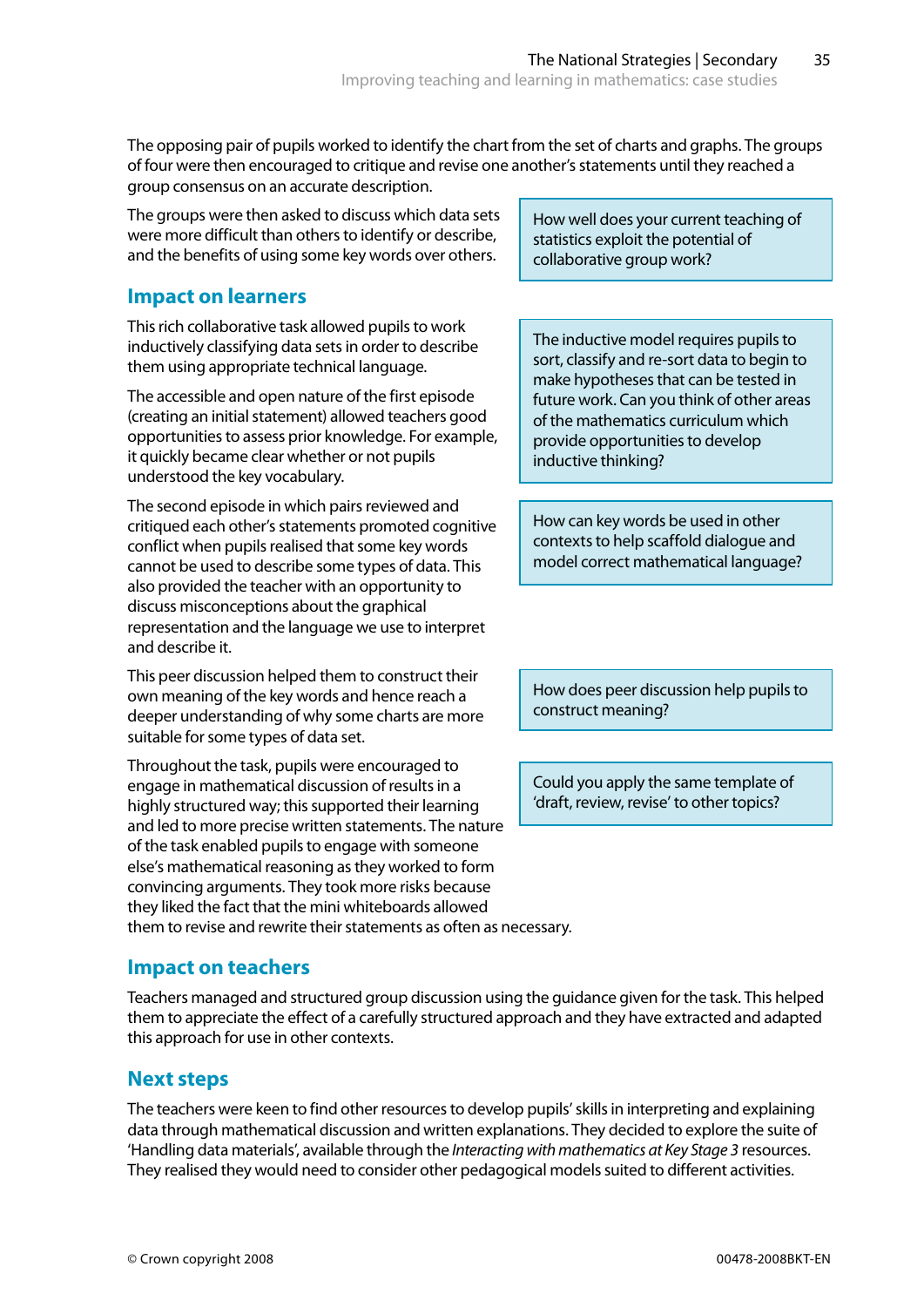## **Further references**

If you would like to know more about different teaching models or sources of ideas for teaching statistics through the key processes, you may like to read:

- *Pedagogy and Practice*, Unit 2: Teaching models, *Secondary mathematics planning toolkit,*  'Pedagogy' folder
- *Interacting with mathematics in Key Stage 3: handling data, Secondary mathematics planning toolkit,* 'Rich tasks' folder.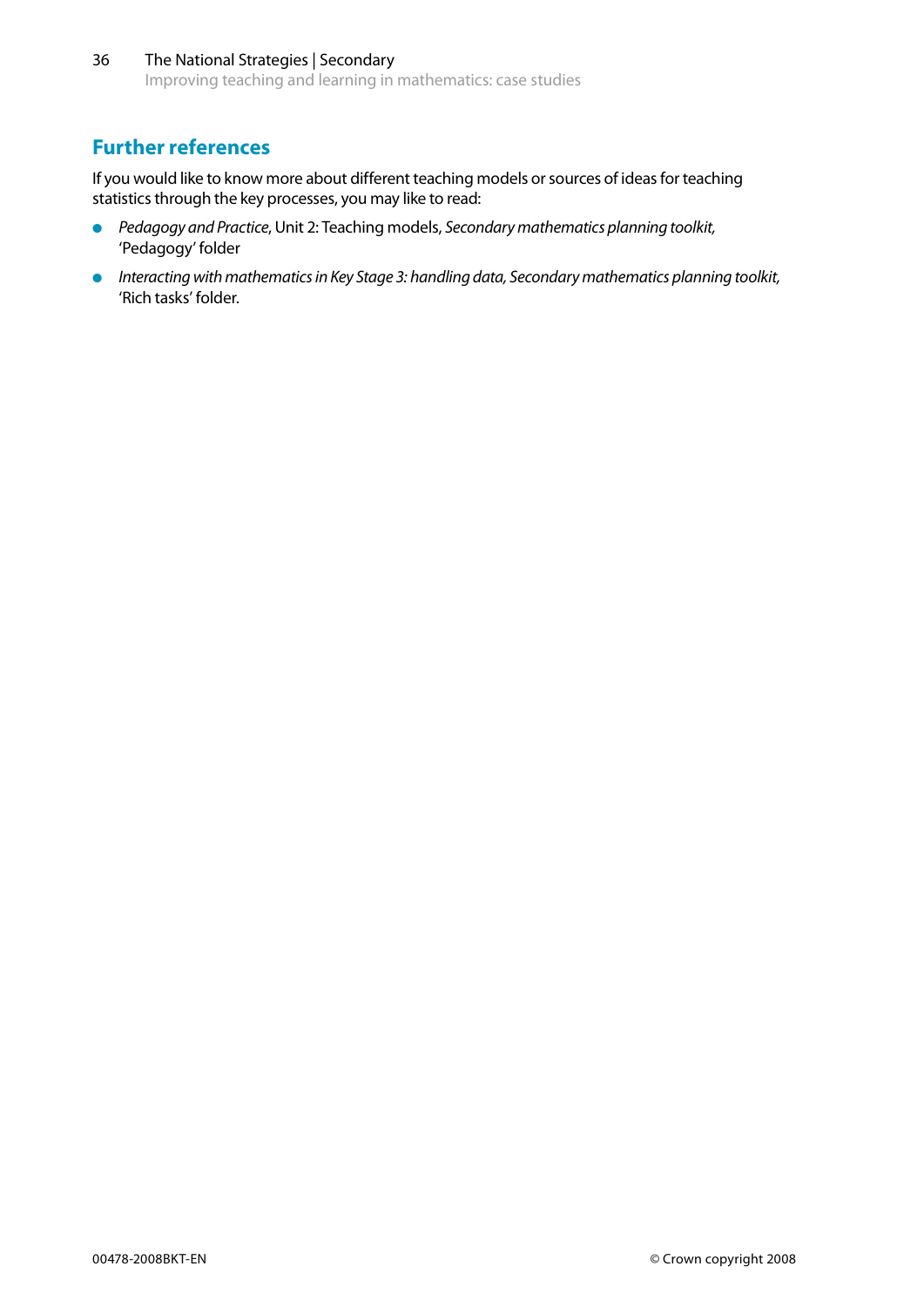# Are you sure?

This study describes how two newly-qualified teachers (NQTs) worked together to develop their practice in teaching to develop thinking skills. The focus of the work was on planning to provoke cognitive conflict. The teachers were working with the LA consultant to explore the benefits to learners of the pedagogical approach described as 'constructivist'.

## **What it did for us …**

| Pupil          | "I liked being able to argue and get my thoughts clear."                                                                                                                        |
|----------------|---------------------------------------------------------------------------------------------------------------------------------------------------------------------------------|
| Teacher        | "I was worried that this approach would unsettle them, but they can<br>see the benefit now. It was really helpful to watch my colleague<br>teach the same lesson to her class." |
| <b>Teacher</b> | "I've become much better at dealing with misconceptions. I now use<br>them as great teaching opportunities."                                                                    |

#### **Why read this?**

This is an example of how to develop those principles of *Teaching and Learning Approaches*<sup>1</sup> outlined below:

Pupils:

- work on sequences of tasks;
- work collaboratively and engage in mathematical talk.

Teachers:

- build on the knowledge pupils bring to a sequence of lessons;
- expose and discuss common misconceptions;
- develop effective questioning.

#### **Context**

The two NQTs were working in a department where approaches to thinking skills and cognitive acceleration were well established. They were keen to develop their practice in planning for cognitive conflict as they recognised the deeper levels of thinking and understanding that a constructivist approach provokes. They were also aware of the need to move their own role from giving information and leading the lesson to facilitator and guide. They wanted to step back from the position of lecturer to one of expert learner.

<sup>1</sup>  *Teaching and Learning Approaches* is a key document supporting the new curriculum, available from the Framework and in *Secondary mathematics guidance papers* distributed at the summer 2008 SLDM.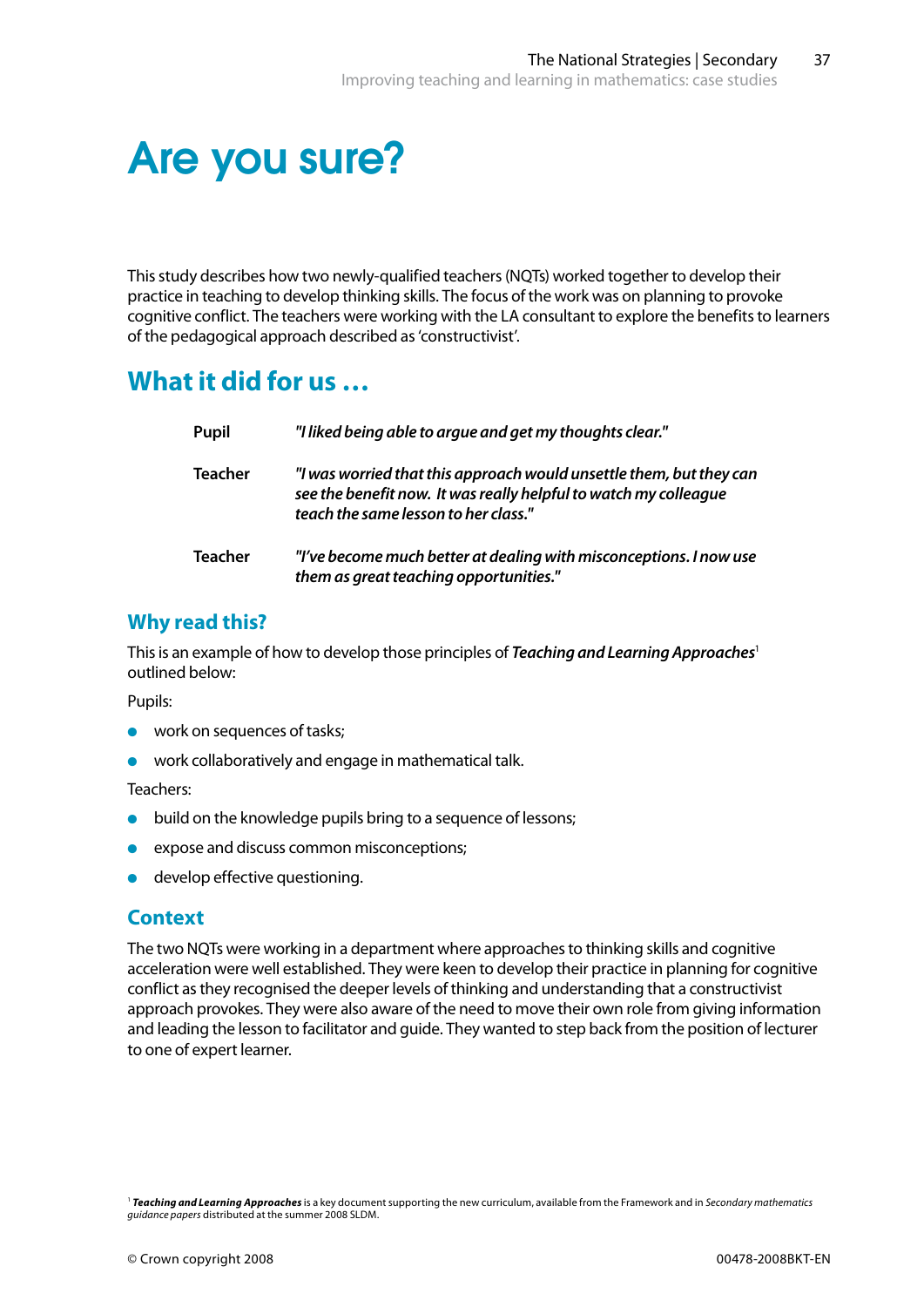The agreed outcomes for this work were to:

- improve pupils' thinking and reasoning skills;
- improve pupils' understanding of enlargement from a given point;
- improve teachers' skills in using 'cognitive conflict' to promote learning.

#### **Implementation**

The teachers first observed a demonstration lesson on patterns and sequences, which highlighted the misconception that all sequences are linear. They noted how the pupils responded to this as they struggled to construct new meaning. Their discussions with the LA consultant produced the following reflections which became guiding principles in their planning:

- in order to challenge thinking the teacher needs to be aware of the understanding that already exists, therefore planning should provide opportunities for assessment of prior learning;
- it is useful to anticipate the misconceptions that might arise;
- a misconception will surface when prior understanding does not fit new learning;
- the classroom culture needs to be one in which experimentation and 'thinking out loud' is encouraged;
- by providing structured examples, the pupils can be led to construct a hypothesis that will fit for the examples encountered so far but is not a true generalisation of the bigger picture;

How do you deal with moments of cognitive conflict? What are effective probing questions to ask?

● cognitive conflict will only arise if the pupil has the opportunity to test their hypothesis and consequently find that it is inadequate. The structure of the lesson must, therefore, provide some examples that do not fit the hypothesis. This is the moment when cognitive conflict is provoked: the teacher's role is to lead the pupil to adjust their original hypothesis to fit, so constructing new meaning.

The teachers then sought to apply these observations and reflections to their own planning of lessons, setting up situations which would cause pupils to question their own understanding of established concepts.

The first lesson planned for their Year 8 groups focused on enlargement. The misconception anticipated was that an enlargement of factor 2 would always double all the coordinates of a shape drawn on a coordinate grid. Changing the centre of enlargement from its position at the origin would provoke cognitive conflict and pupils would need to search to find other generalisations to fit an enlargement from any centre.

Does your departmental development plan include opportunities for peer observation and mutual reflection?

During the lesson the pupils were required to work collaboratively on a sequence of tasks, and to engage in mathematical talk. The teachers observed each other's lessons focusing on pupils' reactions to moments of cognitive conflict.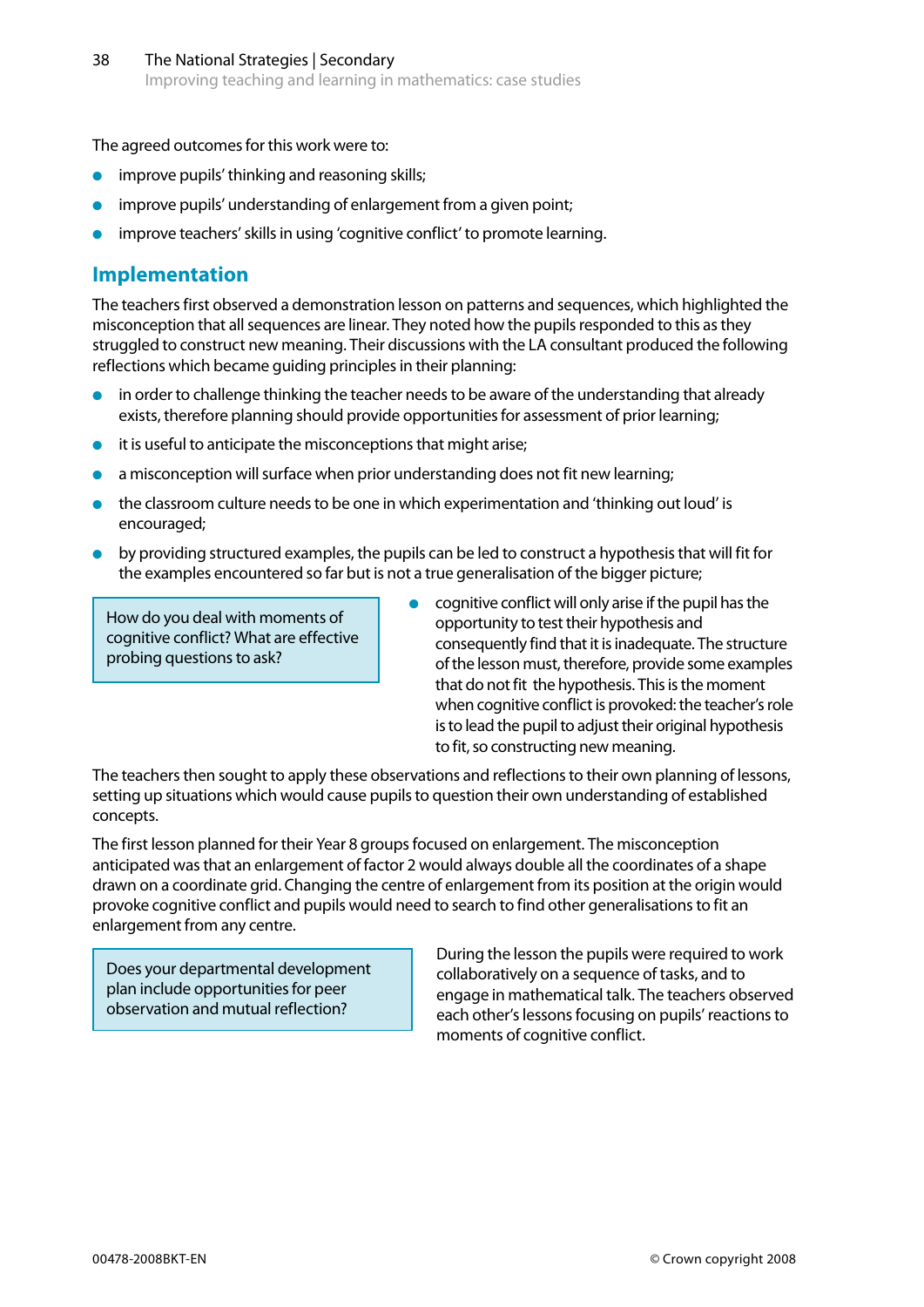stage of the activity?

### **Impact on learners**

Initially most pupils tended to think quietly to themselves, preferring to resolve the conflict alone. However, having worked through the process they then became very excited and at this stage desperately wanted to share their ideas with their peers: this provided the motivation for them to work and discuss together in small groups.

Pupils seemed more willing to work at finding a resolution to this type of challenge than if a difficult question had been posed by the teacher. The teachers conjectured that this might be because the challenge is self-imposed and not external. The conflict arises because of some 'internal error of thinking', therefore resolution becomes more of a personal challenge.

The surprise element of successfully resolving the conflict and creating new meaning caused great excitement and this was seen as both motivating and memorable for the pupils.

Can you think of any well known misconceptions that might benefit from this sort of approach?

How would you group pupils for this

#### **Impact on teachers**

The process of unpicking the moments leading up to 'cognitive conflict' resulted in much deep thinking by the teachers. It refined their planning process significantly, not only to meet desired learning outcomes but also to ensure that thinking takes place and to define more precisely when and how this would happen.

#### **Next steps**

The two teachers are continuing the experimental process with other topics and classes in order to embed constructivist learning further into their everyday practice. They are involving others in the department in discussion on the areas of mathematics where misconceptions commonly occur.

How do you react to misunderstandings and misconceptions without damaging pupils' confidence?

Do you discuss this with others in your department?

#### **Further references**

If you would like to know more about different teaching models or ideas for activities designed to raise the thinking power of pupils you may like to read:

- *Pedagogy and Practice*, Unit 2: Teaching models, *Secondary mathematics planning toolkit,* 'Pedagogy' folder
- *Thinking Maths, Cognitive Acceleration in Maths Education* (2007), Adhami, M. and Shayer, M. Available from Heinemann, ISBN 978-0-435307-80-6.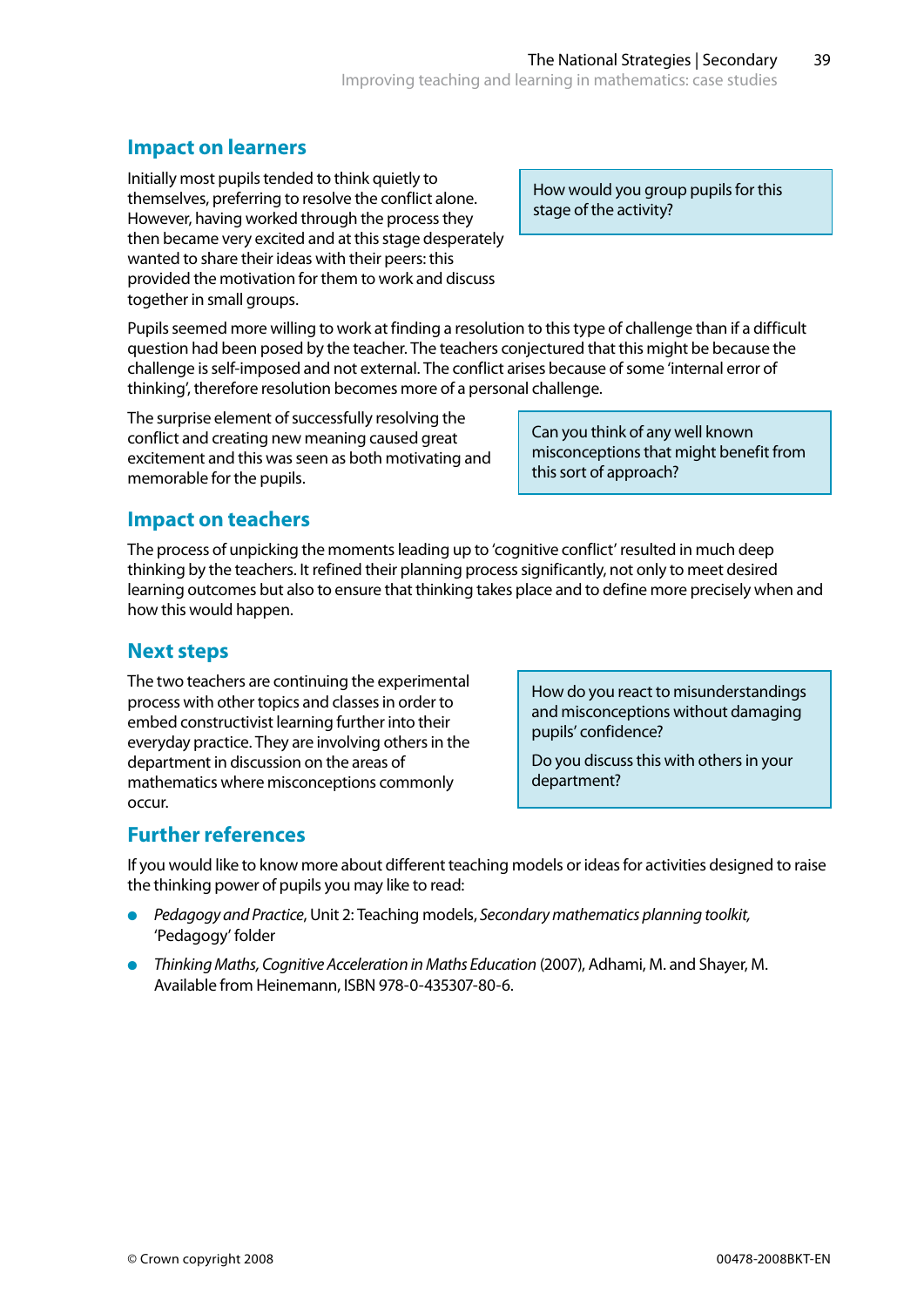# Older and wiser

This study describes how a mathematics department in a large mixed comprehensive school contributed to a whole-school initiative to encourage independent research. The department was also working towards more fully addressing the new curriculum by expanding pupils' awareness of the cultural and historical roots of mathematics. The pedagogical approach chosen was 'teaching to develop enquiry skills'.

## **What it did for us …**

| Pupil          | "I liked being able to find things out for myself. I was interested to<br>find out how some of my mathematics was discovered."                                                                                    |
|----------------|-------------------------------------------------------------------------------------------------------------------------------------------------------------------------------------------------------------------|
| <b>Teacher</b> | "They were really engaged by being allowed to research for<br>themselves and deciding on their own presentations. I'm going to<br>use this strategy more often, especially when introducing a new<br>topic area." |

#### **Why read this?**

This is an example of how to develop those principles of *Teaching and Learning Approaches* 1 outlined below:

Pupils:

- learn about and learn through the key mathematical processes;
- work collaboratively and engage in mathematical talk.

Teachers:

- use rich collaborative tasks;
- use technology in appropriate ways;
- expose pupils to the cultural and historical roots of mathematics.

#### **Context**

Pupils were asked to research a historical mathematician, and to present their findings in ways that would interest their peers.

The agreed outcomes for this work were to:

- help pupils to appreciate the importance of the cultural and historical roots of mathematics;
- develop pupils' skills in using mathematical vocabulary to present their research and explain their findings;
- help teachers to consider their role in developing pupils' enquiry skills.

1  *Teaching and Learning Approaches* is a key document supporting the new curriculum, available from the Framework and in *Secondary mathematics guidance papers* distributed at the summer 2008 SLDM.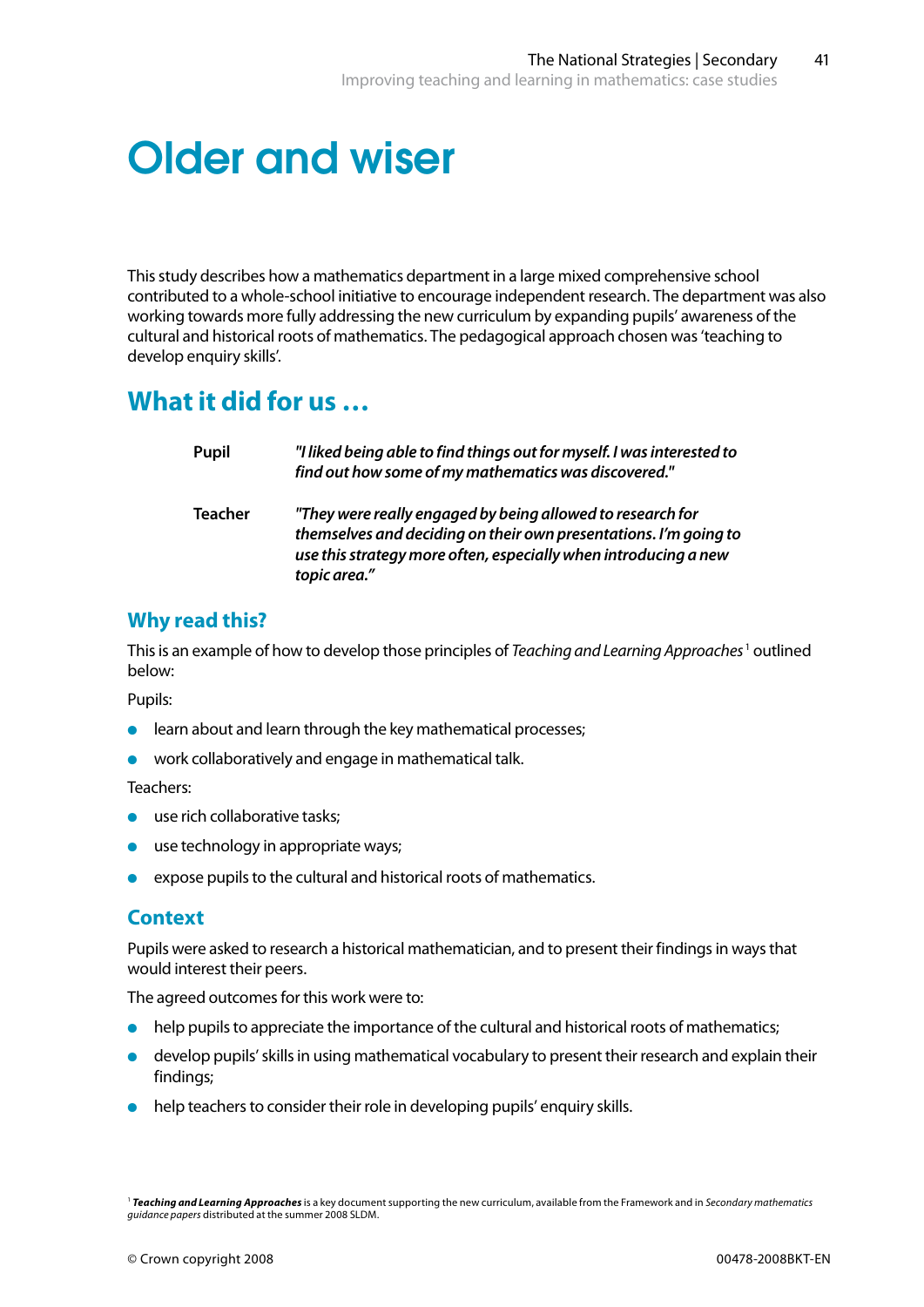### **Implementation**

What are the benefits to learning of pupils researching for themselves? What are the possible pitfalls? What are the cross-subject links that could help here?

In this instance the presentations were judged by teachers. What else could have been added by involving the pupils in judging and establishing criteria for judging?

Pupils were asked to research the contribution made to mathematics by a famous mathematician and to present their findings to their peers in any way they chose. Pupils were given suggestions of research subjects such as Pythagoras, Hypatia, Newton and Archimedes, but could also make independent choices.

Pupils worked collaboratively in groups, but produced individual presentations. They used the internet to research, but were strongly discouraged from cutting and pasting. Class time was used to discuss how to present their findings in an interesting and attractive way, and the presentations were completed in homework time over a two-week period.

They were free to choose how to represent the information they had found. Some chose to create a poster, some wrote poems/rhymes; others used technology in a variety of ways.

The project was given a high profile within the school. A prize was awarded for the best presentation (voted by the staff) which was presented at Prize Day. The pupils' work was displayed publicly in the school foyer as well as in the mathematics area. Interesting facts were published in the school magazine along with winners' names.

Initially the project was intended to run on a monthly basis, known as 'Mathematician of the Month'. However, this proved difficult to sustain, so the task was restricted to a shorter project completed during the annual Mathematics Week. This has now run for two consecutive years.

#### **Impact on learners**

What other topics in the mathematics curriculum could be used to develop pupils' enquiry skills?

Pupils were very motivated by the challenge. They enjoyed deciding their own lines of enquiry and relating their current learning to an historical context. They were genuinely fascinated by the way that famous mathematicians had arrived at their theorems, and keen to find out whether mathematicians today worked in the same way. The open-ended, learner-centred nature of the task enabled pupils to explore the topic to a higher level than might be achieved in a more structured, taskbased enquiry.

The high profile of the project around the school meant that the pupils could see that their efforts were recognised and realised that they were working to inform a wider audience. This made them work hard on their use of mathematical vocabulary and symbolic language within their presentations.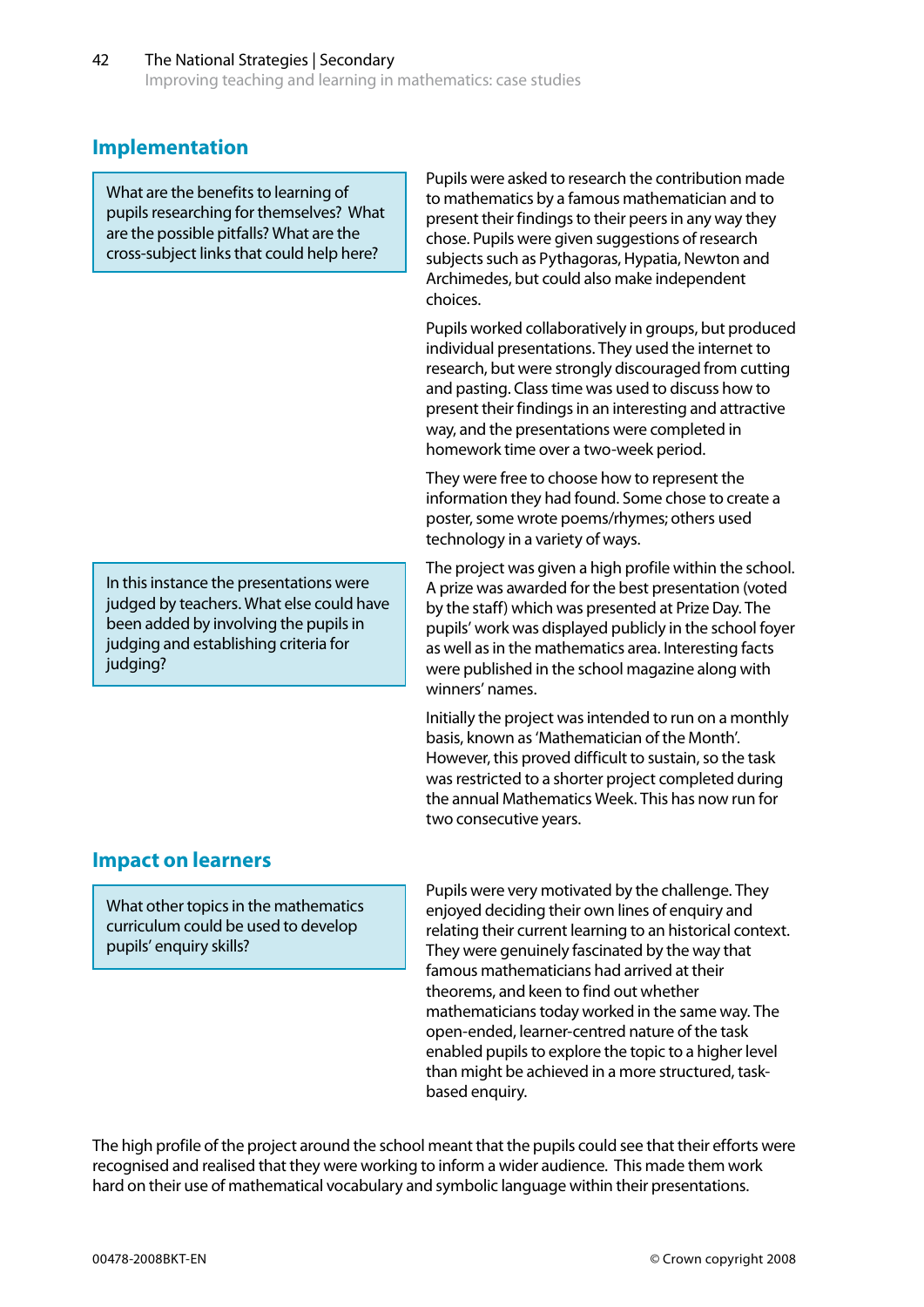Involvement in this project has helped underachieving pupils to gain access to mathematics and experience success. The winning presentation came from a pupil previously described by her teacher as 'somewhat mathematically demotivated'.

#### **Impact on teachers**

Teachers were pleased and surprised by the high level of pupil engagement. They saw the positive impact on learning of guiding pupils to develop their enquiry and presentation skills, rather than always structuring the work for them. They used some of the pupils' findings to liven up their lessons and built in references to them in the scheme of work.

#### **Next steps**

The teachers reported the need to encourage a greater variety of presentation in future and the use of strategies to avoid over-copying from the internet.

They also noted that the learning benefits would be greater if the presentations were completed using cooperative small-group work in class time. They discussed how they could develop pupils' critical evaluation skills using self- and peer-assessment.

What strategies could you use to avoid internet copying? Which other subject departments could offer guidance on this?

What is the role of the teacher in helping pupils to develop the skills of positive critical evaluation? Which other subject teachers could collaborate with the mathematics department to develop these skills?

#### **Further references**

If you would like to know more about different teaching models, you may like to read:

● *Pedagogy and Practice*, Unit 2: Teaching models, *Secondary mathematics planning toolkit,* 'Pedagogy' folder.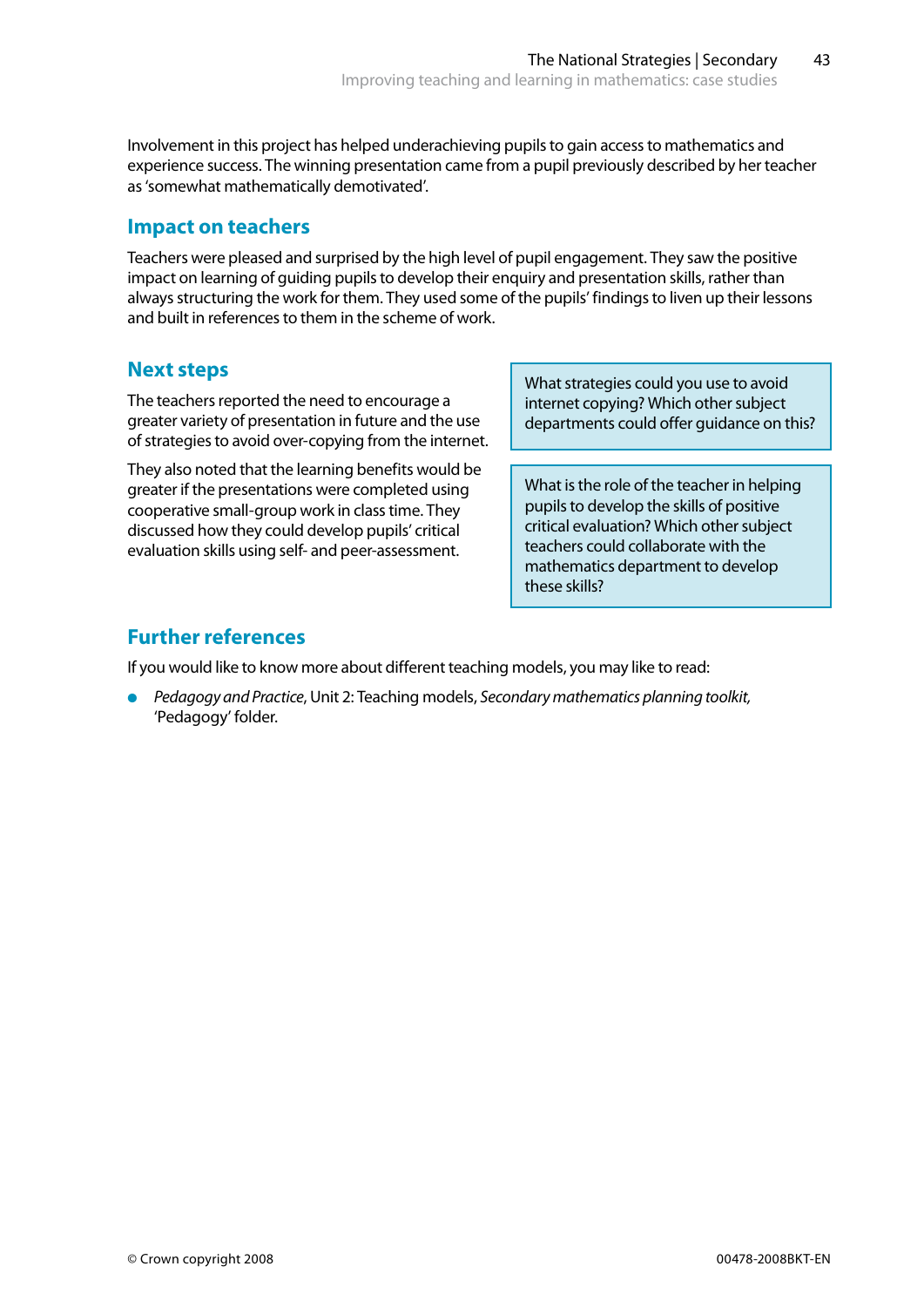# Thinking about the gap?

A group of teachers from five schools worked together on a project which aimed explicitly to 'close the gap' between English and mathematics attainment at GCSE. The project aimed to raise attainment for a group of Year 11 pupils whose tracking data indicated they were on the C/D borderline for mathematics and who were therefore likely to miss the chance of attaining five or more A\* to C grades at GCSE, including English and mathematics.

The group aimed to use a pedagogical approach of teaching for deductive thinking to help pupils transfer their success from other subjects into their mathematics learning. They decided to use thinking skills strategies and collaborative, cross-subject approaches drawn from the Leading in Learning (LiL) materials with the aim of improving these pupils' thinking skills in mathematics.

## **What it did for us …**

| Pupil      | "I think I'm much better at sharing my ideas now. Everyone listens to<br>each other's ideas, even the teacher!"                                                                                                                             |
|------------|---------------------------------------------------------------------------------------------------------------------------------------------------------------------------------------------------------------------------------------------|
| Teacher    | "I am really pleased with how much more actively these pupils<br>engage. They are much more prepared to volunteer for tasks, to<br>develop their own methods, to listen and question."                                                      |
| Consultant | "It was rewarding to discover how quickly all the teachers in the<br>project valued teaching the LiL lessons. It motivated them to review<br>their teaching styles, and helped them to assess pupil learning rather<br>than just coverage." |

#### **Why read this?**

This is an example of how to develop those principles of *Teaching and Learning Approaches*1 outlined below:

Pupils:

- learn about and learn through the key mathematical processes;
- work on sequences of tasks;
- select the mathematics to use;
- work collaboratively and engage in mathematical talk.

Teachers:

- use cooperative small group work;
- use rich collaborative tasks;
- create connections between mathematical topics.

1  *Teaching and Learning Approaches* is a key document supporting the new curriculum, available from the Framework and in *Secondary mathematics guidance papers* distributed at the summer 2008 SLDM.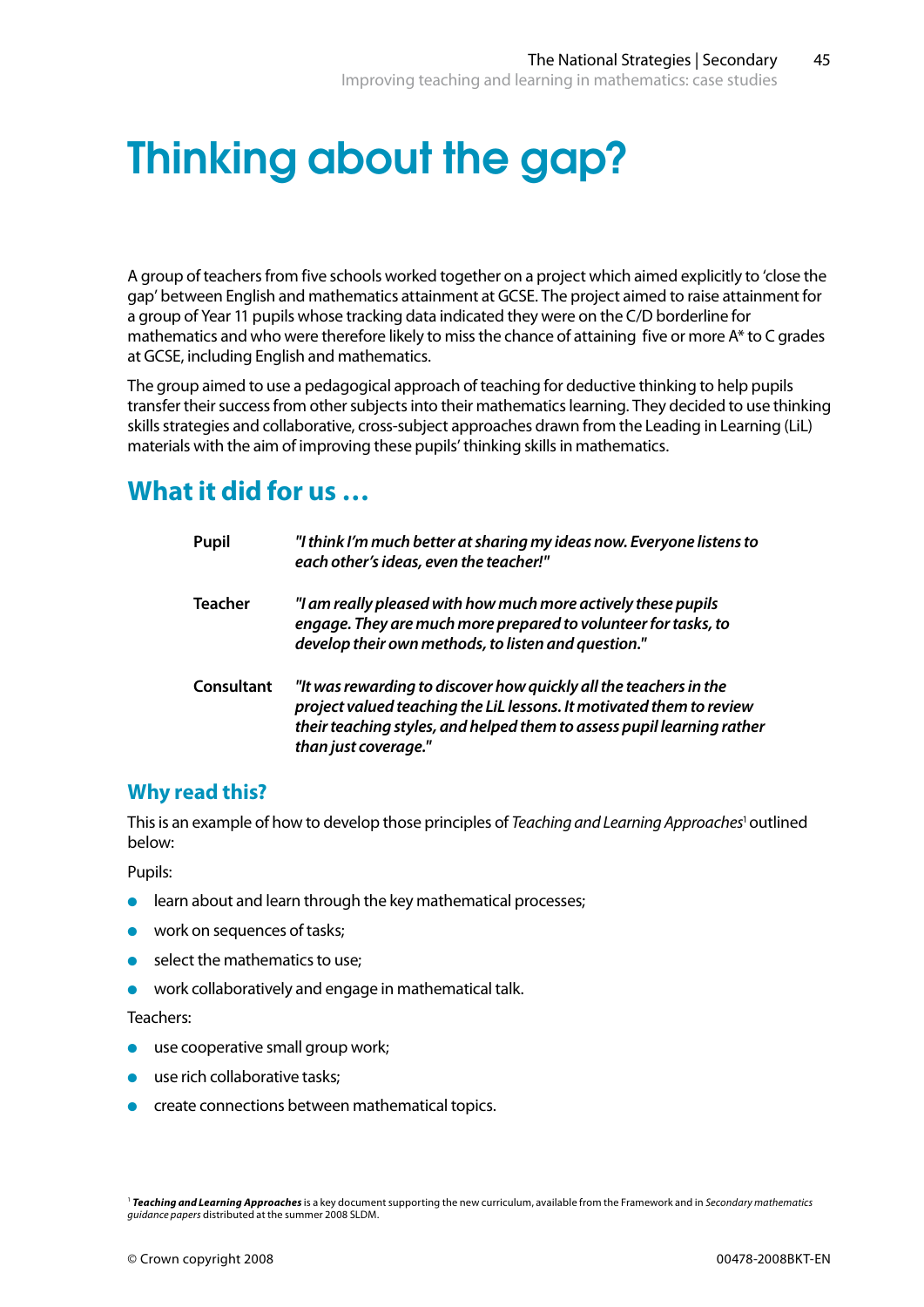## **Context**

The project 'Raising attainment in thinking skills' (RATTS), involved teachers from five mathematics departments, coordinated by an LA consultant. All the departments had been identified as needing to raise attainment in mathematics at Key Stage 4. The working group of teachers set out to use LiL approaches with targeted Key Stage 4 pupils.

The agreed outcomes for this work were to:

- improve pupil progress from Key Stage 3 to Key Stage 4 with an increase in the proportion of pupils achieving five or more A\* to C grades at GCSE, including English and mathematics;
- improve pupils' engagement with mathematics through involvement in a greater variety of learning experiences;
- enable pupils to transfer thinking skills to different subjects and contexts;
- give teachers a better understanding of the pedagogical approach of 'teaching for deductive thinking'.

#### **Implementation**

At the outset of the project, the working group discussed the LiL thinking skills approach to planning lessons. They agreed to:

- identify a common thinking skill to develop across mathematics and at least one other subject;
- plan pairs or trios of lessons which would be delivered across the different subjects using a common teaching strategy to address the agreed thinking skill and link the subjects;
- focus on pupils' awareness of the thinking skill and transferability across the curriculum and to other aspects of their lives.

At the initial launch session the teachers agreed to follow the LiL model: identifying a target group of learners across mathematics and two other subject areas. Support from the schools' senior management teams was critical in ensuring that there would be suitable arrangements for joint planning, observations and review across the subject areas.

The teachers subsequently met in half-termly workshops to develop their skills in teaching the LiL strategies so that pupils' thinking was developing. Each time they focused on a new aspect of the thinking skill and planned with teachers from another subject area.

The mathematics teachers planned to strengthen information processing by using the strategies of 'reading images' and 'living graphs'. The intention was to enable the teachers to assess pupil progression in one thinking skill and to work across the substrands in information processing.

Examples of both strategies are available in the *Leading in Learning mathematics subject exemplification*, on the *Secondary mathematics planning toolkit disk*, 'Rich tasks' folder. Two examples are shown below.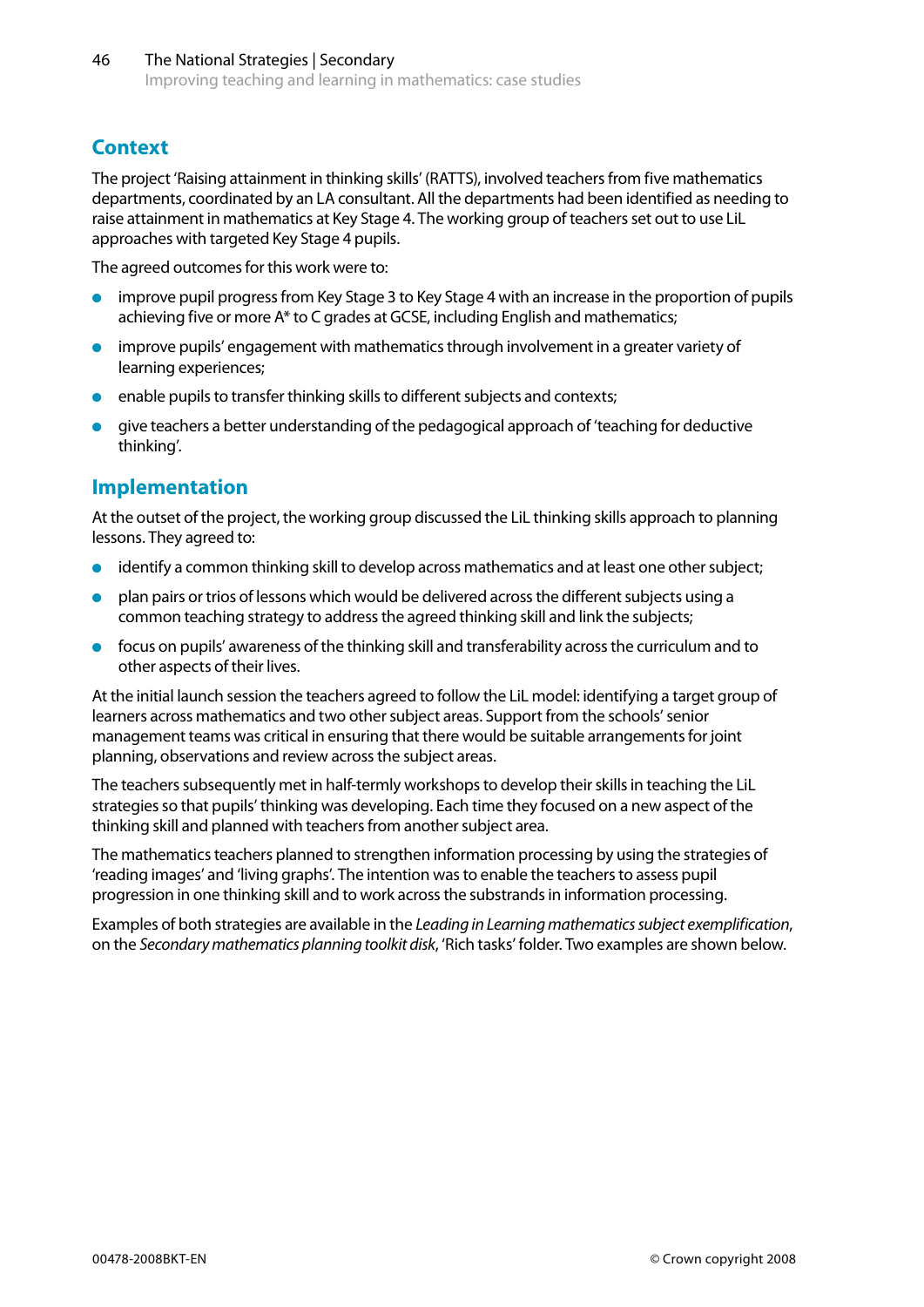



A mathematical image is used to stimulate interpretation by groups of pupils. This diagram was used as an activity with Year 10 pupils and was shared as part of SLDM in autumn 2007. 'Reading images' can be used to draw together prior learning or to produce a structure for new learning. Pupils are asked to interpret the image in different stages in each border and finally to give the image a title.

#### **Figure 2 Living graph**



'Living graphs' is an activity in which prepared images prompt pupils to think around a 'real-life' context. It leads to pupils composing their own interpretations usually by placing cards along an unscaled graph, and ultimately constructing the graph for themselves. This diagram is an example from *Teaching mental mathematics from level 5 algebra*, available in the *Secondary mathematics planning toolkit*, 'Rich tasks' folder.

The teachers used relevant images appropriate to their scheme of work. Pupils were required to work collaboratively, to make decisions and to peer assess. The teachers actively encouraged originality and invention.

In each episode of the unit, the teachers explicitly discussed with the pupils the thinking skills employed and helped them to see links between their thinking in the different activities and in other subject areas. This is described as 'bridging' in the LiL materials.

Do you provide opportunities for pupils to reflect on their thinking processes? (metacognition)

The deductive model involves pupils testing initial hypotheses by analysing the data to confirm or refute. How does the bridging activity in a LiL lesson support deductive thinking?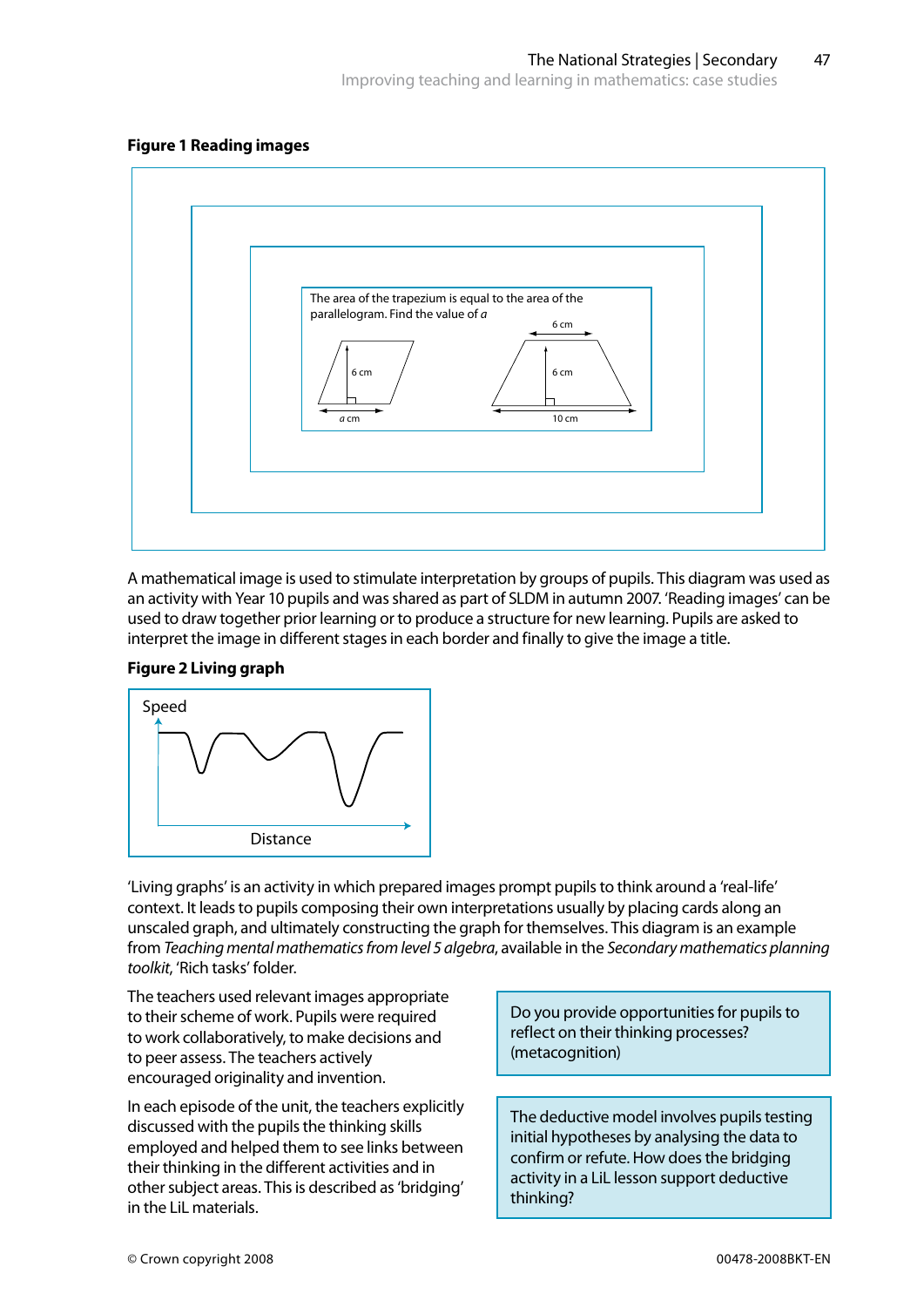#### **Impact on learners**

How do the different LiL strategies promote pupils' process skills in mathematics?

The targeted Year 11 pupils will sit their GCSEs in summer 2008 so, at the time of writing, GCSE results are yet to be confirmed. However, teachers noted an improvement in pupils' metacognitive responses through informal classroom assessment. The pupils were significantly better able to express their thinking with appropriate language and to bridge effectively across their learning. Teachers across the subjects involved in the schools observed improved skills in elements of information processing such as locating and collecting relevant information, sorting and classifying, sequencing, comparing and contrasting and analysing part/ whole relationships.

#### **Impact on teachers**

The teachers felt that the experience has given them skills that will help them to plan effectively to develop pupils' functional skills in mathematics and to track progress in conjunction with colleagues in other departments. The perceived benefits to pupils' learning have led to a greater willingness to engage in cross-curricular collaborative work.

#### **Next steps**

The project schools now intend to use the lessons learned to help them turn their attention to improving learning in Key Stage 3. They want to develop key processes across different subject areas and build towards greater collaboration in teaching and learning functional skills.

### **Further references**

If you would like to know more about different teaching techniques and sources of ideas, you may like to read:

- *Pedagogy and Practice*, Unit 2: Teaching models, *Secondary mathematics planning toolkit,* 'Pedagogy' folder
- *Leading in Learning*; *Developing thinking skills in secondary schools*, *Secondary mathematics planning toolkit*, 'Rich tasks' folder
- *Teaching mental mathematics from level 5 algebra*, *Secondary mathematics planning toolkit,* 'Rich tasks' folder
- *Teaching and learning functional mathematics: Resources to support the pilot of functional skills*, *Secondary mathematics planning toolkit*, 'Rich tasks' folder.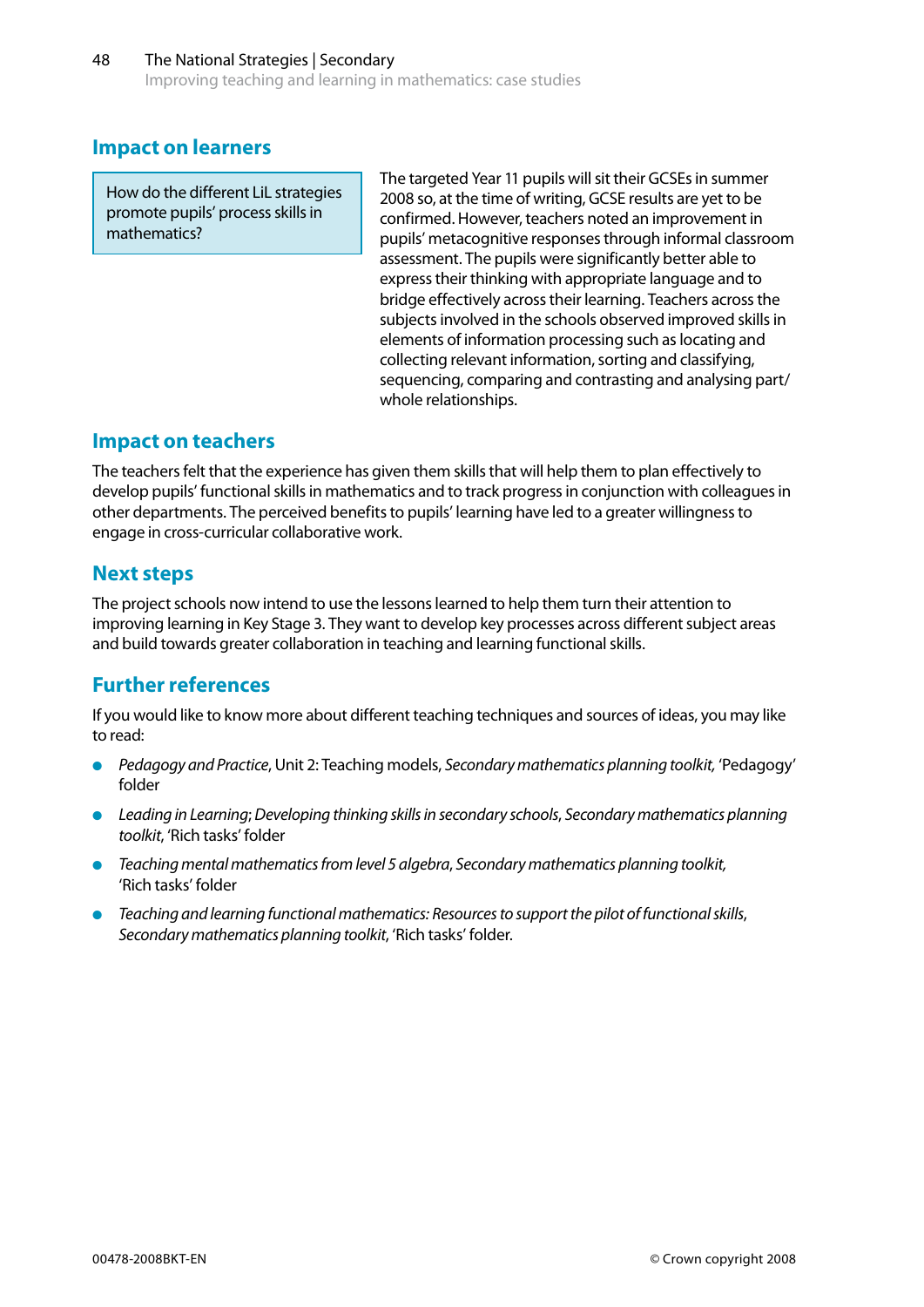# Wellington and London, Greece and Ireland

This study was developed by a small group of consultants using a familiar Key Stage 3 resource to illustrate aspects of the new programme of study. The activity provides opportunities for pupils to develop their process skills in statistics by considering the advantages and disadvantages of different graphical representations and critically evaluating information presented graphically. The pedagogical approach used is 'teaching to develop enquiry skills'.

## **What it did for us …**

- **Consultant** *"I realised that many of the existing resources could be used to help subject leaders develop schemes of work which address the new programme of study."*
- **Consultant** *"It stopped me from looking for a 'magic answer' to support schools with the new curriculum. We need to follow through with the good resources we already have."*

### **Why read this?**

This is an example of how to develop those principles of *Teaching and Learning Approaches* <sup>1</sup> outlined below:

Pupils:

- learn about and learn through the key mathematical processes;
- select the mathematics to use;
- work collaboratively and engage in mathematical talk.

Teachers:

- build on the knowledge pupils bring to a sequence of lessons;
- expose and discuss misconceptions;
- use technology in appropriate ways.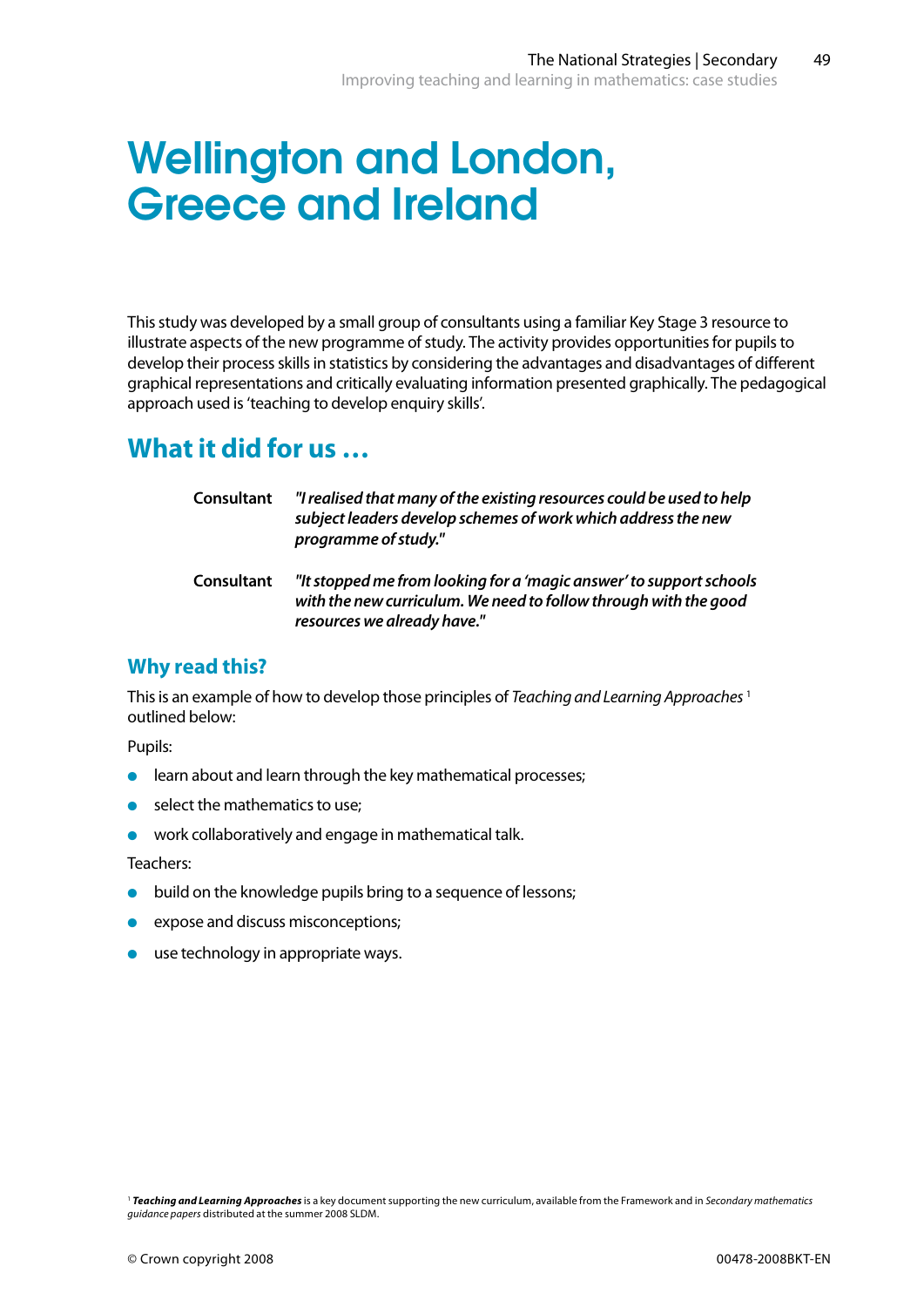### **Context**

The task is informed by two graphs without labels or titles. Pupils are asked to create and then iteratively refine hypotheses about the graphs through a series of prompts as more information is gradually revealed. 'Wellington and London' shows a bar chart and 'Greece and Ireland' shows a pair of pie charts. The resource is described in *Interacting with mathematics in Key Stage 3: Handling data* (available on the *Secondary mathematics planning toolkit disk*, in the 'Rich tasks' folder).

Do you use graphs from other curricular areas, for example, geography or science, to enrich mathematical learning?

The tasks set around the graphs can empower pupils to understand the advantages and disadvantages of a graphical representation and expose potential misconceptions in interpreting charts.

The outcomes that have been observed from this activity include:

- pupils using their creativity to hypothesise as they assign meanings to different graphical representations;
- pupils developing an understanding of the situations described by the graphs as they use their skills of interpretation;
- pupils justifying their reasoning as they explore possible misconceptions;
- teachers focusing on enabling pupils to develop analysing and reasoning skills.

#### **Implementation**

#### **Figure 1 'Wellington and London'**



Do you always tell pupils what a graph is about or do you invite them to form hypotheses?

Pupils are initially shown the above graph but without axes scales, labels or a graph title. They are invited to discuss the potential situations which the graph could represent. They work in pairs or small groups to suggest various hypotheses which can then be tested. As the prompts on the slides are revealed, they are encouraged to re-evaluate their hypotheses in the light of the new information. The teacher emphasises that at any stage there are a variety of valid hypotheses which are progressively eliminated as new information is revealed.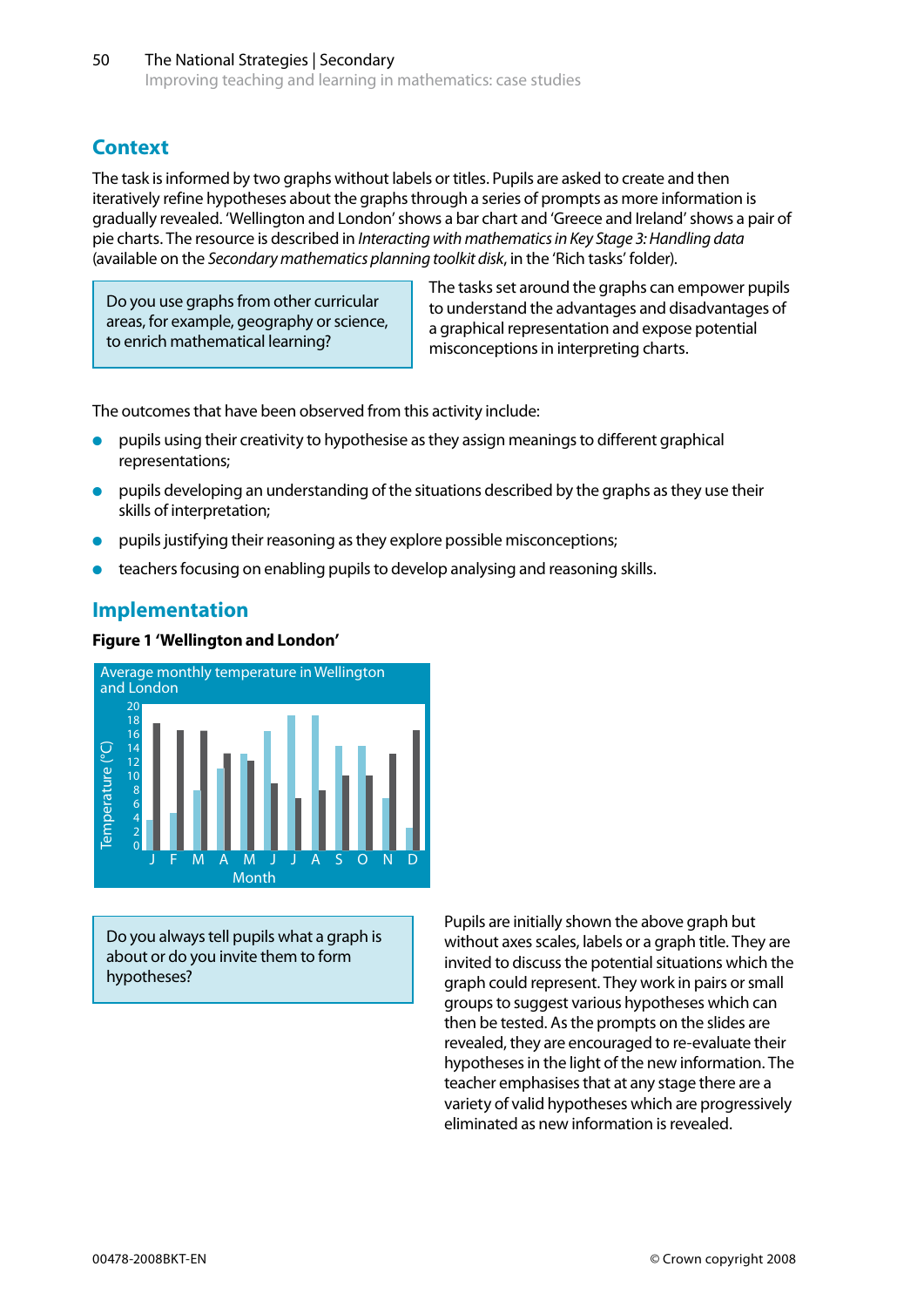

#### **Figure 2 'Greece and Ireland'**

The slide above issues a further challenge as pupils are asked:

Do the charts show that:

- a) there are more people aged under 15 in Ireland than in Greece
- b) there are fewer people aged under 15 in Greece than in Ireland
- c) there is a higher proportion of people aged under 15 in Ireland than in Greece?

This allows pupils to expose and discuss the common misconception that sectors on pie charts can provide comparison of absolute totals rather than comparative proportions.

What is the teacher's role in this episode of the lesson?

#### **Impact on learners**

The enquiry-based approach gives pupils the opportunity to hypothesise as they construct possible meanings. In this way:

- their analysis skills are developed;
- they feel they have control over the mathematics;
- they are more able to interpret existing graphs after assigning meaning to partially-labelled graphs;
- they use higher-order thinking skills to process and sort the information.

#### **Impact on teachers**

Teachers focus more on enabling pupils to develop analysing and reasoning skills than on the teaching of decontextualised statistical procedures.

Can you think of other topics where an enquiry approach would enhance pupil learning?

Think about how you would use 'miniplenaries' throughout this type of activity to develop reasoning skills.

#### **Next steps**

The experience of discussing the interpretations for these graphs makes pupils more skilled in selecting appropriate graphical representation for their own data. It may now be appropriate to:

- give pupils some situations to display graphically;
- ask pupils to identify potentially misleading graphical representations in the media;
- give pupils opportunities to formulate questions to ask about graphs and charts;
- use the teaching strategies 'living graphs' and 'reading images' to further develop thinking around visual images. Both are available in the Leading in Learning (LiL) handbook.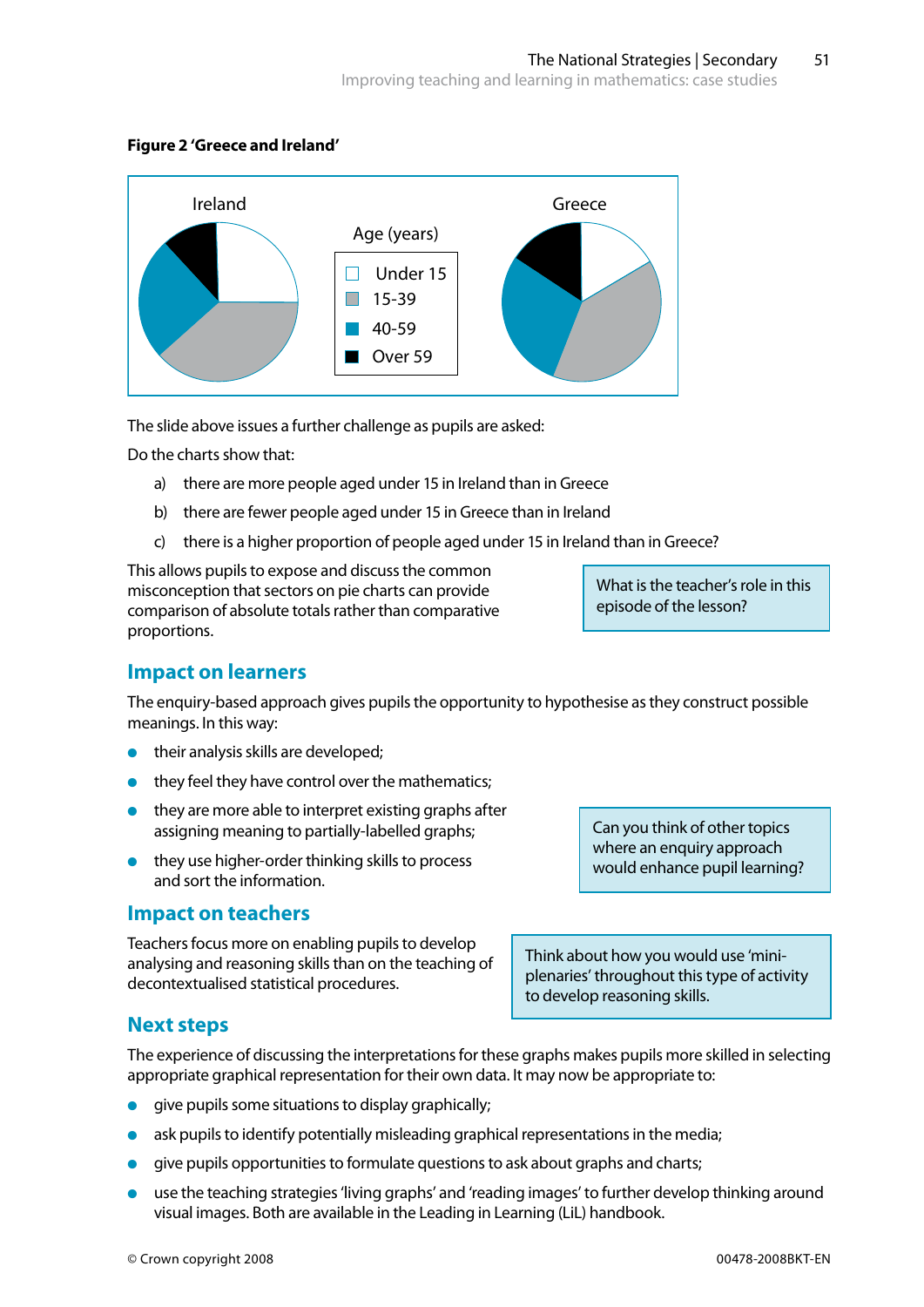## **Further references**

If you would like to know more about a range of different teaching models or teaching strategies to develop thinking skills, you may like to read:

- *Pedagogy and Practice*, Unit 2: Teaching models, *Secondary mathematics planning toolkit,* 'Pedagogy' folder
- *Interacting with mathematics in Key Stage 3: handling data, Secondary mathematics planning toolkit,* 'Rich tasks' folder
- *Leading in Learning; Developing thinking skills in secondary schools*, *Secondary mathematics planning toolkit,* 'Rich tasks' folder.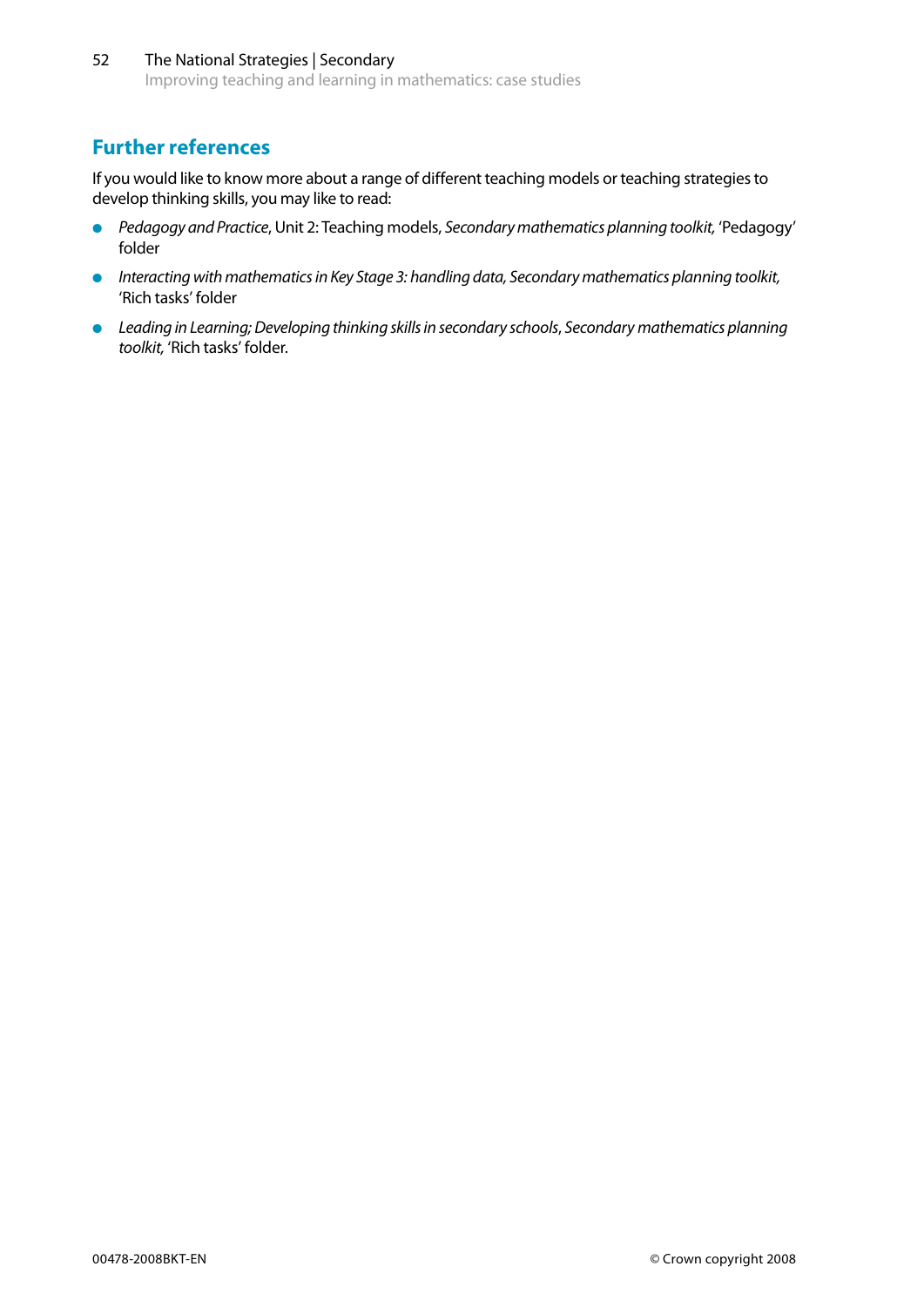# Appendix

## **Relational understanding and instrumental understanding \***

### **Richard R. Skemp**

#### **Department of Education, University of Warwick**

#### **Faux amis**

*Faux amis* is a term used by the French to describe words which are the same, or very alike, in two languages, but whose meanings are different. For example:

| French word | Meaning in English                               |
|-------------|--------------------------------------------------|
| histoire    | story, not history                               |
| libraire    | bookshop, not library                            |
| chef        | head of any organisation, not only chief cook    |
| agrément    | pleasure or amusement, not agreement             |
| docteur     | doctor (higher degree), not medical practitioner |
| médecin     | medical practitioner, not medicine               |
| parent      | relations in general, including parents          |

One gets *faux amis* between English as spoken in different parts of the world. An Englishman asking in America for a biscuit would be given what we call a scone. To get what we call a biscuit, he would have to ask for a cookie. And between English as used in mathematics and in everyday life there are such words as field, group, ring, ideal.

A person who is unaware that the word he is using is a *faux ami* can make inconvenient mistakes. We expect history to be true, but not a story. We take books without paying from a library, but not from a bookshop; and so on. But in the foregoing examples there are cues which might put one on guard: difference of language, or of country, or of context.

If, however, the same word is used in the same language, country and context, with two meanings whose difference is non-trivial but as basic as the difference between the meaning of (say) 'histoire' and 'story', which is a difference between fact and fiction, one may expect serious confusion. Two such words can be identified in the context of mathematics; and it is the alternative meanings attached to these words, each by a large following, which in my belief are at the root of many of the difficulties in mathematics education today.

One of these is 'understanding'. It was brought to my attention some years ago by Stieg Mellin-Olsen, of Bergen University, that there are in current use two meanings of this word. These he distinguishes by calling them 'relational understanding' and 'instrumental understanding'. By the former is meant what I have always meant by understanding, and probably most readers of this article: knowing both what to do and why. Instrumental understanding I would until recently not have regarded as understanding at all. It is what I have in the past described as 'rules without reasons', without realising that for many

\*First published in *Mathematics Teaching*, (1976) **77**, 20-26.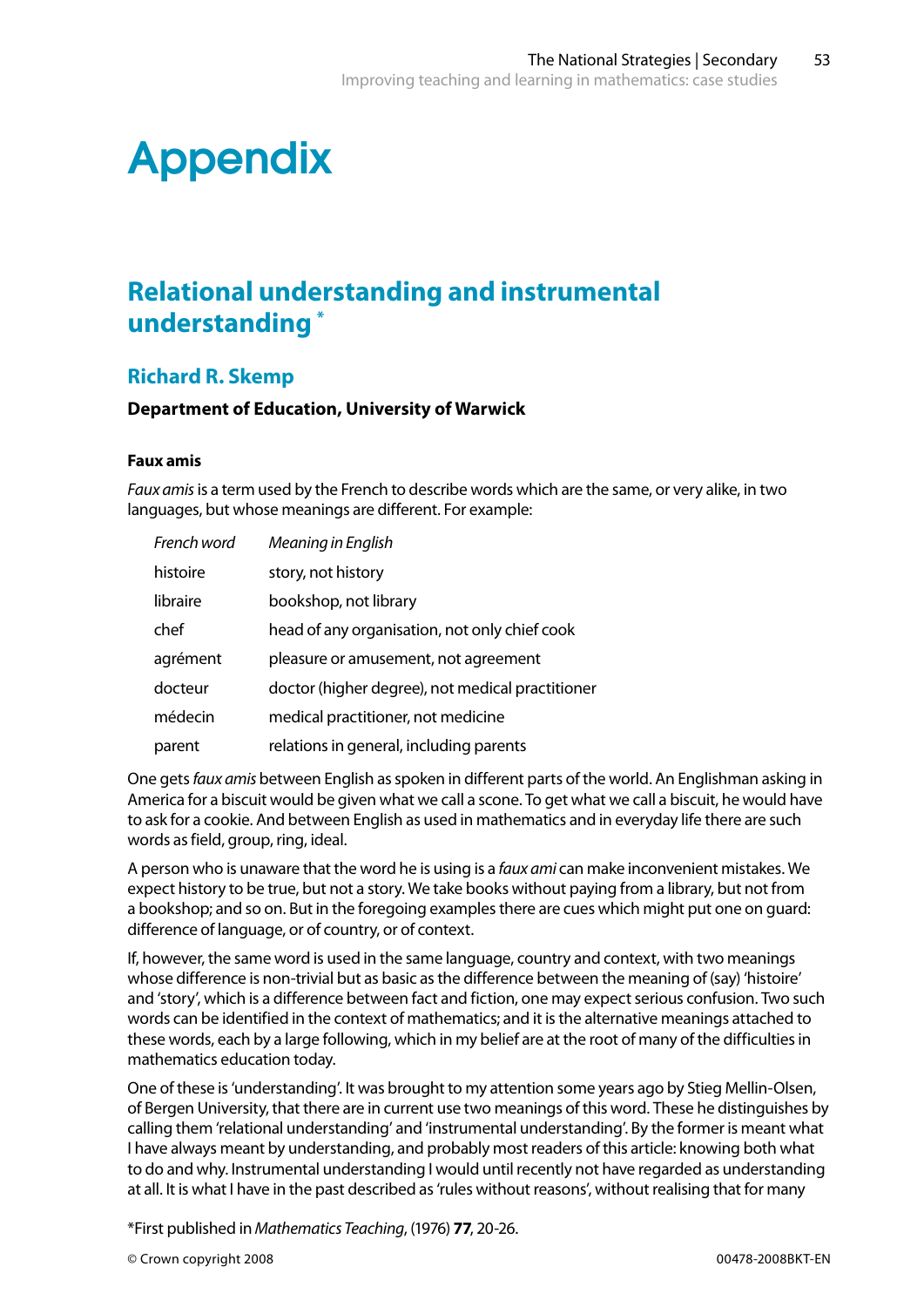pupils *and their teachers* the possession of such a rule, and ability to use it, was what they meant by papils and their teachers are possession or sach a rare, and dollary to dse it, mas thrat and y<br>'understanding'.

Suppose that a teacher reminds a class that the area of a rectangle is given by  $A = L X B$ . A pupil who has been away says he does not understand, so the teacher gives him an explanation along these lines. "The formula tells you that to get the area of a rectangle, you multiply the length by the breadth." "Oh, I ne formula tells you that to get the area or a rectangle, you multiply the length by the breadth. O<br>I see," says the child, and gets on with the exercise. If we were now to say to him (in effect) "You may think you understand, but you don't really," he would not agree. "Of course I do. Look; I've got all these think you understand, but you don't really," he would not agree. "Of course I do. Look; I've got all these answers right." Nor would he be pleased at our devaluing of his achievement. And with his meaning of the word, he does understand.  $m_{\text{eff}}$  is word, he does difderstand.

We can all think of examples of this kind: 'borrowing' in subtraction, 'turn it upside down and multiply' we can all think of examples of this kind: 'borrowing' in subtraction, 'turn'it upside down and multiply<br>for division by a fraction, 'take it over to the other side and change the sign', are obvious ones; but once the concept has been formed, other examples of instrumental explanations can be identified in abundance in many widely used texts. Here are two from a text used by a former direct-grant grammar school, now independent, with a high academic standard.

**Multiplication of fractions** To multiply a fraction by a fraction, multiply the two numerators together to make the numerator of the product, and the two denominators to makes its denominator. to makes its denominator.

E.g 
$$
\frac{2}{3}
$$
 of  $\frac{4}{5} = \frac{2 \times 4}{3 \times 5} = \frac{8}{15}$   
 $\frac{3}{5} \times \frac{10}{13} = \frac{30}{65} = \frac{6}{13}$ 

65

13

5

The multiplication sign x is generally used instead of the word 'of '. The multiplication sign ¥ is generally used instead of the word 'of'.

**Circles** The circumference of a circle (that is its perimeter, or the length of its boundary) is found by measurement to be a little more than three times the length of its diameter. In any circle the circumference is approximately 3.1416 times the diameter, which is roughly  $3\frac{1}{7}$  times the diameter.<br>Naither of these finance is such as the sun t number served be surroughed sither as a fraction and Neither of these figures is exact, as the exact number cannot be expressed either as a fraction or a decimal. The number is represented by the Greek letter  $\pi$ .

Circumference = 
$$
\pi d
$$
 or  $2\pi r$   
Area =  $\pi r^2$ 

The reader is urged to try for himself this exercise of looking for and identifying examples of instrumental explanations, both in texts and in the classroom. This will have three benefits. (i) For persons like the writer, and most readers of this article, it may be hard to realise how widespread is the instrumental approach. (ii) It will help, by repeated examples, to consolidate the two contrasting concepts. (iii) It is a good preparation for trying to formulate the difference in general terms. Result (i) is necessary for what follows in the rest of the present section, while (ii) and (iii) will be useful for the others.

If it is accepted that these two categories are both well-filled, by those pupils and teachers whose goals are respectively relational and instrumental understanding (by the pupil), two questions arise. First, does this matter? And second, is one kind better than the other? For years I have taken for granted the answers to both these questions: briefly, 'Yes; relational.' But the existence of a large body of experienced teachers and of a large number of texts belonging to the opposite camp has forced me to think more about why I hold this view. In the process of changing the judgement from an intuitive to a reflective one, I think I have learnt something useful. The two questions are not entirely separate, but in the present section I shall concentrate as far as possible on the first: does it matter?

The problem here is that of a mis-match, which arises automatically in any *faux ami* situation, and does not depend on whether A or B's meaning is 'the right one'. Let us imagine, if we can, that school A send a team to play school B at a game called 'football', but that neither team knows that there are two kinds (called 'association' and 'rugby'). School A plays soccer and has never heard of rugger, and vice versa for B. Each team will rapidly decide that the others are crazy, or a lot of foul players. Team A in particular will think that B uses a mis-shapen ball, and commit one foul after another. Unless the two sides stop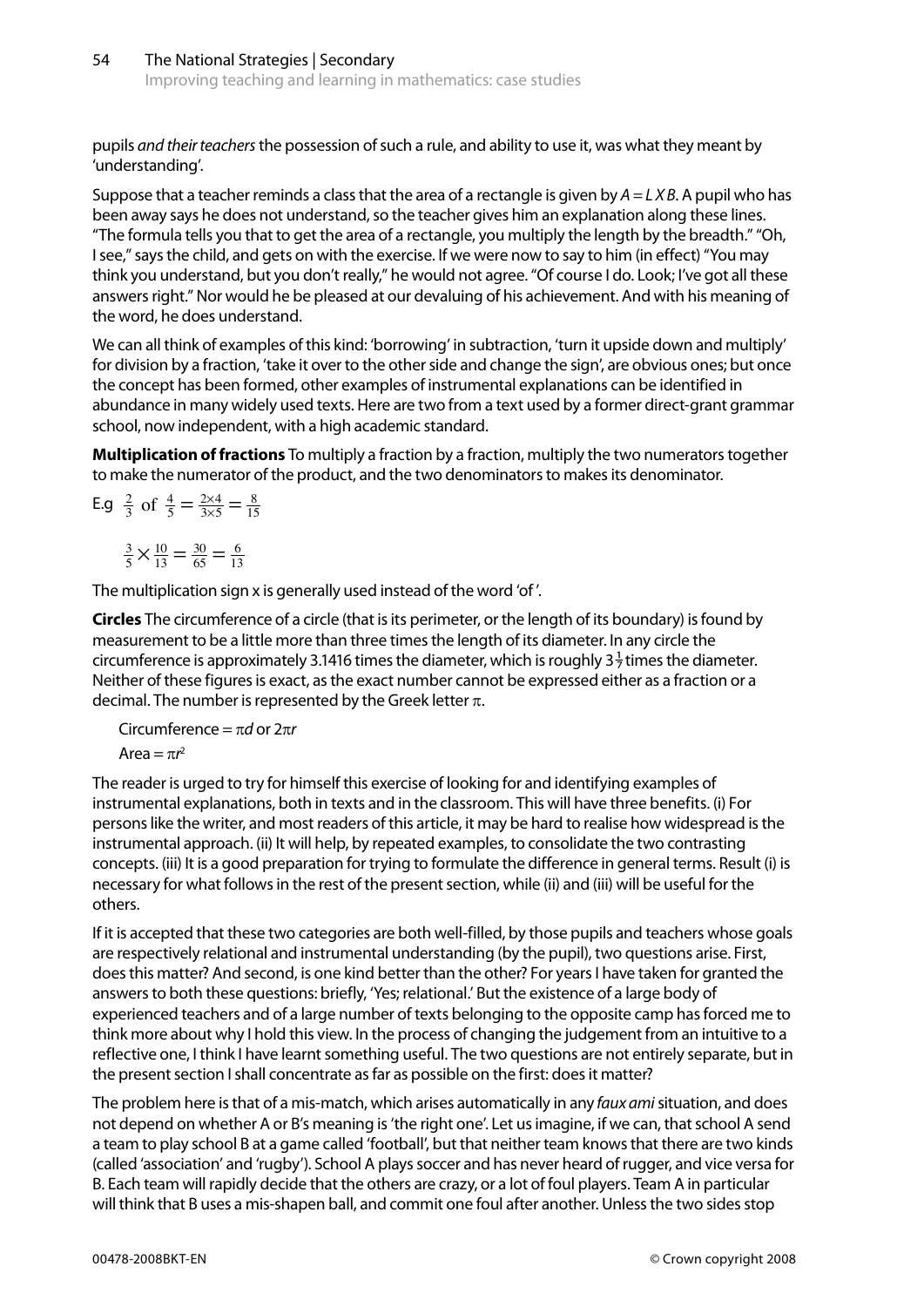and talk about what game they think they are playing at, long enough to gain some mutual understanding, the game will break up in disorder and the two teams will never want to meet again.

Though it may be hard to imagine such a situation arising on the football field, this is not a far-fetched analogy for what goes on in many mathematics lessons, even now. There is this important difference, that one side at least cannot refuse to play. The encounter is compulsory, on five days a week, for about 36 weeks a year, over ten years or more of a child's life.

Leaving aside for the moment whether one kind is better than the other, there are two kinds of mathematical mis-matches which can occur.

- 1. Pupils whose goal is to understand instrumentally, taught by a teacher who wants them to understand relationally.
- 2. The other way about.

The first of these will cause fewer problems short-term to the pupils, though it will be frustrating to the teacher. The pupils just won't want to know all the careful groundwork he gives in preparation for whatever is to be learnt next, nor his careful explanations. All they want is some kind of rule for getting the answer. As soon as this is reached, they latch on to it and ignore the rest.

If the teacher asks a question that does not quite fit the rule, of course they will get it wrong. For the following example I have to thank Mr. Peter Burney, at that time a student at Coventry College of Education on teaching practice. While teaching 'area', he became suspicious that the children did not really understand what they were doing. So he asked them: "What is the area of a field 20 cms by 15 yards?" The reply was: "300 square centimetres." He asked: "Why not 300 square yards?" Answer: "Because area is always in square centimetres."

To prevent errors like the above the pupils need another rule (or, of course, relational understanding), that both dimensions must be in the same unit. This anticipates one of the arguments which I shall use against instrumental understanding, that it usually involves a multiplicity of rules rather than fewer principles of more general application.

There is of course always the chance that a few of the pupils will catch on to what the teacher is trying to do. If only for the sake of these, I think he should go on trying. By many, probably a majority, his attempts to convince them that being able to use the rule is not enough will not be well received. 'Well is the enemy of better,' and if pupils can get the right answers by the kind of thinking they are used to, they will not take kindly to suggestions that they should try for something beyond this.

The other mis-match, in which pupils are trying to understand relationally but the teaching makes this impossible, can be a more damaging one. An instance which stays in my memory is that of a neighbour's child, then seven years old. He was a very bright little boy, with an I.Q. of 140. At the age of five he could read *The Times*, but at seven he regularly cried over his mathematics homework. His misfortune was that he was trying to understand relationally teaching which could not be understood in this way. My evidence for this belief is that when I taught him relationally myself, with the help of Unifix, he caught on quickly and with real pleasure.

A less obvious mis-match is that which may occur between teacher and text. Suppose that we have a teacher whose conception of understanding is instrumental, who for one reason or other is using a text which aim is relational understanding by the pupil. It will take more than this to change his teaching style. I was in a school which was using my own text<sup>1</sup>, and noticed (they were at Chapter 1 of *Book* 1) that some of the pupils were writing answers like 'the set of {flowers}'.

When I mentioned this to the teacher (he was head of mathematics), he asked the class to pay attention to him and said: "Some of you are not writing your answers properly. Look at the example in the book, at the beginning of the exercise, and be sure you write you answers exactly like that."

Much of what is being taught under the description of "modern mathematics" is being taught and learnt just as instrumentally as were the syllabi which have been replaced. This is predictable from the difficulty of accommodating (restructuring) our existing schemas<sup>2</sup>. To the extent that this is so, the innovations have probably done more harm than good, by introducing a mis-match between the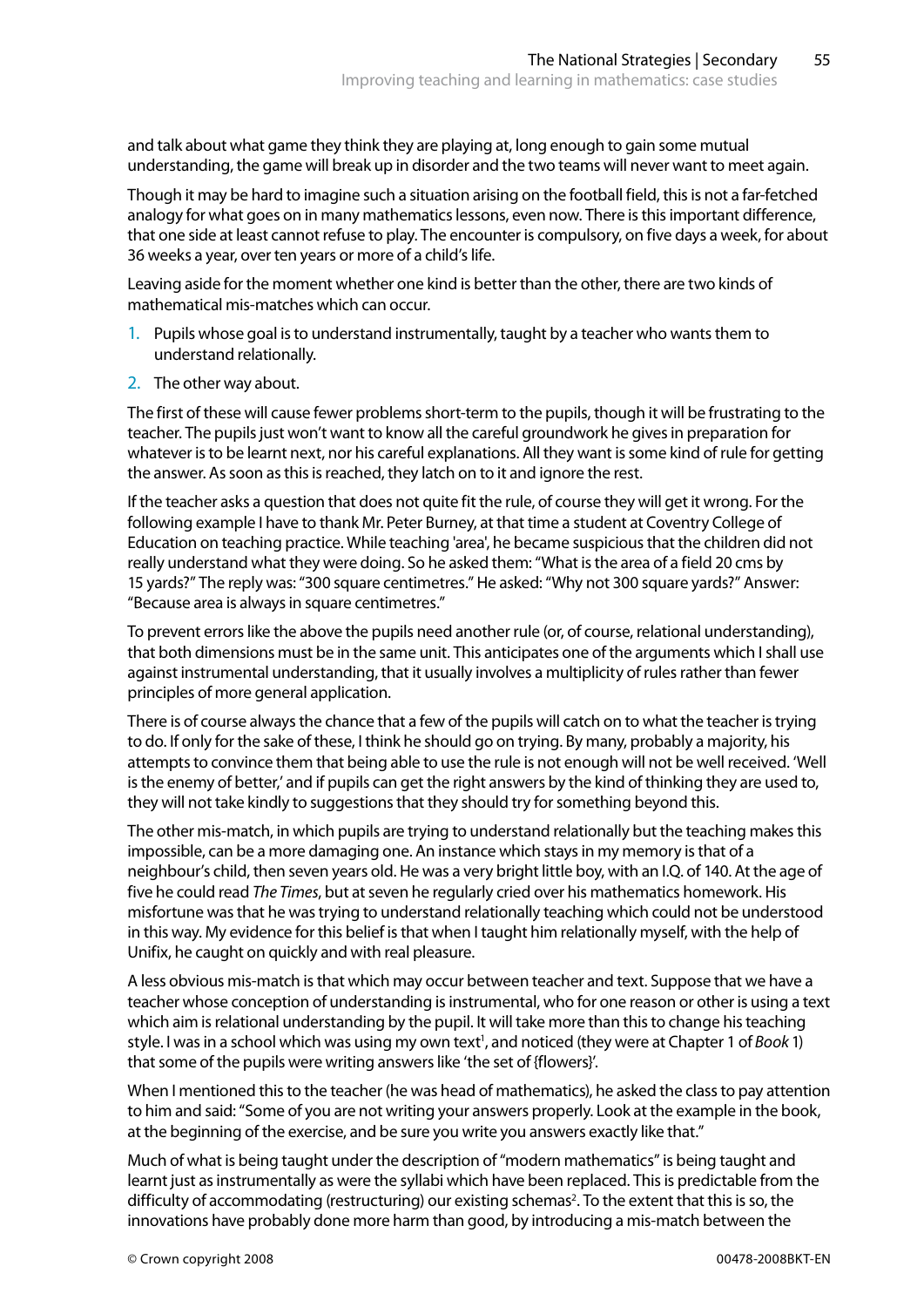teacher and the aims implicit in the new content. For the purpose of introducing ideas such as sets, mappings and variables is the help which, rightly used, they can give to relational understanding. If pupils are still being taught instrumentally, then a 'traditional' syllabus will probably benefit them more. They will at least acquire proficiency in a number of mathematical techniques which will be of use to them in other subjects, and whose lack has recently been the subject of complaints by teachers of science, employers and others.

Near the beginning I said that two *faux amis* could be identified in the context of mathematics. The second one is even more serious; it is the word 'mathematics' itself. For we are not talking about better and worse teaching of the same kind of mathematics. It is easy to think this, just as our imaginary soccer players who did not know that their opponents were playing a different game might think that the other side picked up the ball and ran with it because they could not kick properly, especially with such a mis-shapen ball. In which case they might kindly offer them a better ball and some lessons on dribbling.

It has taken me some time to realise that this is not the case. I used to think that maths teachers were all teaching the same subject, some doing it better than others.

I now believe that *there are two effectively different subjects being taught under the same name, 'mathematics'.* If this is true, then this difference matters beyond any of the differences in syllabi which are so widely debated. So I would like to try to emphasise the point with the help of another analogy.

Imagine that two groups of children are taught music as a pencil-and-paper subject. They are all shown the five-line stave, with the curly 'treble' sign at the beginning; and taught that marks on the lines are called E, G, B, D, F. Marks between the lines are called F, A, C, E. They learn that a line with an open oval is called a minim, and is worth two with blacked-in ovals which are called crotchets, or four with blackedin ovals and a tail which are called quavers, and so on – musical multiplication tables if you like. For one group of children, all their learning is of this kind and nothing beyond. If they have a music lesson a day, five days a week in school terms, and are told that it is important, these children could in time probably learn to write out the marks for simple melodies such as God Save the Queen and Auld Lang Syne, and to solve simple problems such as 'What time is this in?' and 'What key?', and even 'Transpose this melody from C major to A major.' They would find it boring, and the rules to be memorised would be so numerous that problems like 'Write a simple accompaniment for this melody' would be too difficult for most. They would give up the subject as soon as possible, and remember it with dislike.

The other group is taught to associate certain sounds with these marks on paper. For the first few years these are audible sounds, which they make themselves on simple instruments. After a time they can still imagine the sounds whenever they see or write the marks on paper. Associated with every sequence of marks is a melody, and with every vertical set a harmony. The keys C major and A major have an audible relationship, and a similar relationship can be found between certain other pairs of keys. And so on. Much less memory work is involved, and what has to be remembered is largely in the form of related wholes (such as melodies) which their minds easily retain. Exercises such as were mentioned earlier ('Write a simple accompaniment') would be within the ability of most. These children would also find their learning intrinsically pleasurable, and many would continue it voluntarily, even after O-level or C.S.E.

For the present purpose I have invented two non-existent kinds of 'music lesson', both pencil-andpaper exercises (in the second case, after the first year or two). But the difference between these imaginary activities is no greater than that between two activities which actually go on under the name of mathematics. (We can make the analogy closer, if we imagine that the first group of children were initially taught sounds for the notes in a rather half-hearted way, but that the associations were too ill-formed and unorganised to last.) The above analogy is, clearly, heavily biased in favour of relational mathematics. This reflects my own viewpoint. To call it a viewpoint, however, implies that I no longer regard it as a self-evident truth which requires no justification: which it can hardly be if many experienced teachers continue to teach instrumental mathematics. The next step is to try to argue the merits of both points of view as clearly and fairly as possible; and especially those of the point of view opposite to one's own. This is why the next section is called Devil's Advocate. In one way this only describes that part which puts the case for instrumental understanding. But it also justifies the other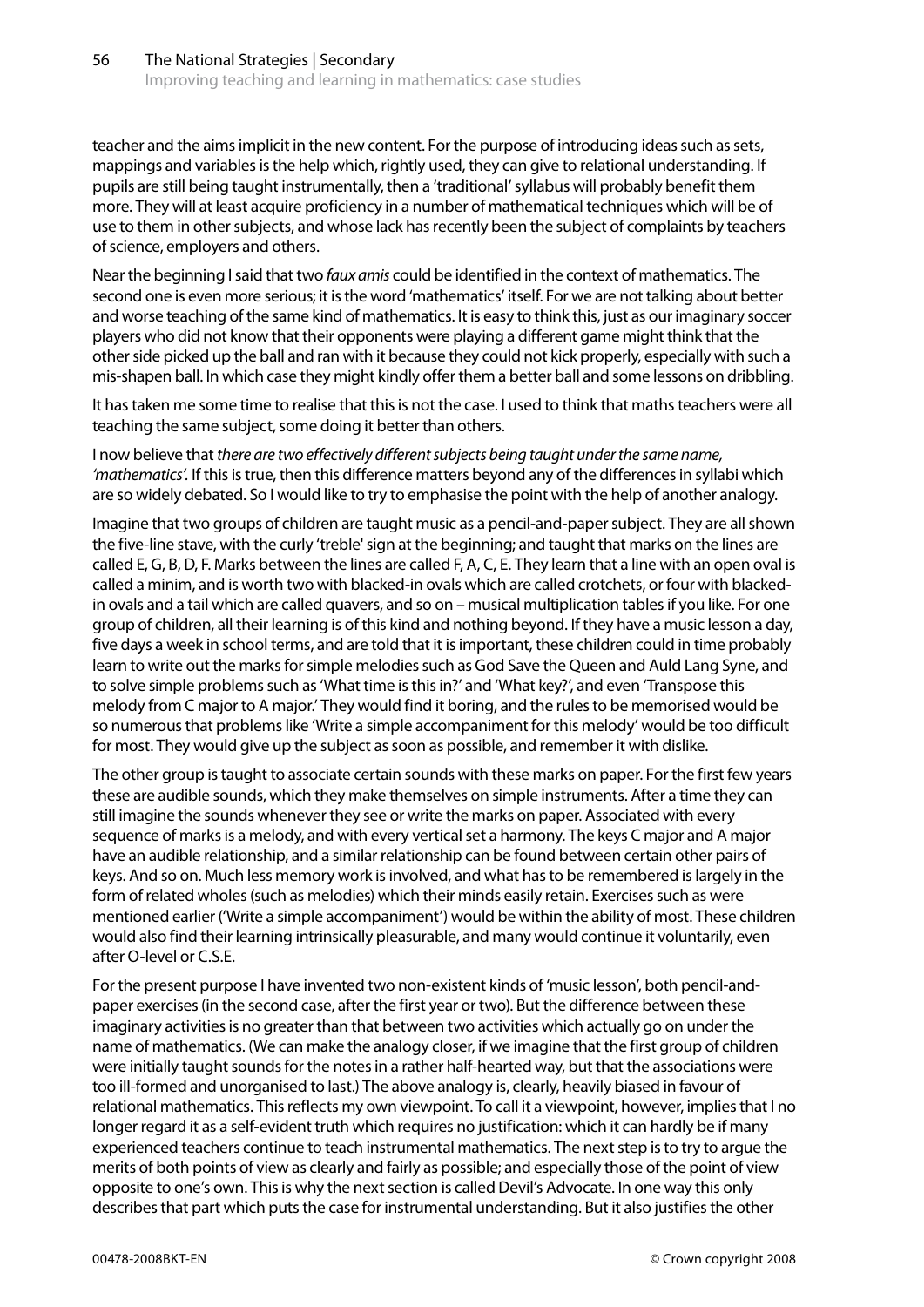part, since an imaginary opponent who thinks differently from oneself is a good device for making clearer to oneself why one does think this way.

# **Devil's Advocate**

Given that so many teachers teach instrumental mathematics, might this be because it does have certain advantages? I have been able to think of three advantages (as distinct from situational reasons for teaching this way, which will be discussed later).

- 1. Within its own context, instrumental mathematics is usually easier to understand; sometimes much easier. Some topics, such as multiplying two negative numbers together, or dividing by a fractional number, are difficult to understand relationally. "Minus times minus equals plus" and "to divide by a fraction you turn it upside down and multiply" are easily remembered rules. If what is wanted is a page of right answers, instrumental mathematics can provide this more quickly and easily.
- 2. So the rewards are more immediate, and more apparent. It is nice to get a page of right answers, and we must not underrate the importance of the feeling of success which pupils get from this. Recently I visited a school where some of the children describe themselves as 'thickos'. Their teachers use the term too. These children need success to restore their self-confidence, and it can be argued that they can achieve this more quickly and easily in instrumental mathematics than in relational.
- 3. Just because less knowledge is involved, one can often get the right answer more quickly and reliably by instrumental thinking than relational. This difference is so marked that even relational mathematicians often use instrumental thinking. This is a point of much theoretical interest, which I hope to discuss more fully on a future occasion.

The above may well not do full justice to instrumental mathematics. I shall be glad to know of any further advantages which it may have. There are four advantages (at least) in relational mathematics.

4. *It is more adaptable to new tasks*. Recently I was trying to help a boy who had learnt to multiply two decimal fractions together by dropping the decimal point, multiplying as for whole numbers, and re-inserting the decimal point to give the same total number of digits after the decimal point as there were before. This is a handy method if you know why it works. Through no fault of his own, this child did not; and not unreasonably, applied it also to division of decimals. By this method  $4.8 \div 0.6$  came to 0.08. The same pupil had also learnt that if you know two angles of a triangle, you can find the third by adding the two given angles together and subtracting from 180°. He got ten questions right this way (his teacher believed in plenty of practise), and went on to use the same method for finding the exterior angles. So he got the next five answers wrong.

 I do not think he was being stupid in either of these cases. He was simply extrapolating from what he already knew. But relational understanding, by knowing not only what method worked but why, would have enabled him to relate the method to the problem, and possibly to adapt the method to new problems. Instrumental understanding necessitates memorising which problems a method works for and which not, and also learning a different method for each new class of problems. So the first advantage of relational mathematics leads to:

5. *It is easier to remember*. There is a seeming paradox here, in that it is certainly harder to learn. It is certainly easier for pupils to learn that 'area of a triangle = **1**/**2** base × height' than to learn why this is so. But they then have to learn separate rules for triangles, rectangles, parallelograms, trapeziums; whereas relational understanding consists partly in seeing all these in relation to the area of a rectangle. It is still desirable to know the separate rules; one does not want to have to derive them afresh every time. But knowing also how they are inter-related enables one to remember them as parts of a connected whole, which is easier.

 There is more to learn – the connections as well as the separate rules – but the result, once learnt, is more lasting. So there is less re-learning to do, and in the long-term the time taken may well be less altogether.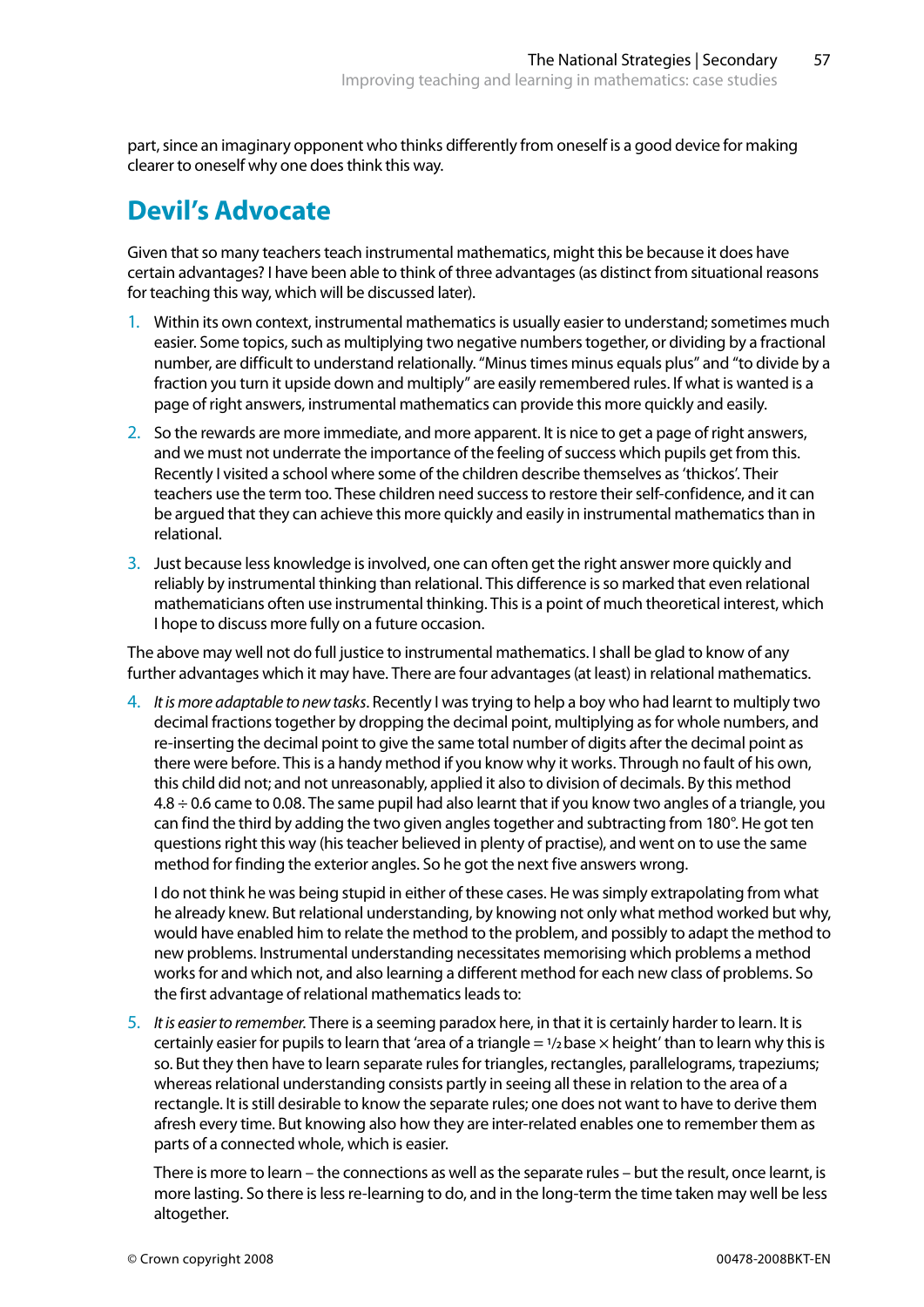Teaching for relational understanding may also involve more actual content. Earlier, an instrumental explanation was quoted leading to the statement 'Circumference  $=\pi d'$ . For relational understanding of this, the idea of a proportion would have to be taught first (among others), and this would make it a much longer job than simply teaching the rules as given. But proportionality has such a wide range of other applications that it is worth teaching on these grounds also. In relational mathematics this happens rather often. Ideas required for understanding a particular topic turn out to be basic for understanding many other topics too. Sets, mappings and equivalence are such ideas.

 Unfortunately the benefits which might come from teaching them are often lost by teaching them as separate topics, rather than as fundamental concepts by which whole areas of mathematics can be interrelated.

- 6. *Relational knowledge can be effective as a goal in itself.* This is an empiric fact, based on evidence from controlled experiments using non-mathematical material. The need for external rewards and punishments is greatly reduced, making what is often called the 'motivational' side of the teacher's job much easier. This is related to:
- 7. *Relational schemas are organic in quality*. This is the best way I have been able to formulate a quality by which they seem to act as an agent of their own growth*.* The connection with advantage 3 is that if people get satisfaction from relational understanding, they may not only try to understand relationally new material which is put before them, but also actively seek out new material and explore new areas, very much like a tree extending its roots or an animal exploring new territory in search of nourishment. To develop this idea beyond the level of an analogy is beyond the scope of the present paper, but it is too important to leave out. If the above is anything like a fair presentation of the cases for the two sides, it would appear that while a case might exist for instrumental mathematics short-term and within a limited context, long-term and in the context of a child's whole education it does not. So why are so many children taught only instrumental mathematics throughout their school careers? Unless we can answer this, there is little hope of improving the situation.

An individual teacher might make a reasoned choice to teach for instrumental understanding on one or more of the following grounds.

- 1. That relational understanding would take too long to achieve, and to be able to use a particular technique is all that these pupils are likely to need.
- 2. That relational understanding of a particular topic is too difficult, but the pupils still need it for examination reasons.
- 3. That a skill is needed for use in another subject (e.g. science) before it can be understood relationally with the schemas presently available to the pupil.
- 4. That he is a junior teacher in a school where all the other mathematics teaching is instrumental.

All of these imply, as does the phrase 'make a reasoned choice', that he is able to consider the alternative goals of instrumental and relational understanding on their merits and in relation to a particular situation.

To make an informed choice of this kind implies awareness of the distinction, and relational understanding of the mathematics itself. So nothing else but relational understanding can ever be adequate for a teacher. One has to face the fact that this is absent in many who teach mathematics; perhaps even a majority.

Situational factors which contribute to the difficulty include:

1. *The backwash effect of examinations*. In view of the importance of examinations for future employment, one can hardly blame pupils if success in these is one of their major aims. The way pupils work cannot but be influenced by the goal for which they are working, which is to answer correctly a sufficient number of questions.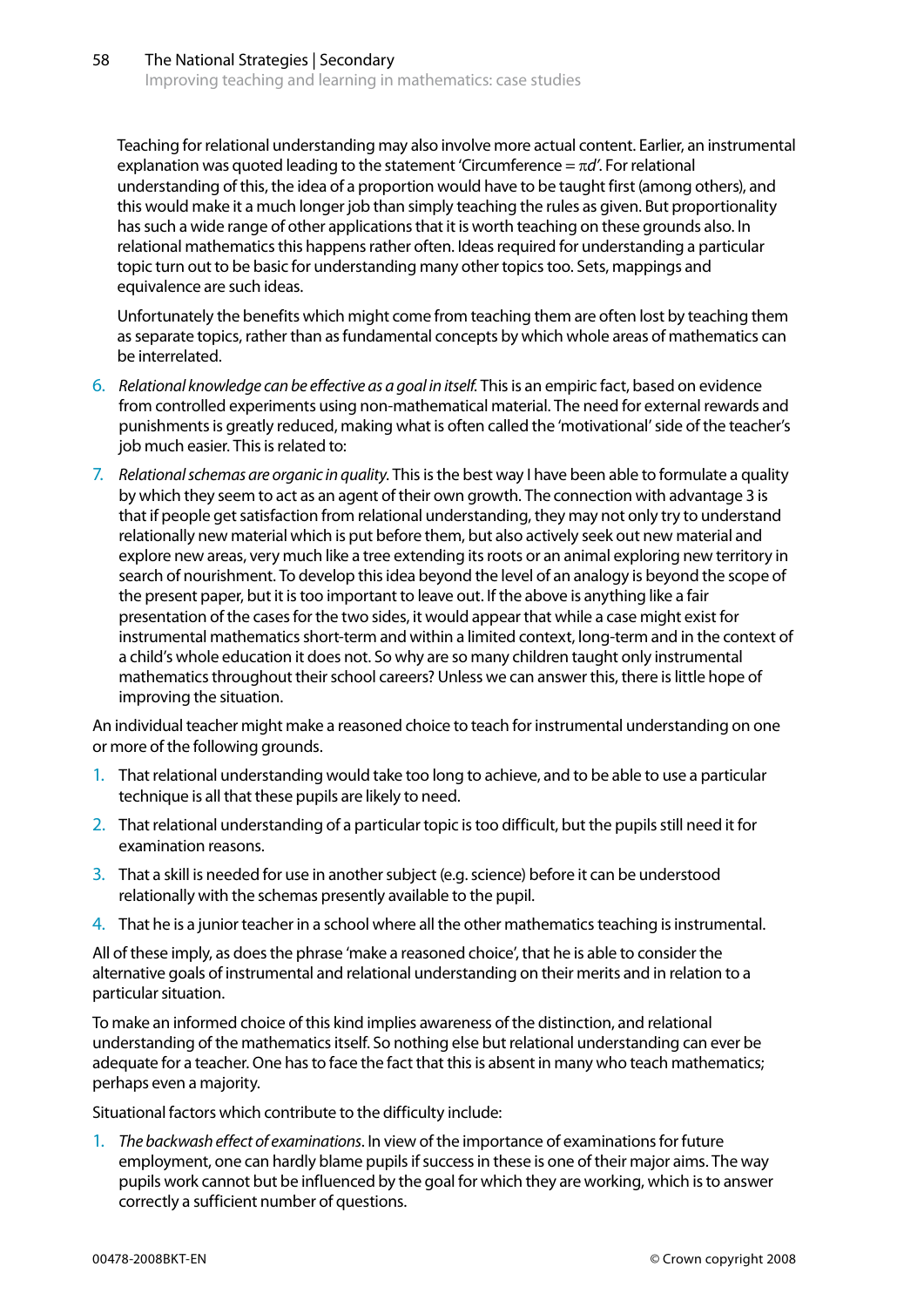- 2. *Over-burdened syllabi.* Part of the trouble here is the high concentration of the information content of mathematics. A mathematical statement may condense into a single line as much as in another subject might take over one or two paragraphs. By mathematicians accustomed to handling such concentrated ideas, this is often overlooked (which may be why most mathematics lecturers go too fast). Non-mathematicians do not realise it at all. Whatever the reason, almost all syllabi would be much better if much reduced in amount so that there would be time to teach them better.
- 3. *Difficulty of assessment* of whether a person understands relationally or instrumentally. From the marks he makes on paper, it is very hard to make valid inference about the mental processes by which a pupil has been led to make them; hence the difficulty of sound examining in mathematics. In a teaching situation, talking with the pupil is almost certainly the best way to find out; but in a class of over 30, it may be difficult to find the time.
- 4. *The great psychological difficulty for teachers of accommodating (re-structuring) their existing and long-standing schemas*, even for the minority who know they need to, want to do so, and have time for study.

From a recent articlediscussing the practical, intellectual and cultural value of a mathematics education (and I have no doubt that he means relational mathematics!) by Sir Hermann Bondi<sup>3</sup>, I take these three paragraphs. (In the original, they are not consecutive.)

So far my glowing tribute to mathematics has left out a vital point: the rejection of mathematics by so many, a rejection that in not a few cases turns to abject fright.

The negative attitude to mathematics, unhappily so common, even among otherwise highlyeducated people, is surely the greatest measure for our failure and a real danger to our society.

This is perhaps the clearest indication that something is wrong, and indeed very wrong, with the situation. It is not hard to blame education for at least a share of the responsibility; it is harder to pinpoint the blame, and even more difficult to suggest new remedies.

If for 'blame' we may substitute 'cause', there can be small doubt that the widespread failure to teach relational mathematics – a failure to be found in primary, secondary and further education, and in 'modern' as well as 'traditional' courses – can be identified as a major cause. To suggest new remedies is indeed difficult, but it may be hoped that diagnosis is one good step towards a cure. Another step will be offered in the next section.

### **A Theoretical Formulation**

There is nothing so powerful for directing one's actions in a complex situation, and for coordinating one's own efforts with those of others, as a good theory. All good teachers build up their own stores of empirical knowledge, and have abstracted from these some general principles on which they rely for guidance. But while their knowledge remains in this form it is largely still at the intuitive level within individuals, and cannot be communicated, both for this reason and because there is no shared conceptual structure (schema) in terms of which it can be formulated. Were this possible, individual efforts could be integrated into a unified body of knowledge which would be available for use by newcomers to the profession. At present most teachers have to learn from their own mistakes.

For some time my own comprehension of the difference between the two kinds of learning which lead respectively to relational and instrumental mathematics remained at the intuitive level, though I was personally convinced that the difference was one of great importance, and this view was shared by most of those with whom I discussed it. Awareness of the need for an explicit formulation was forced on me in the course of two parallel research projects; and insight came, quite suddenly, during a recent conference. Once seen it appears quite simple, and one wonders why I did not think of it before. But there are two kinds of simplicity: that of naivety; and that which, by penetrating beyond superficial differences, brings simplicity by unifying. It is the second kind which a good theory has to offer, and this is harder to achieve.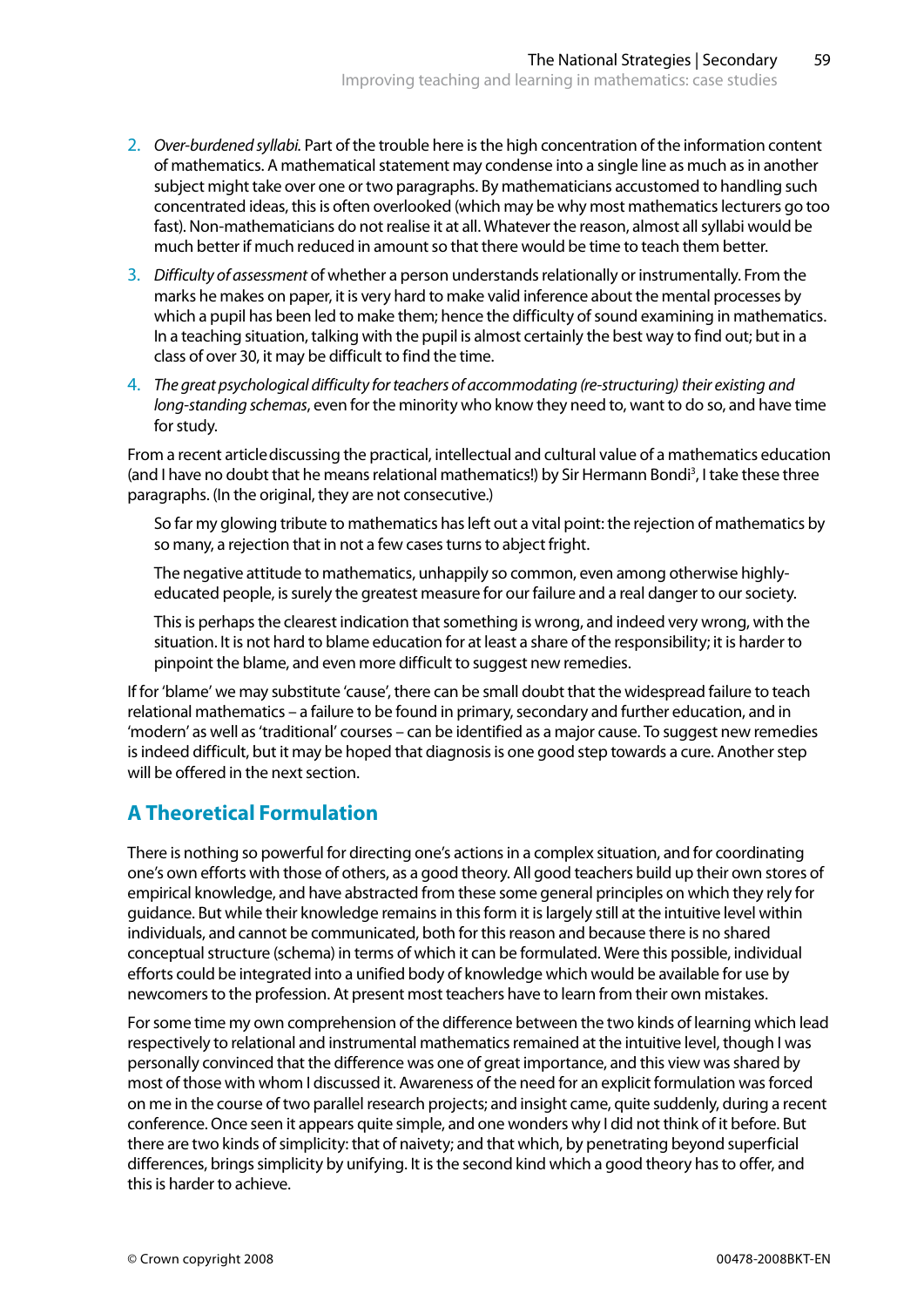A concrete example is necessary to begin with. When I went to stay in a certain town for the first time, I quickly learnt several particular routes. I learnt to get between where I was staying and the office of the colleague with whom I was working; between where I was staying and the university refectory where I ate; between my friend's office and the refectory; and two or three others. In brief, I learnt a limited number of fixed plans by which I could get from particular starting locations to particular goal locations. As soon as I had some free time, I began to explore the town. Now I was not wanting to get anywhere specific, but to learn my way around, and in the process to see what I might come upon that was of interest. At this stage my goal was a different one: to construct in my mind a cognitive map of the town.

These two activities are quite different. Nevertheless they are, to an outside observer, difficult to distinguish. Anyone seeing me walk from A to B would have great difficulty in knowing (without asking me) which of the two I was engaged in. But the most important thing about an activity is its goal. In one case my goal was to get to B, which is a physical location. In the other it was to enlarge or consolidate my mental map of the town, which is a state of knowledge. A person with a set of fixed plans can find his way from a certain set of starting points to a certain set of goals. The characteristic of a plan is that it tells him what to do at each choice point: turn right out of the door, go straight on past the church, and so on. But if at any stage he makes a mistake, he will be lost; and he will stay lost if he is not able to retrace his steps and get back on the right path.

In contrast, a person with a mental map of the town has something from which he can produce, when needed, an almost infinite number of plans by which he can guide his steps from any starting point to any finishing point, provided only that both can be imagined on his mental map. And if he does take a wrong turn, he will still know where he is, and thereby be able to correct his mistake without getting lost; even perhaps to learn from it.

The analogy between the foregoing and the learning of mathematics is close. The kind of learning which leads to instrumental mathematics consists of the learning of an increasing number of fixed plans, by which pupils can find their way from particular starting points (the data) to required finishing points (the answers to the questions). The plan tells them what to do at each choice point, as in the concrete example. And as in the concrete example, what has to be done next is determined purely by the local situation. (When you see the post office, turn left. When you have cleared brackets, collect like terms.) There is no awareness of the overall relationship between successive stages, and the final goal. And in both cases, the learner is dependent on outside guidance for learning each new 'way to get there'. In contrast, learning relational mathematics consists of building up a conceptual structure (schema) from which its possessor can (in principle) produce an unlimited number of plans for getting from any starting point within his schema to any finishing point. (I say 'in principle' because of course some of these paths will be much harder to construct than others.)

This kind of learning is different in several ways from instrumental learning.

- 1. The means become independent of particular ends to be reached thereby.
- 2. Building up a schema within a given area of knowledge becomes an intrinsically satisfying goal in itself.
- 3. The more complete a pupil's schema, the greater his feeling of confidence in his own ability to find new ways of 'getting there' without outside help.
- 4. But a schema is never complete. As our schemas enlarge, so our awareness of possibilities is thereby enlarged. Thus the process often becomes self-continuing, and (by virtue of 3) selfrewarding.

Taking again for a moment the role of devil's advocate, it is fair to ask whether we are indeed talking about two subjects, relational mathematics and instrumental mathematics, or just two ways of thinking about the same subject matter. Using the concrete analogy, the two processes described might be regarded as two different ways of knowing about the same town; in which case the distinction made between relational and instrumental understanding would be valid, but not between instrumental and relational mathematics.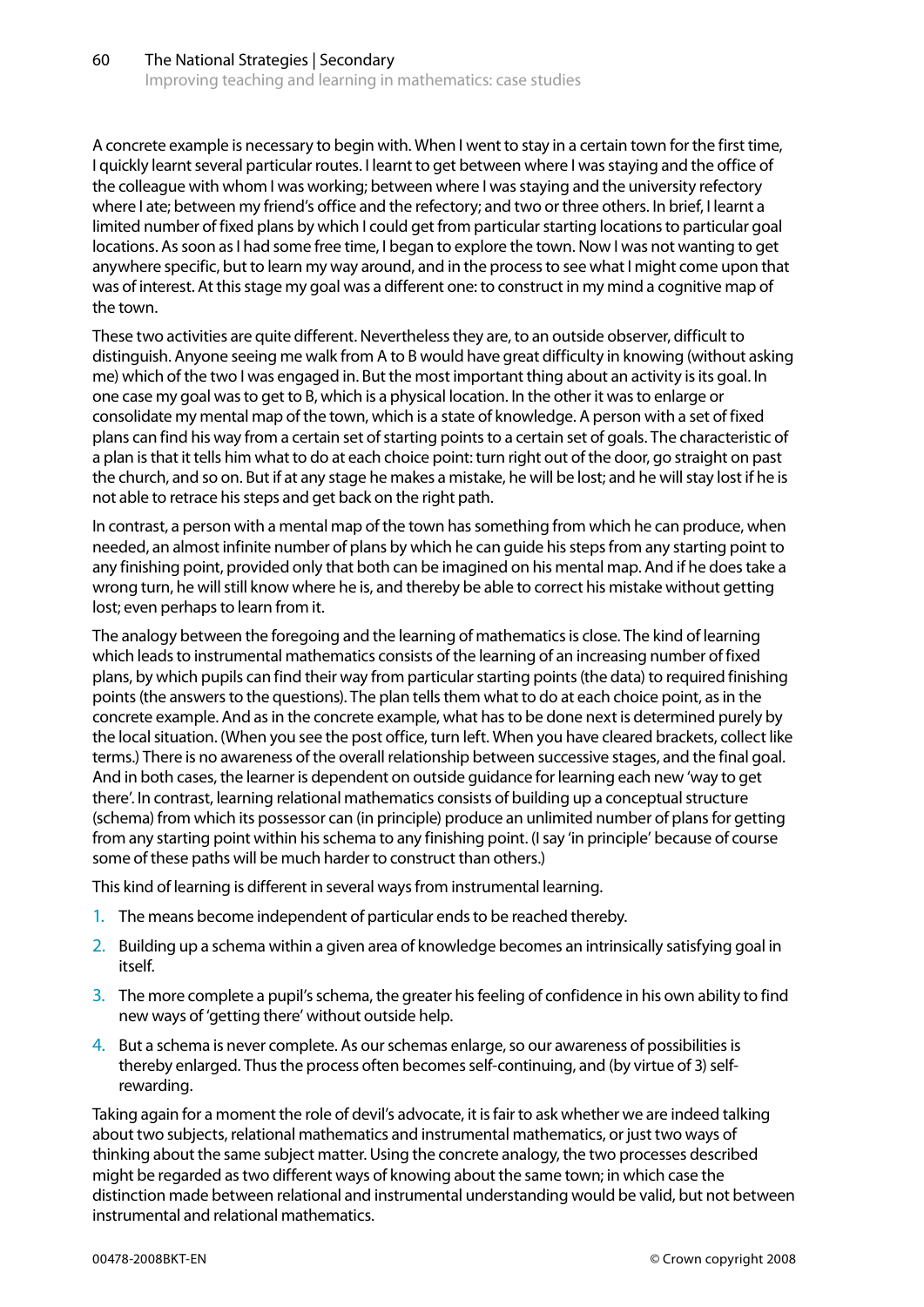But what constitutes mathematics is not the subject matter, but a particular kind of knowledge about it. The subject matter of relational and instrumental mathematics may be the same: cars travelling at uniform speeds between two towns, towers whose heights are to be found, bodies falling freely under gravity, etc etc. But the two kinds of knowledge are so different that I think that there is a strong case for regarding them as different kinds of mathematics. If this distinction is accepted, then the word 'mathematics' is for many children indeed a false friend, as they find to their cost.

## **The State of Play**

This is already a long article, yet it leaves many points awaiting further development. The applications of the theoretical formulation in the last section to the educational problems described in the first two have not been spelt out. One of these is the relationship between the goals of the teacher and those of the pupil. Another is the implications for a mathematical curriculum.

In the course of discussion of these ideas with teachers and lecturers in mathematical education, a number of other interesting points have been raised which also cannot be explored further here. One of these is whether the term 'mathematics' ought not to be used for relational mathematics only. I have much sympathy with this view, but the issue is not as simple as it may appear.

There is also research in progress. A pilot study aimed at developing a method (or methods) for evaluating the quality of children's mathematical thinking has been finished, and has led to a more substantial study in collaboration with the N.F.E.R. as part of the TAMS continuation project. A higher degree thesis at Warwick University is nearly finished; and a research group of the Department of Mathematics at the University of Quebec in Montreal is investigating the problem with first and fourth grade children. All this will I hope be reported in due course.

The aims of the present paper are twofold. First, to make explicit the problem at an empiric level of thinking, and thereby to bring to the forefront of attention what some of us have known for a long time at the back of our minds. Second, to formulate this in such a way that it can be related to existing theoretical knowledge about the mathematical learning process, and further investigated at this level and with the power and generality which theory alone can provide.

#### **References**

- 1. R. R. Skemp: *Understanding Mathematics* (U.L.P.).
- 2. For a fuller discussion see R. R. Skemp: *The Psychology of Learning Mathematics* (Penguin 1972) pp. 43–46.
- 3. H. Bondi: *The Dangers of Rejecting Mathematics(Times Higher Education Supplement*, 26.3.76).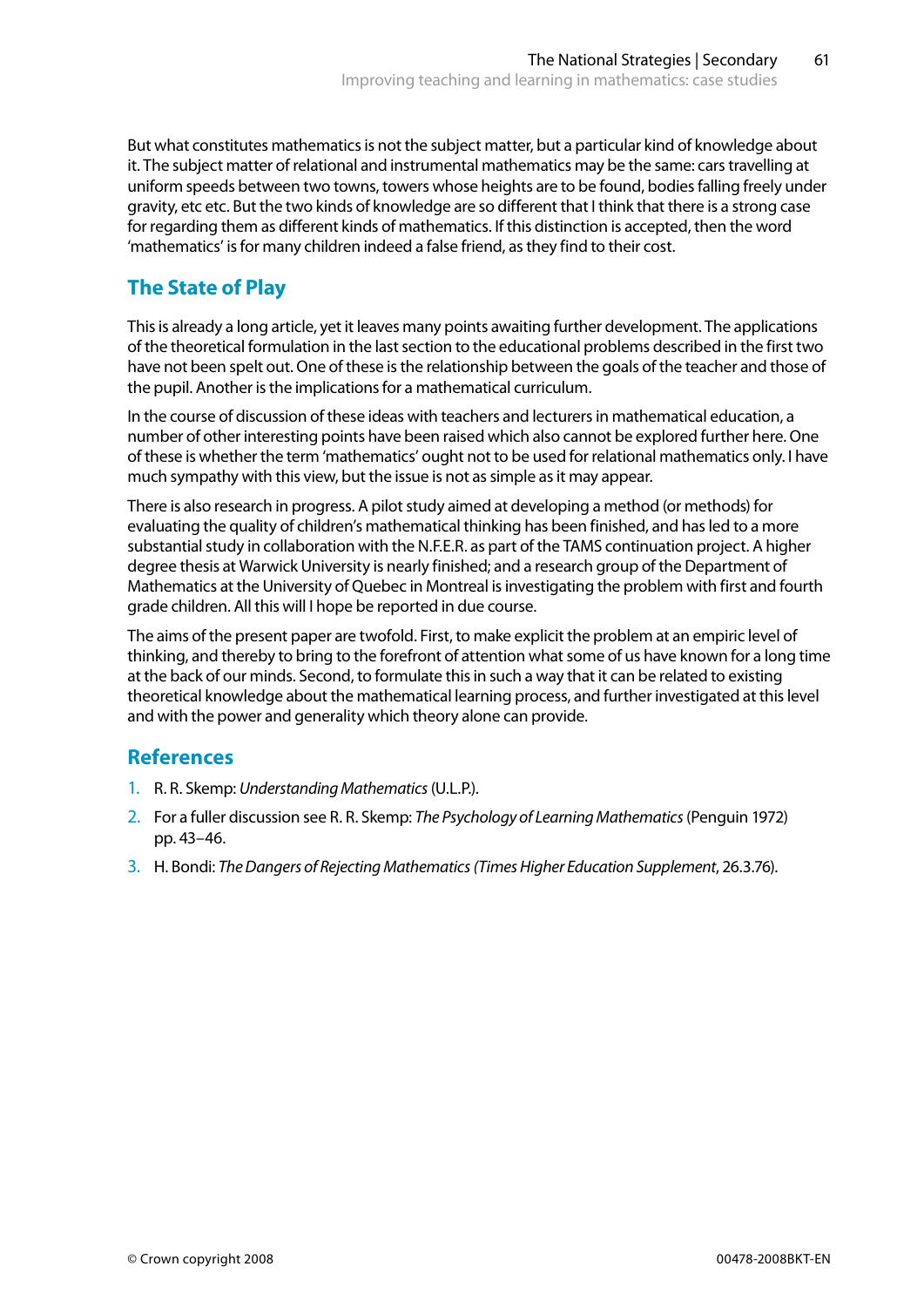# **Acknowledgements**

Skemp, R., R., *Relational Understanding and Instrumental Understanding* © The Association of Teachers of Mathematics. Used with kind permission.